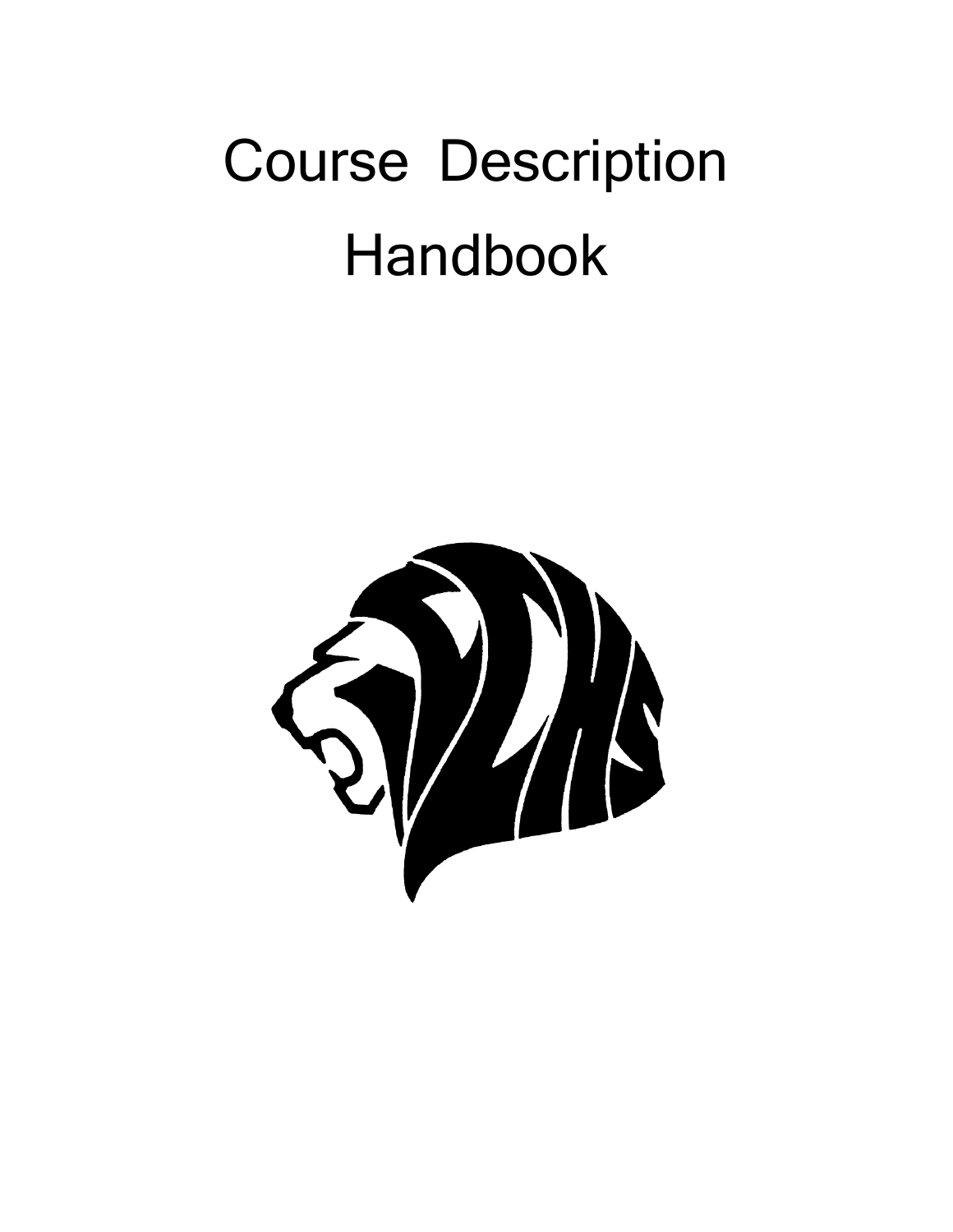# **POLICIES**

## **GRADING SCALE**

All courses must be completed with grades of A, B, C or D to earn Credits. A grade of F receives no credit. Students may take a class for a grade of "P" under certain criteria—see your counselor for details.

## **PREREQUISITES**

The prerequisites listed for specific courses are guidelines and recommendations designed to ensure the appropriate placement level for students to achieve success. Students who do not satisfactorily meet all prerequisites may petition their counselor for enrollment.

## **HIGHER GRADE COURSE OFFERINGS**

A limited number of courses normally offered in grades 10, 11, and 12 may be requested by parents of 9th graders by petition through their counselor.

## **CHANGE OF CLASS**

| $0 - 3$ weeks | Change of class without penalty for academic/educational          |
|---------------|-------------------------------------------------------------------|
|               | purposes.                                                         |
| $4 - 6$ weeks | Change of class without penalty due to inappropriate student      |
|               | placement, with administrative approval.                          |
| 7 - 9 weeks   | Change of class results in "Withdraw Fail" (F) or withdraw for no |
|               | credit, with administrative approval.                             |
| After 9 weeks | Change of class results in a "Drop F" mark.                       |

#### **REPEATING COURSES**

If a student repeats a course to earn a higher grade he/she will receive credit for the higher grade. Additional credit is NOT received for repeating a course that the student has previously passed. *Credit is awarded only for the higher grade earned.*

#### **SPORTS P.E. CREDIT**

Students who are members of athletic teams may receive P.E. credit if the athletic season is completed in good standing. Students may receive 5 credits of P.E. for each sport.

#### **GRADE REPORTING**

Progress Reports are issued on the fifth and fourteenth week of each semester and are issued for students who are failing or in danger of failing. Quarter grades are issued for all students at the end of nine weeks of each semester and final grades are issued at the end of the fall and spring semesters. Grades for semester courses will be issued at the completion of each semester and recorded on permanent transcript records.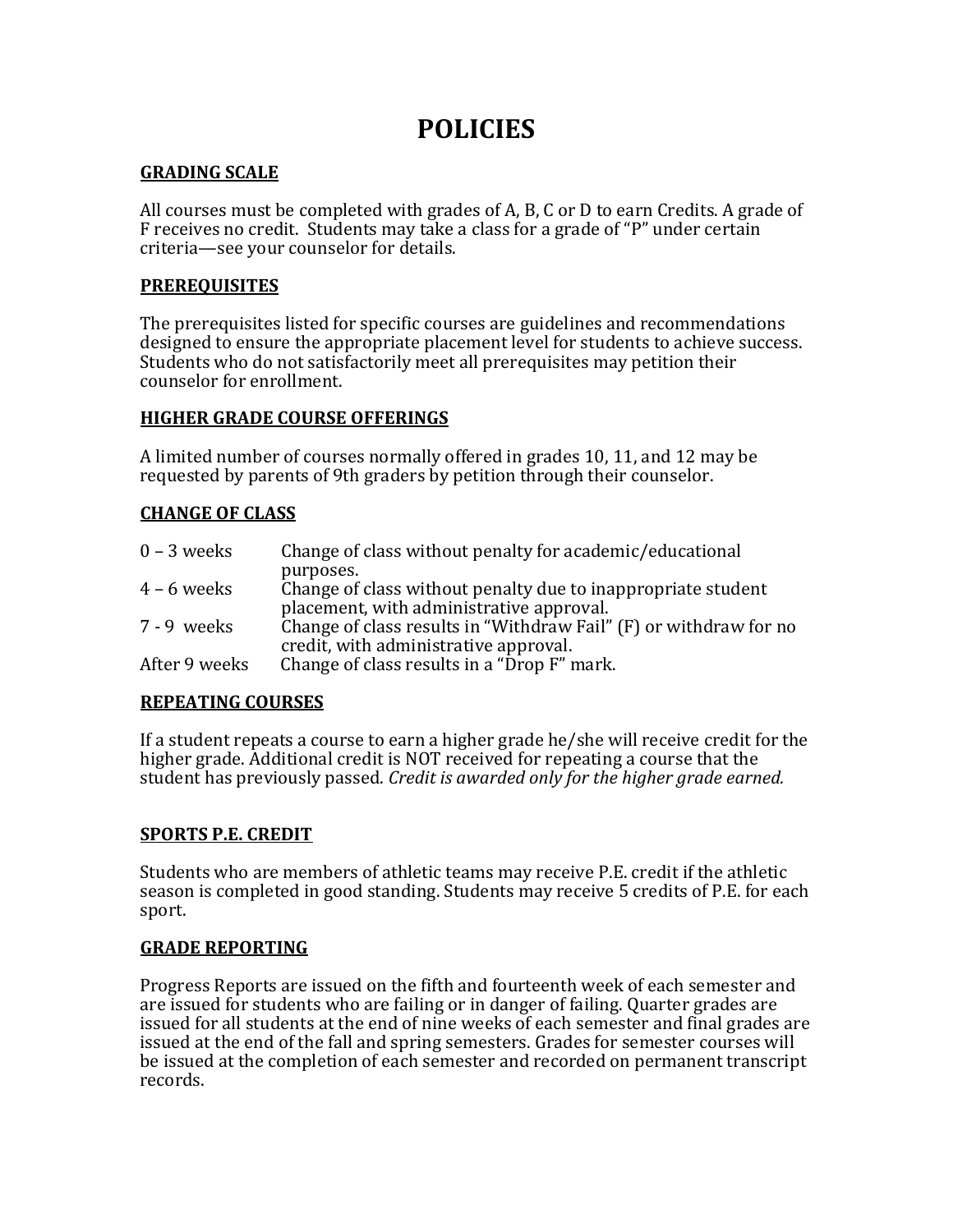# **Table of Contents**

| <b>Advancement Via Individual Determination-AVID</b>     |    |
|----------------------------------------------------------|----|
| Digital Arts and Technology Academy-DATA                 | 5  |
| <b>English</b>                                           | 8  |
| <b>English Language Development-ELD</b>                  | 13 |
| <b>Foreign Language</b>                                  | 15 |
| <b>Health and Environmental Academy of Learning-HEAL</b> | 20 |
| <b>Mathematics</b>                                       | 22 |
| <b>Non-Departmental Electives</b>                        | 26 |
| <b>Physical Education</b>                                |    |
| <b>Reserve Officers Training Corps-AFROTC</b>            | 30 |
| <b>Science</b>                                           | 34 |
| <b>Social Science</b>                                    | 39 |
| <b>Visual and Performing Arts</b>                        | 44 |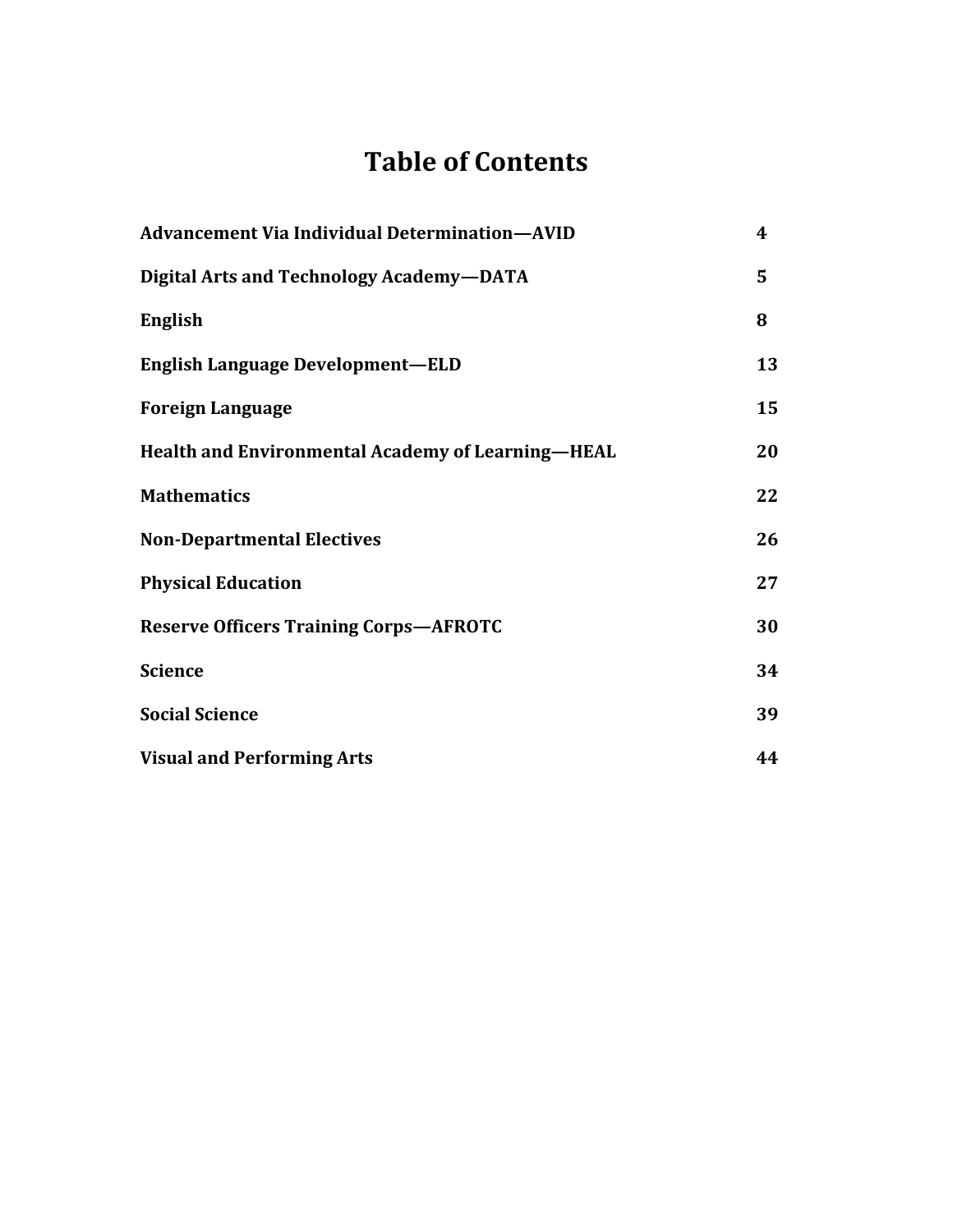## **ADVANCEMENT VIA INDIVIDUAL DETERMINATION (AVID)**

# **Length of Course:** 1 Year

**Grade:** 9, 10, 11 **Credits:** 10

**Prerequisite:** Placement determined by AVID Site Team.

**Type:** Elective. *This course satisfies the a—g requirement for college prep elective (g).*  The AVID Program is designed to help students "in the middle" with academic potential to prepare for admission to a four-year college or university and success in college coursework. The student is required to enroll in rigorous curriculum, maintain an organized binder with daily notes in all classes, commit to a minimum of two hours of homework per night, participate in AVID events, and take college admissions tests on a prescribed schedule. Curriculum for the AVID Elective class includes the AVID writing program and strategies for success, peer tutoring, and exposure to the worlds of college and post-college work through guest speakers and other activities. Parents are required to "shadow" their students for one full school day during the fall.

# **ADVANCEMENT VIA INDIVIDUAL DETERMINATION (AVID) SENIOR SEMINAR**

**Length of Course:** 1 Year

**Grade:** 12

**Credits:** 10

**Prerequisite:** Enrollment in AVID and approval by the AVID Site Team.

**Type:** Elective. *This course satisfies the a—g requirement for college prep elective (g).* This course follows the weekly structure of all AVID classes, with a strong emphasis on maintaining academic rigor in the senior year. The AVID Senior Seminar teacher and AVID counselor will assist students in the process of selection of appropriate colleges, applying for college admission and housing and researching opportunities for financial aid, registering for entrance and placement exams, and preparing for external examinations in the spring.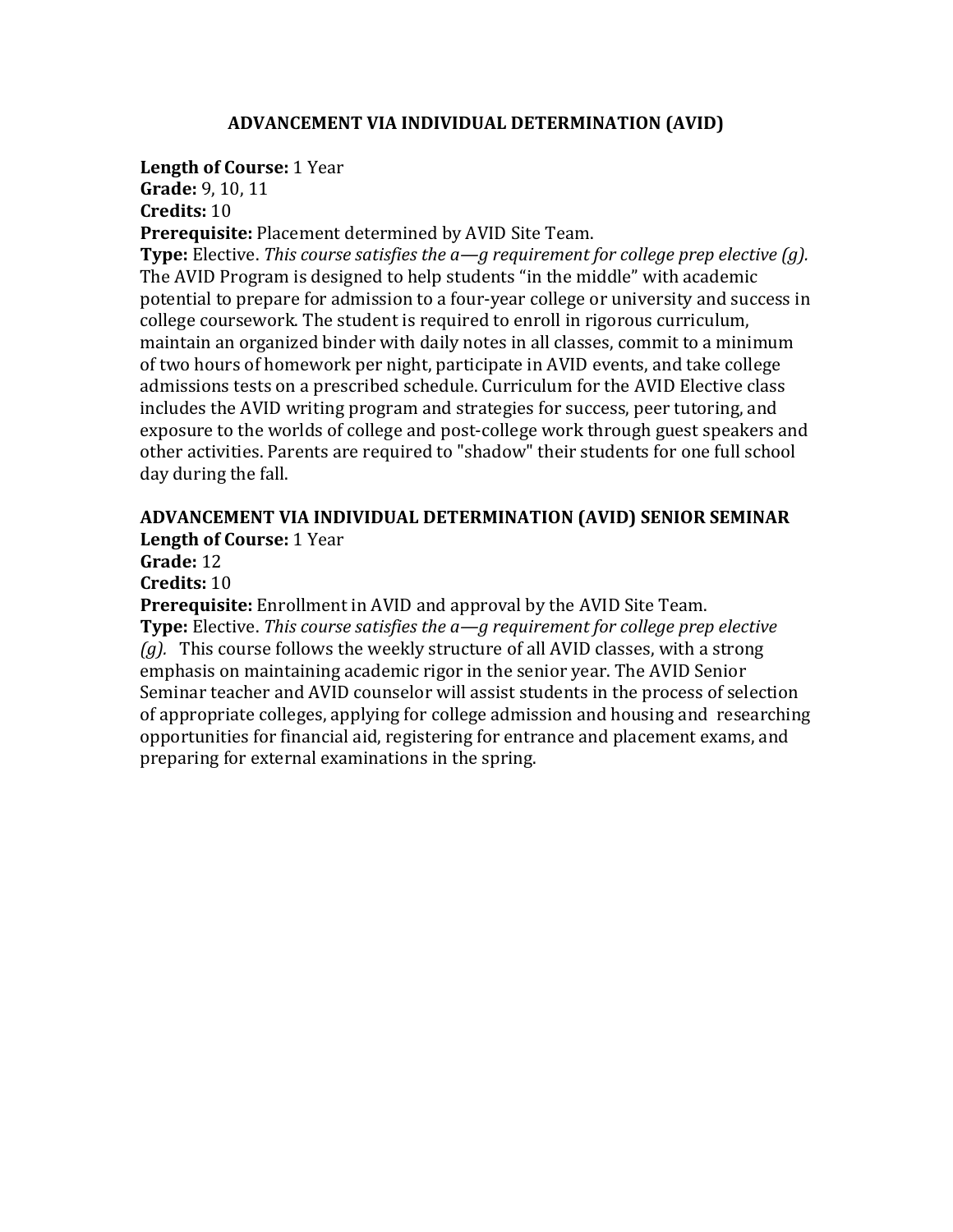## **DIGITAL ARTS AND TECHNOLOGY ACADEMY (DATA)**

#### **CONTEMPORARY MEDIA**

**Length of Course:** 1 Year **Grades:** 9 **Credits:** 10 **Prerequisite:** none **Lab fee:** \$15.00 per year Elective. May be used to satisfy the Fine Arts/Career Tech Ed graduation requirement. *This course satisfies the a—g requirement for visual and performing arts (f)*. Students will explore the 2 strands of *DATA*: *Digital Imaging and Digital Storytelling*. Particular attention will be given to the student's recognition & application of tech-based communication in the visual arts and digital storytelling. Students will alternate between the two classrooms each semester gaining exposure

to digital storytelling, digital photography, *Photoshop* and video editing through the use of *Adobe Creative Cloud*.

#### **MEDIA LITERACY**

**Length of Course:** 1 Semester **Grades:** 10 **Credits:** 10 **Prerequisite:** Member of DATA **Lab Fee:** \$15 Per Year

**Type:** Elective. *This course satisfies the a—g requirement for college prep elective (g).* Students will continue the skills learned in *Contemporary Media or art* while working in conjunction with their core content classes. Particular attention will be given to creativity, communication and collaboration while students exercise and apply the use of *Adobe Illustrator, Photoshop, Audition and Premier*. A digital camera is recommended.

#### **PHOTOGRAPHY II**

**Length of Course:** 1 Year **Grades:** 11, 12 **Credits**: 10 **Prerequisite:** Member of DATA **Lab fee:** \$15.00 per semester

**Type:** Elective. *This course satisfies the a—g requirement for visual and performing arts (f) or a college prep elective (g).* Students will further develop skills learned in previous courses with major emphasis on studio lighting and manipulating digital imagery in an advanced manner. Professional digital portfolios will be created as students submit work for competition, shoot events, take advantage of community mentors, and organize educational or employment goals. Particular attention will be given to the use of software tools such as *Adobe Lightroom and Photoshop CC*. A digital camera is recommended.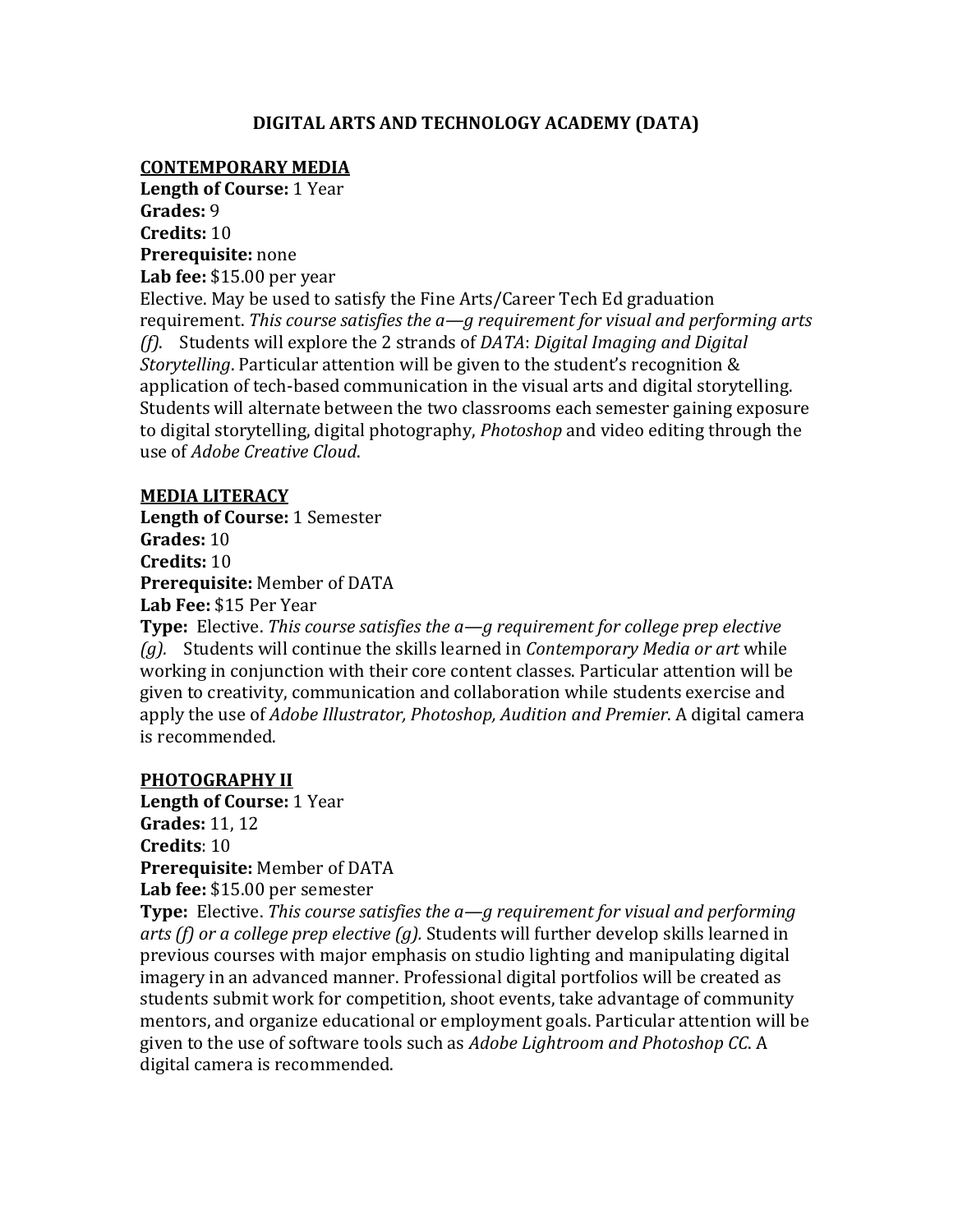## **INTERMEDIATE DIGITAL MEDIA PRODUCTION**

**Length of Course:** 1 Year **Grades:** 11, 12 **Credits: 10**

## **Prerequisite:** Member of DATA

**Type:** Elective. May be used to satisfy the Fine Arts/Career Tech Ed graduation requirement. *This course satisfies the a—g requirement for visual and performing arts (f) or a college prep elective (g).* This is an intermediate visual art course for DATA students who have successfully completed Media Literacy and who wish to further their knowledge of the principles of production, directing, and producing film/video. This course builds upon the concepts of Media Literacy and the participation in preproduction, production, and post-production processes learned in the previous course. A variety of films will be previewed and students will analyze and respond to these films through critical assessment and discussion. Students will also build technical skills in editing, lighting, audio, scheduling/budgeting, directing, production design, distribution/marketing/producing. Students will continue to evaluate their films and the films of others to further apply the art of production and the creative process to individual and collaborative work. Students will work with community and industry partners to create professional level work for use in real world applications.

#### **ANIMATION**

**Length of Course:** 1 Year **Grades:** 11, 12 **Credits:** 10 **Prerequisite:** Member of DATA **Lab fee:** \$15.00 per year **Type:** Elective. May be used to satisfy the Fine Arts/Career Tech Ed graduation requirement. *This course satisfies the a—g requirement for visual and performing arts (f) or a college prep elective (g).* Students will integrate techniques of game design, drawing, 2d & 3d digital manipulation, compositing, and digital imaging as a means of experiencing story, motion art, and design. In addition to exercising *Photoshop* as a tool for animation, students will gain exposure to other software items such as *After Effects, Cinema 4d,* and *the Unity Game Engine*.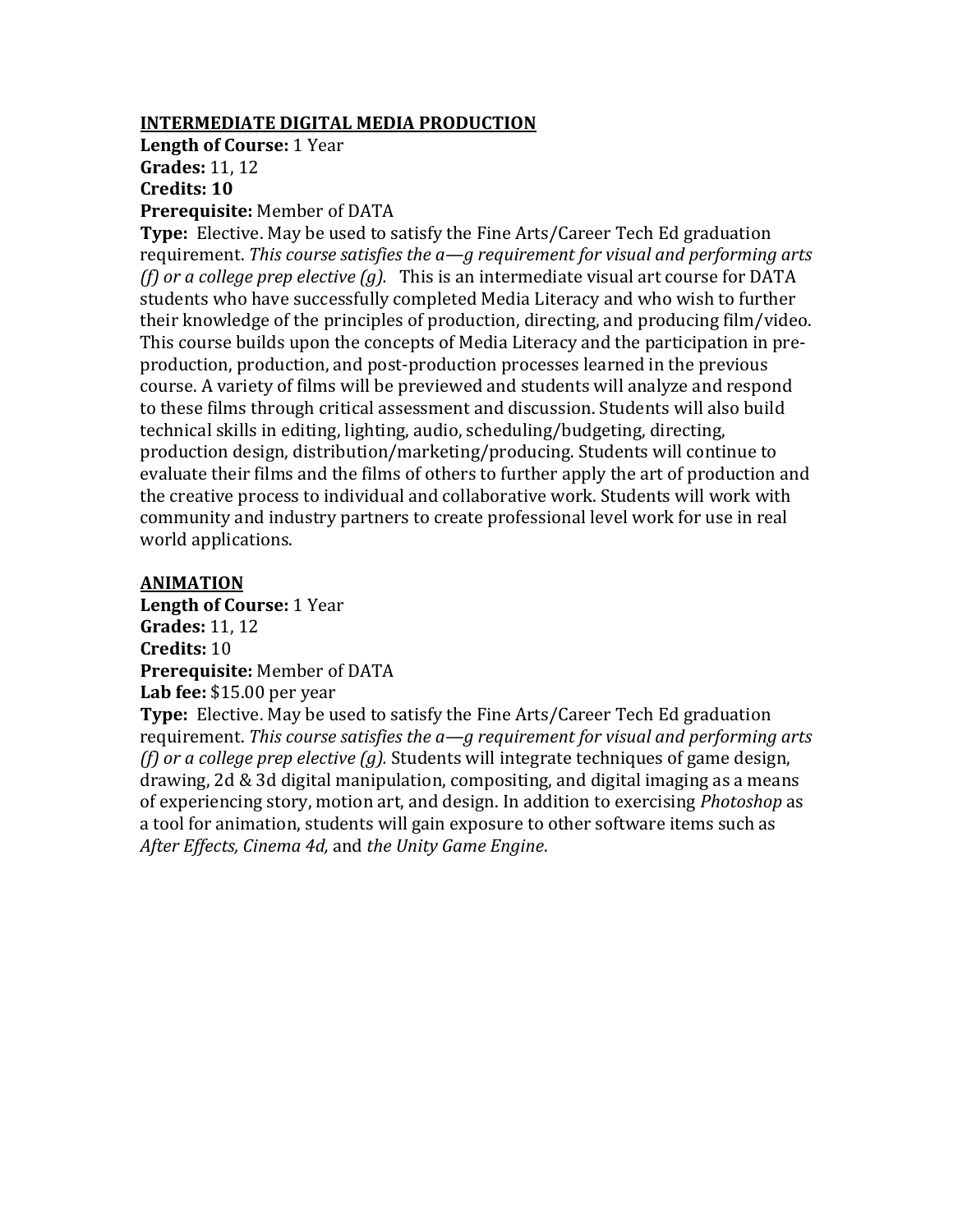## **DIGITAL IMAGING**

**Length of Course:** 1 Year **Grade:** 12 **Credits:** 10 **Prerequisite:** Member of DATA **Lab fee:** \$15.00 per semester

**Type:** Elective. *This course satisfies the a—g requirement for visual and performing arts (f) or a college prep elective (g).* This course is designed for the fourth year DATA Digital Imaging pathway student who is interested in finalizing a body of digital work and strengthening career goals which emphasize animation, graphics, photography, or game design. Students will take advantage of internships and continue to submit work to competitions. A digital camera is recommended.

## **ADVANCED DIGITAL MEDIA PRODUCTION**

**Length of Course:** 1 Year **Grades:** 11, 12 **Credits:** 10 **Prerequisite:** Member of DATA

**Type:** Elective. *This course satisfies the a—g requirement for visual and performing arts (f) or a college prep elective (g).* This course is designed for fourth year DATA students who are interested in finalizing a body of work and strengthening career goals with an emphasis on digital storytelling, editing, audio production and visual communication. Students will continue to work with community and internships, submit work to competitions, and develop digital portfolios.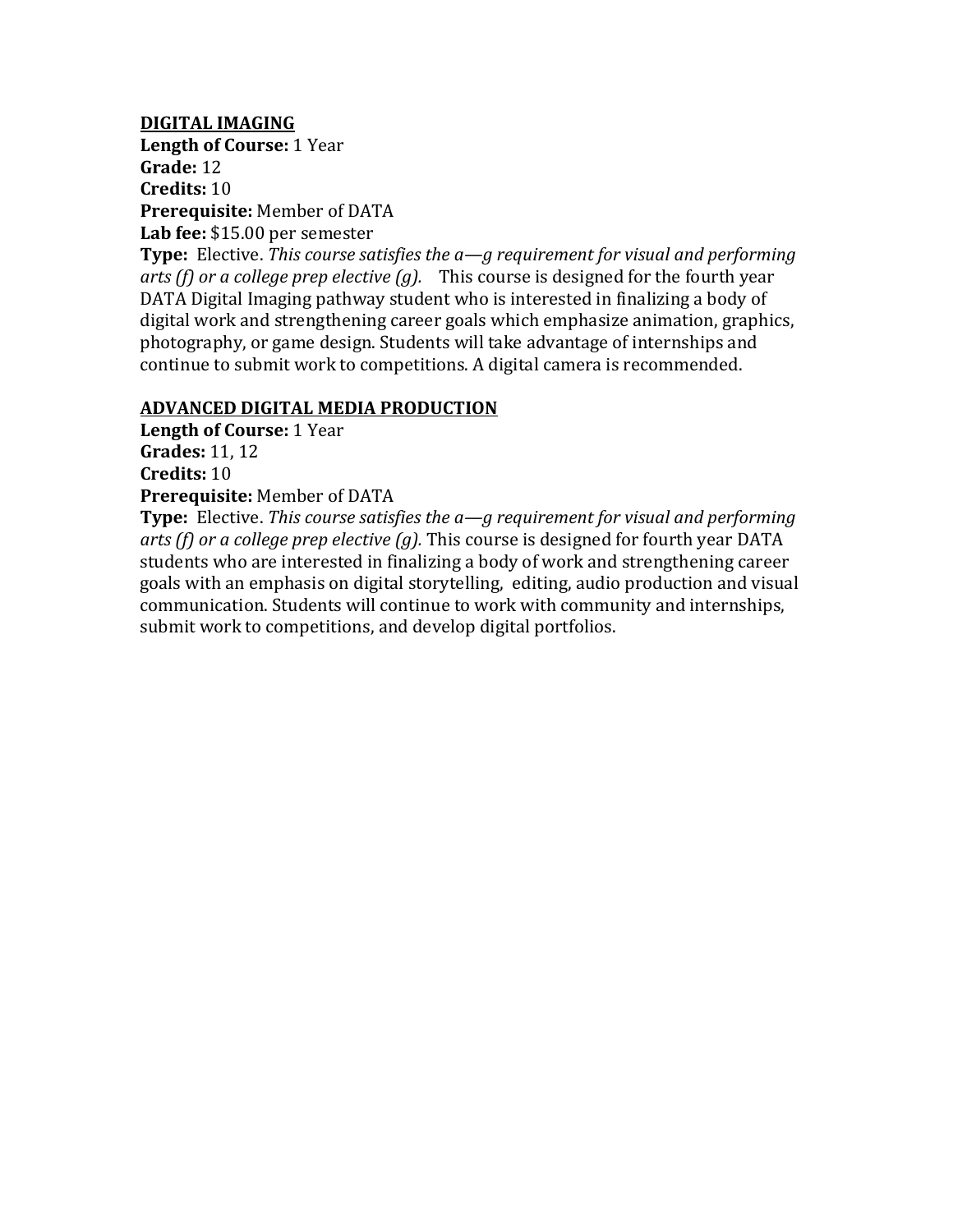#### **ENGLISH**

**The prerequisites listed for specific courses are guidelines and recommendations designed to ensure the appropriate placement level for students to achieve success. Students who do not satisfactorily meet all prerequisites may petition their counselor for enrollment.**

## *English courses listed below satisfy English graduation requirements***.** *Four years of English is required.*

## **ENGLISH I—COLLEGE PREP**

**Length of Course:** 1 Year **Grade:** 9 **Credits:** 10 **Prerequisite:** None

**Type:** Requirement. *This course satisfies the a—g requirement for English (b)* This course employs classics from English and American literature, as well as informational text, as its basis for study. Its controlling thematic focus is man's quest for truth. The broad goals and objectives of content and process (reading, writing, listening, speaking, thinking, and studying, learning, social/personal) are based on the Common Core State Standards for California.

## **ENGLISH I—HONORS**

**Length of Course**: 1 Year **Grade:** 9 **Credits:** 10

**Prerequisite:** Outstanding achievement in 8th grade English program. Student must read above grade level. Students are required to complete summer assignments prior to fall enrollment in honors English. Assignments are due the first week of class.

**Type:** Elective. *This course satisfies the a—g requirement for English (b)* This advanced course, designed for highly motivated students at or above gradelevel, involves the study of American and World literature and selected informational texts. It prepares students for college-level English by following the Standards of the California Framework for Language Arts instruction. Students participate in a study of literature that will integrate word analysis, systematic vocabulary development and fluency, speaking and listening skills, as well as writing tasks that employ the rhetorical modes of narration, exposition, persuasion, and literary criticism. Students will also write a formal, thesis-oriented research paper.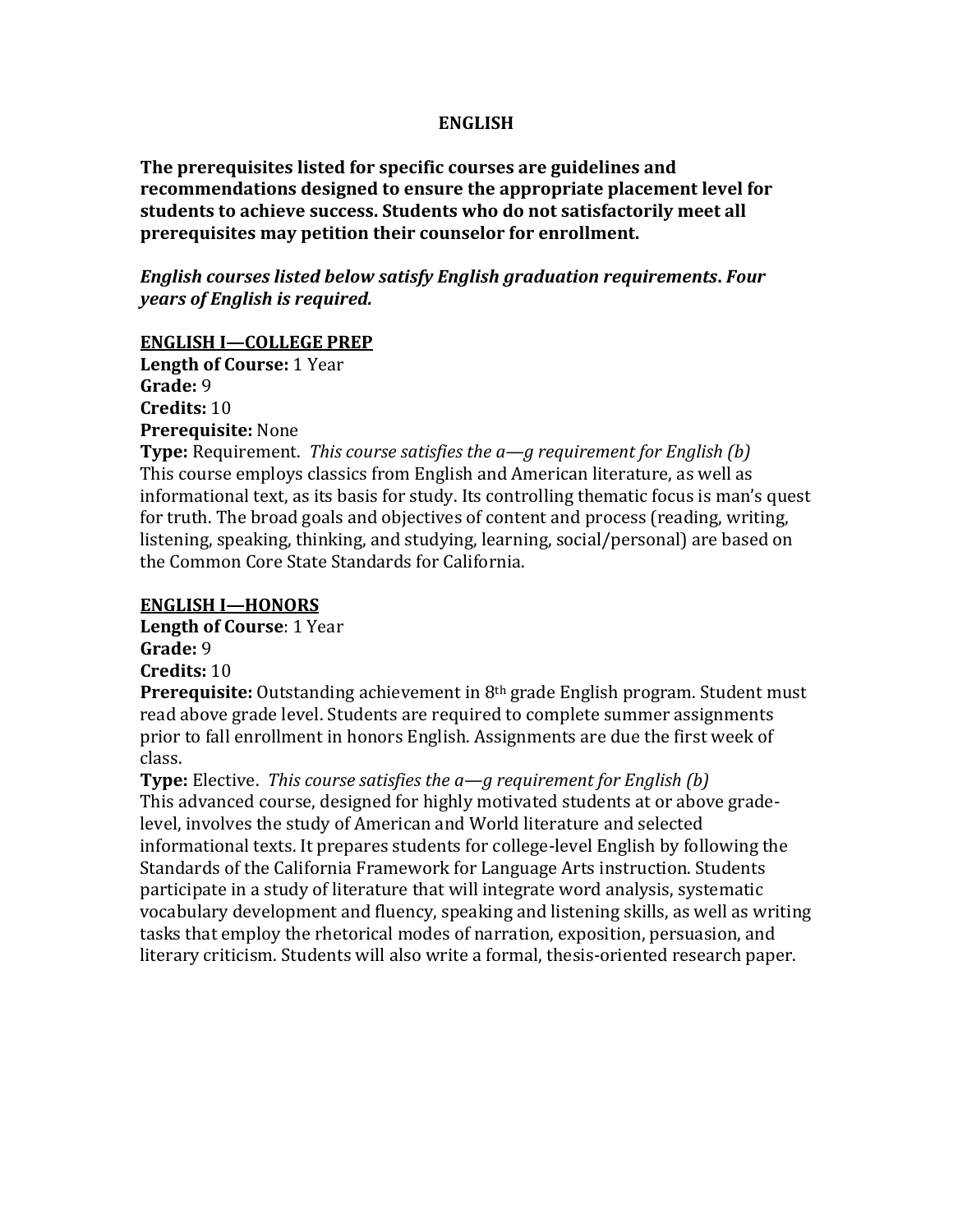## **ENGLISH Il—COLLEGE PREP**

**Length of Course:** 1 Year **Grade:** 10 **Credits:** 10 **Prerequisite:** Completion of English I

**Type:** Requirement. *This course satisfies the a—g requirement for English (b)* This course provides instruction in language skill and literary content to develop academic competence and appreciation of our literary heritage. The thematic focus is man's quest for freedom. Course content provides a continuum of studies in composition, literature, and informational text to promote, develop, and integrate higher reading comprehension skills, competence in English usage and proficiency in literary analysis. Students will be required to demonstrate effective listening skills and oral/written language proficiency. Students will also be required to complete reading and writing assignments for homework.

## **ENGLISH Il—HONORS**

**Length of Course:** 1 Year

**Grade:** 10 **Credits:** 10

**Prerequisite:** Completion of English I Honors with "B" or better or teacher recommendation. Students are required to complete summer assignments prior to fall enrollment in English II—Honors. Assignments are due the first week of class. **Type:** Elective. *This course satisfies the a—g requirement for English (b)* Excellent reading skills and interest are crucial to the work required. This intensive course continues to build and enhance the skills accomplished in English I—Honors. Short stories, novels, plays, informational texts, and poetry will be analyzed. Various essays are required based upon literature and texts studied. A review of grammar and mechanics continues throughout the year. Discussion/debates, book reports, oral recitations, and projects are required in addition to essays. The challenging criteria of this course make excellent study skills and a willingness to do homework a prerequisite.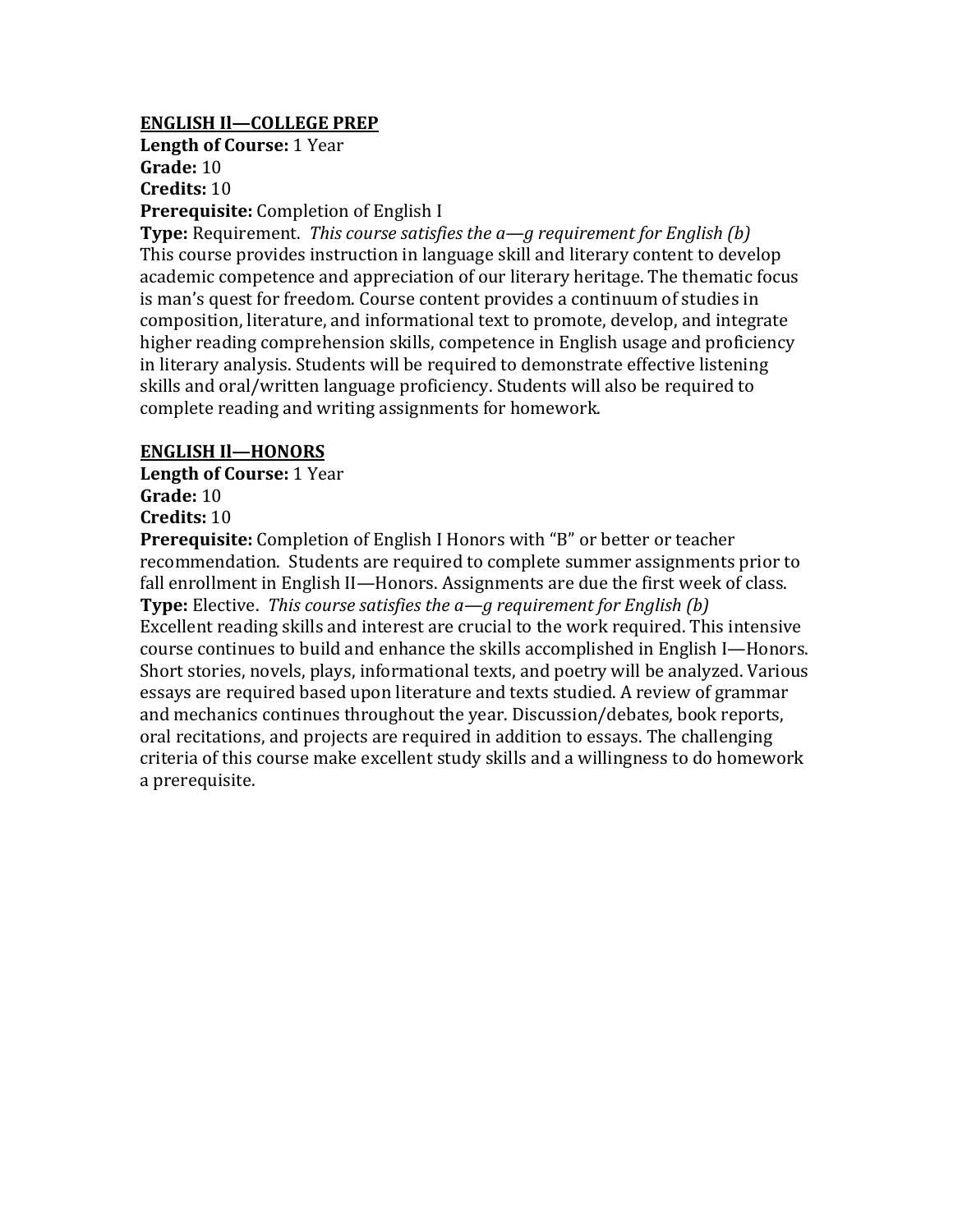## **ENGLISH Il - ADVANCED PLACEMENT**

**Length of Course:** 1 Year **Grade:** 10

## **Credits:** 10

**Prerequisite:** Completion of English I—Honors with "C" or better or teacher recommendation. Students are required to complete summer assignments prior to fall enrollment in this Advanced Placement English course. Assignments are due the first week of class.

**Type:** Elective. *This course satisfies the a—g requirement for English (b)* Students will continue to refine sophisticated expository writing skills and critical reading perception necessary for the successful completion of the Advanced Placement Examination in Language and Composition administered in mid-May. To this end, students will demonstrate advanced or college level ability to analyze and interpret informational texts with emphasis on identifying specifically chosen language. The student will complete essays of exposition and argument under timed supervision. Essays assigned as homework will include writing modes comparable to an entry-level college level composition course. Essential as sub-skills to this study, students will work to increase vocabulary sophistication and mechanical/technical writing clarity. Students must be ready and willing to do extensive work outside of class in preparation for daily assignments.

## **ENGLISH Ill—COLLEGE PREP**

**Length of Course**: 1 Year

**Grade:** 11

**Credits:** 10

**Prerequisite:** Completion of English II

**Type:** Requirement. *This course satisfies the a—g requirement for English (b)* Students will study literature and informational text selections written by American authors, with a focus on the theme of man's quest for meaning. The broad goals and course objectives in the areas of content and process (reading, writing, listening, speaking, thinking, studying, learning, social/personal) are based on the Curriculum Standards of the State of California. Students will be required to write formal essays and complete reading and writing assignments for homework to prepare for class each day.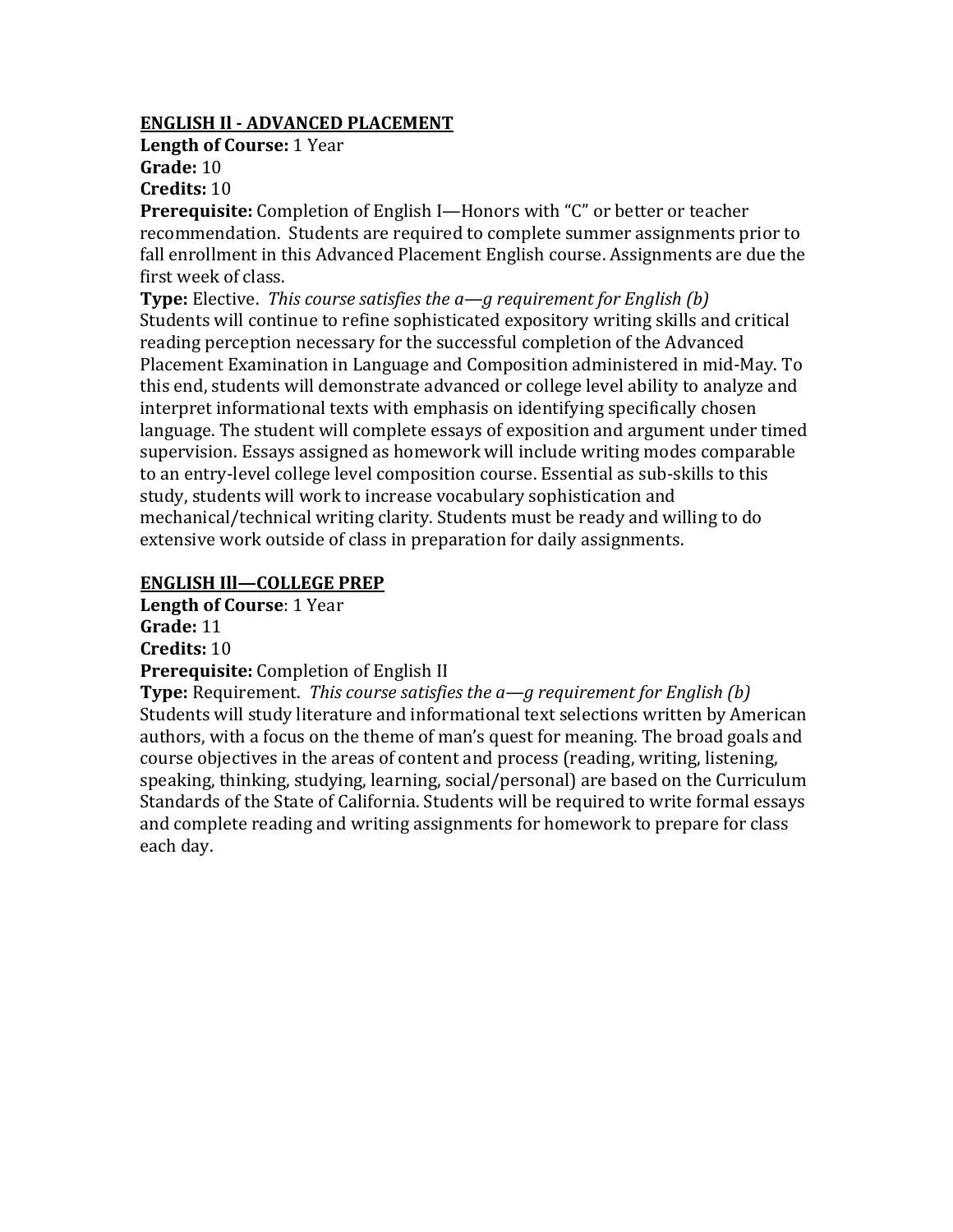## **IB ENGLISH HL1**

**Length of Course:** 1 Year **Grade:** 11

## **Credits:** 10

**Prerequisite:** Completion of English II—AP with "C" or better or teacher recommendation. Students are required to complete summer assignments prior to fall enrollment in this International Baccalaureate English course. Assignments are due the first week of class.

**Type:** Elective. *This course satisfies the a—g requirement for English (b)* This IB English course is the first year of a two-year course. In this course, students develop their skills at analyzing texts (literary and non-literary) and their awareness of how the meanings of texts are shaped by cultural perspectives and practices. The first year of the course consists of two parts: (1) Language in Cultural Context; (2) Literature Critical Study. In the first part, Language in Cultural Context, students analyze how "audience and purpose affect the structure and content of texts" and how "language and meaning are shaped by culture and context." In the second part, Literature Critical Study, students focus on close readings of three major texts all selected from the IB Prescribed List of Authors. In both parts, students will refine the reading and writing skills necessary to complete the multiple parts of the IB English exam, which includes timed essays, creative responses, and written and oral analyses, and thereby demonstrate readiness for college level work. Students must be ready and willing to do extensive work outside of class in preparation for daily assignments.

#### **ENGLISH IV—EXPOSITORY READING AND WRITING**

**Length of Course:** 1 Year **Grade:** 12 **Credits:** 10

**Prerequisites:** Completion of English III

**Type:** Requirement. *This course satisfies the a—g requirement for English (b)* The goal of the Expository Reading and Writing Course is to prepare college bound seniors for the literacy demands of higher education. Through a sequence of rigorous instructional modules, students in this year long, rhetoric-based course develop advanced proficiencies in expository, analytical, and argumentative reading and writing. The cornerstone of the course—the assignment template—presents a process for helping students read, comprehend, and respond to nonfiction and literary texts. Modules also provide instruction in research methods and documentation inventions. Students will be expected to increase their awareness of the rhetorical strategies employed by authors, and to apply those strategies to their own writing. They will read closely to examine the relationship between an author's argument or theme in his or her audience and purpose, to analyze the impact of structural and rhetorical strategies, and to examine the social, political, and philosophical assumptions that underlie the text. By the end of the course, students will be expected to use this process independently when reading unfamiliar text and writing a response.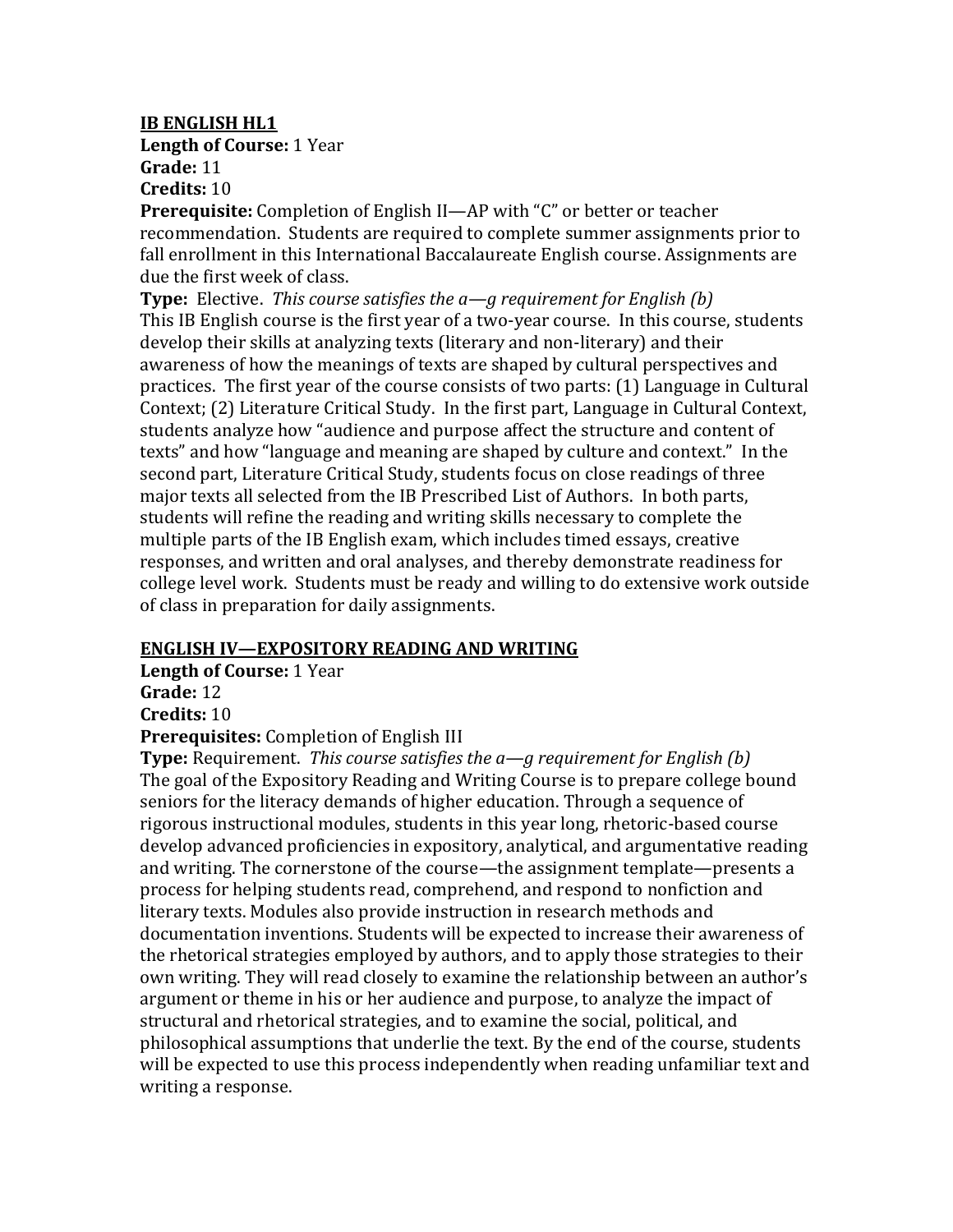## **IB ENGLISH HL2**

## **Length of Course:** 1 Year **Grade:** 12

## **Credits:** 10

**Prerequisite:** Completion of IB English HL1 with a grade of "C" or better. Students are required to complete summer assignments prior to fall enrollment in this International Baccalaureate English course. Assignments are due the first week of class.

**Type:** Elective. *This course satisfies the a—g requirement for English (b)* IB English HL2 is the second year of the IB two-year course. In this course, students consider and analyze the relationship between literature and issues at large, such as gender, power, and identity. The first year of the course consists of two parts: (1) Language and Mass Communication; (2) Literature Texts and Contexts. In the first part, Language and Mass Communication, students consider the way language is used in the media – newspaper, magazines, the internet, mobile telephones, radio and film. In the second part, Literature Texts and Contexts, students focus on close readings of three major texts all selected from the IB Prescribed List of Authors. In both parts, students will refine the reading and writing skills necessary to complete the multiple parts of the IB English exam, which includes timed essays, creative responses, and written and oral analyses, and thereby demonstrate readiness for college level work. Students must be ready and willing to do extensive work outside of class in preparation for daily assignments.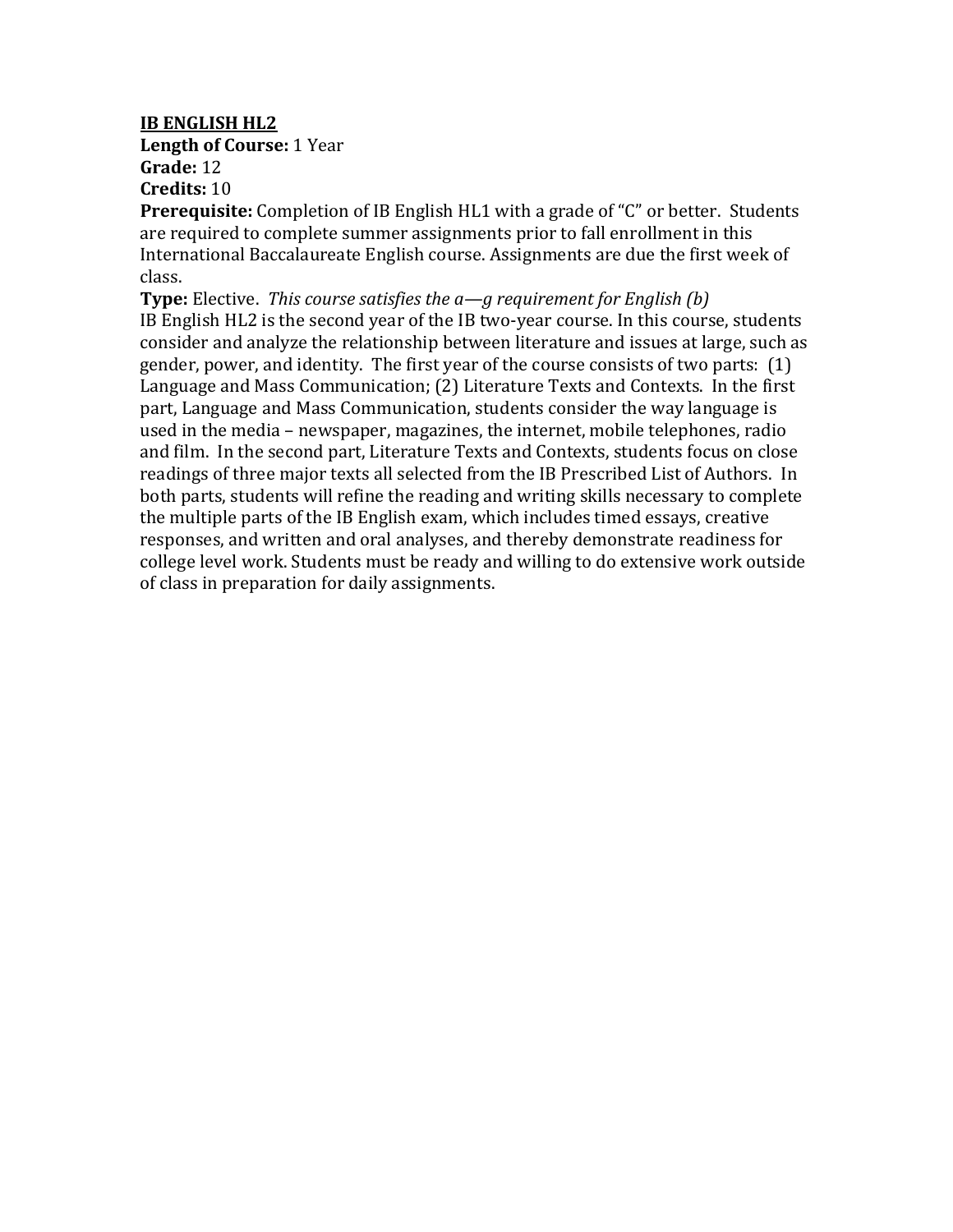## **ENGLISH LANGUAGE DEVELOPMENT (FOR LIMITED AND NON-ENGLISH SPEAKING STUDENTS)**

**The prerequisites listed for specific courses are guidelines and recommendations designed to ensure the appropriate placement level for students to achieve success. Students who do not satisfactorily meet all prerequisites may petition their counselor for enrollment. All courses listed below satisfy the English graduation requirement PSUSD. Students are assigned ELD levels through placement testing. Students remain in ELD for no more than 18 months based on California state policy.**

## **ELD I—READING**

**Length of Course:** 1 Year **Grades:** 9, 10, 11, 12 **Credits:** 10 **Prerequisite:** Non-English speakers

**Type:** Elective. This class satisfies one year of English graduation requirement for PSUSD.

This course of study is intended either for the non- or very limited English speaker who has previous primary language literacy and little or no experience with written English, or who has little or no primary language literacy and has previously been introduced to English language arts. Emphasis will be on acquiring basic skills in reading of informational text and fiction in the English language using methods and materials designed for second language learners.

## **ELD I—WRITING**

**Length of Course:** 1 Year **Grades:** 9, 10, 11, 12 **Credits:** 10 **Prerequisite:** Non-English speakers **Type:** Elective

This course of study is intended either for the non- or very limited English speaker who has previous primary language literacy and little or no experience with written English, or who has little or no primary language literacy and has previously been introduced to English language arts. Emphasis will be on acquiring basic skills to write logical sentences and paragraphs in the English language using methods and materials designed for second language learners. The broad goals and objectives of content and process (reading, writing, listening, speaking, thinking, & studying learning) are based on California State Standards for English Language Development.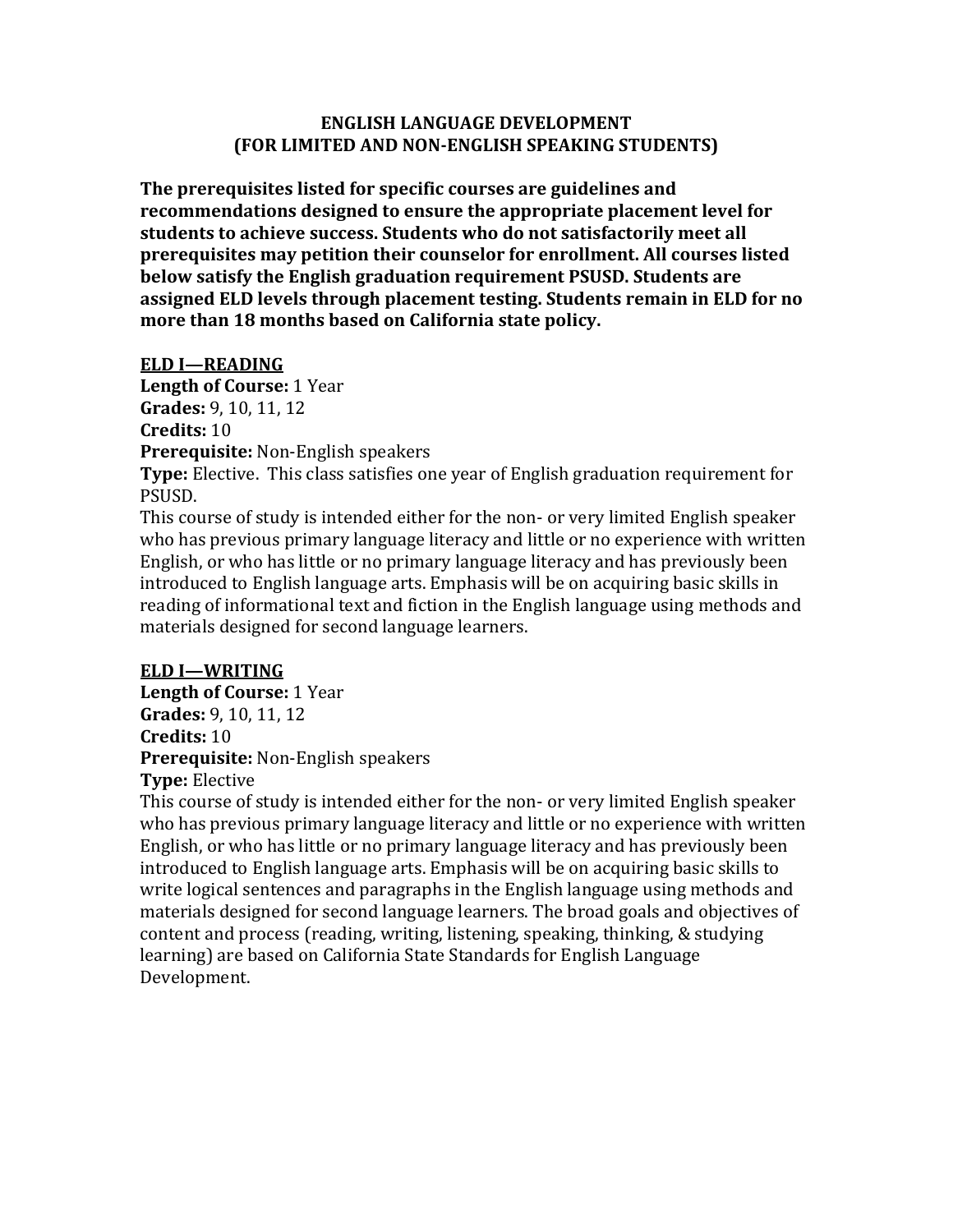## **ELD II—READING**

**Length of Course**: 1 Year **Grade:** 9, 10, 11, 12

# **Credits:** 10

**Prerequisite:** Completion of ELD I or by recommendation

**Type:** Elective. This class satisfies one year of English graduation requirement for PSUSD.

This course of study is intended for the intermediate English learner and provides intensive listening and reading comprehension of the English language. The emphasis will be on the natural acquisition of the English written text through reading of informational text and fiction using strategies and methods designed for the English learner. In addition, this course will also address the needs of the student who has developed intermediate level reading proficiency, but continues to need instruction to master reading in English.

## **ELD II—WRITING**

**Length of Course:** 1 Year **Grade:** 9, 10, 11, 12 **Credits**: 10 **Prerequisite:** Completion of ELD I or by recommendation **Type:** Elective

This course of study is intended for the intermediate English learner and provides intensive writing skills of the English language. The emphasis will be on the natural acquisition of English by mastering the skills of writing through strategies and methods designed for the English learner. In addition, students will explore the process of writing as they plan, write, and edit a variety of text materials. The broad goals and objectives of content and process (reading, writing, listening, speaking, thinking, & studying learning) are based on California State Standards for English Language Development.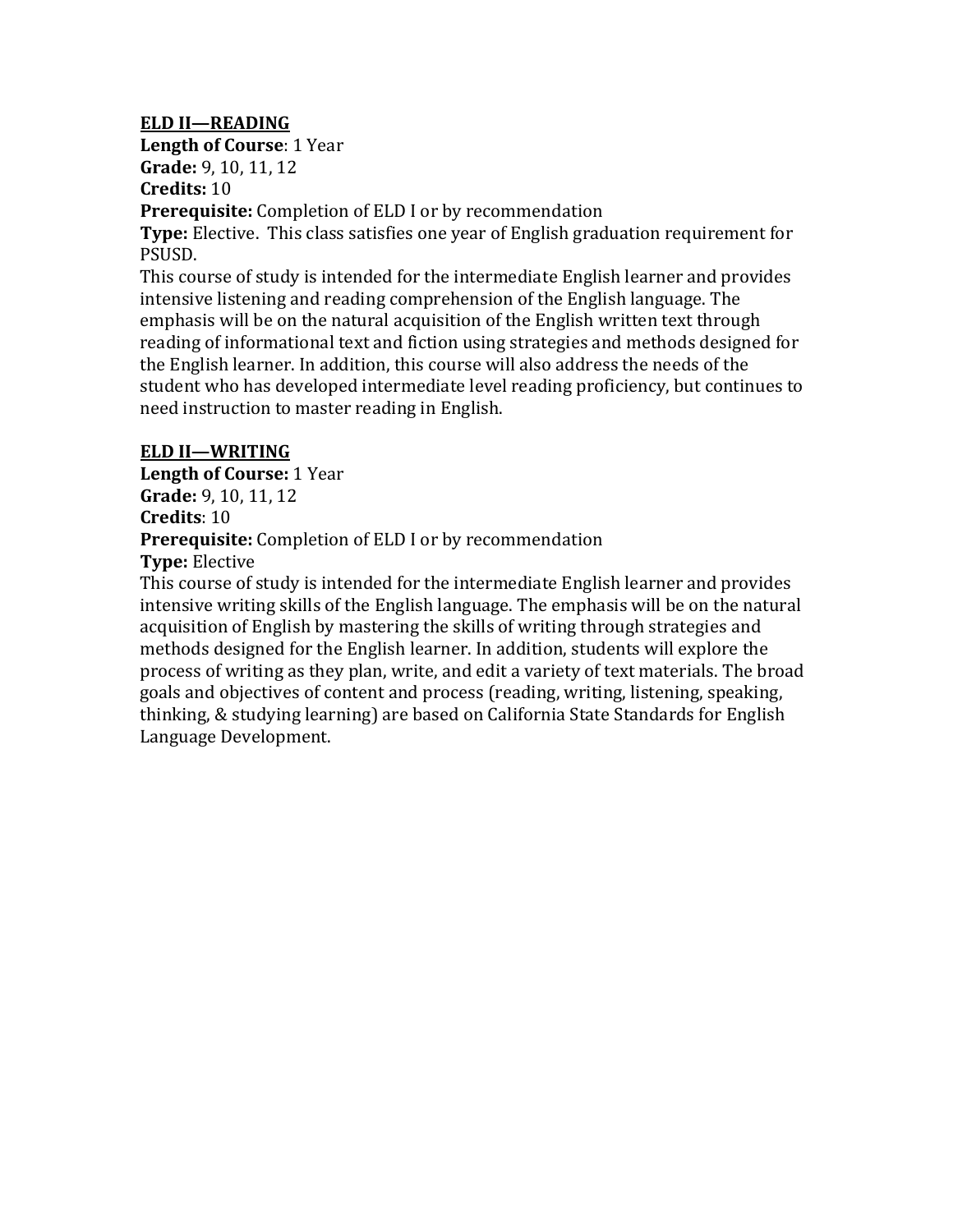## **FOREIGN LANGUAGE**

**The prerequisites listed for specific courses are guidelines and recommendations designed to ensure the appropriate placement level for students to achieve success. Students who do not satisfactorily meet all prerequisites may petition their counselor for enrollment.**

## **FRENCH I**

**Length of Course:** 1 Year **Grades:** 9, 10, 11, 12 **Credits:** 10 **Prerequisite:** None **Type:** Elective. *This course satisfies the a—g requirement for a Language Other Than English (e)*  French I teaches the basic skills of communication in French by developing listening

and speaking skills. It is intended to develop conversation at a beginning level, with an emphasis on vocabulary and simple grammatical structures. The geography and culture of France will be interwoven throughout the course.

## **FRENCH II**

**Length of Course:** 1 Year **Grades:** 9, 10, 11, 12

**Credits:** 10

**Prerequisite:** French I with a grade of "D" or better or by departmental recommendation.

**Type:** Elective. *This course satisfies the a—g requirement for a Language Other Than English (e) or a College Prep Elective (g)*

French II is the second in a sequence of classes designed to teach the basic skills of communications in French. Aural comprehension is emphasized. A solid foundation in hearing and speaking is provided with reading and writing skills added.

## **FRENCH Ill Honors**

**Length of Course:** 1 Year **Grades:** 9, 10, 11, 12

**Credits:** 10

**Prerequisite:** French II with a grade of "C" or better or by departmental recommendation.

**Type:** Elective. *This course satisfies the a—g requirement for a Language Other Than English (e) or a College Prep Elective (g)*

French III is the third in a sequence of courses designed to teach the skills of communication In French. Competence in a foreign language requires integration and cooperation of the four language skills; listening, speaking, reading, and audiolingual skills that have been mastered in French l and French II classes.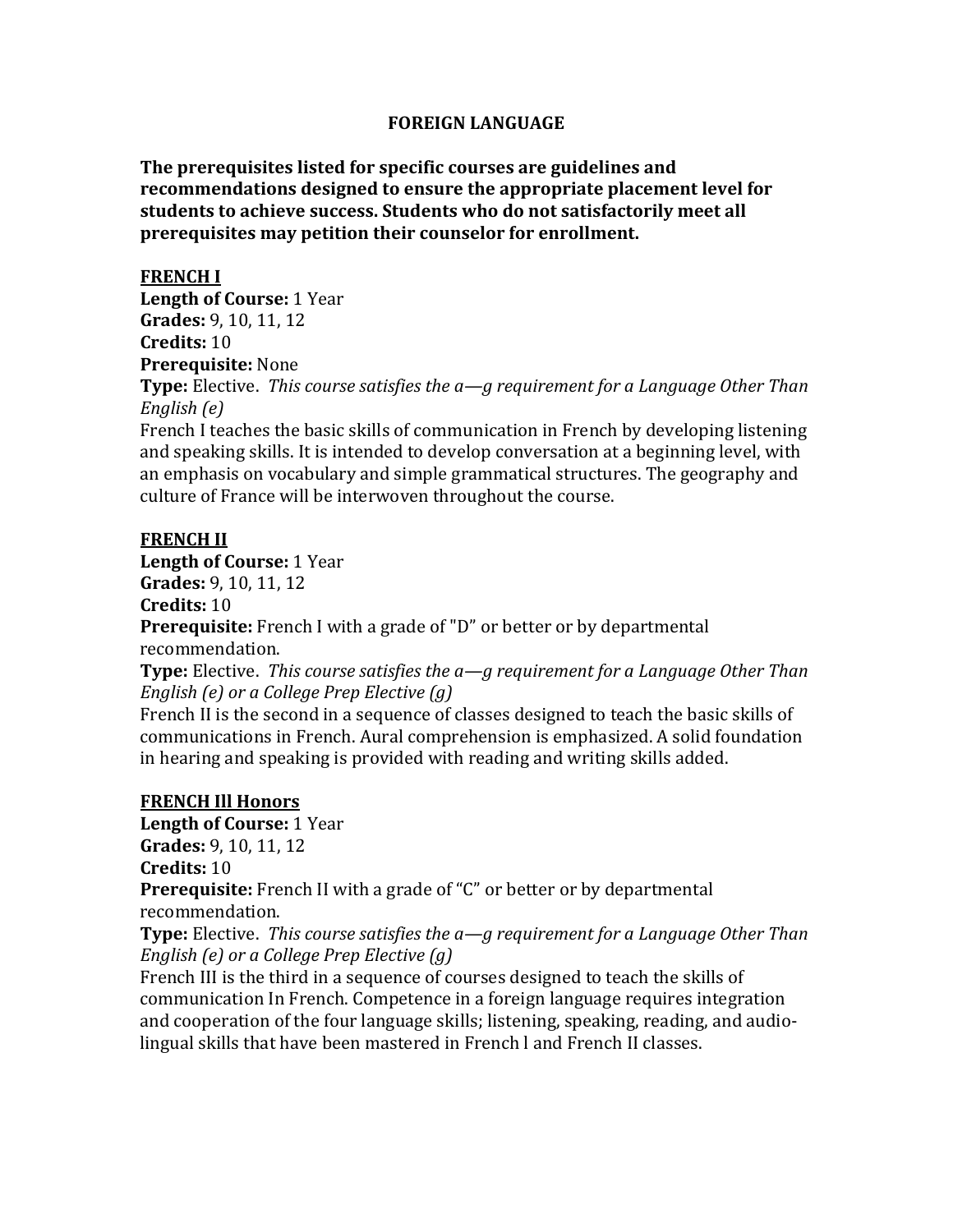## **IB FRENCH SL1**

**Length of Course:** 1 Year

**Grades:** 12

**Credits:** 10

**Prerequisite:** French III with a grade of "C" or better or by departmental recommendation.

**Type:** Elective. *This course satisfies the a—g requirement for a Language Other Than English (e) or a College Prep Elective (g)*

IB French SL1 is designed for students with some previous learning of the language. The main focus of the course is on language acquisition and development of language skills, with the principal goal of preparing for the IB Language B exam. These skills will be developed through the study and use of a range of written and spoken material such as everyday oral exchanges and authentic texts and photos, in order to develop mastery of language skills and intercultural understanding.

## **German I**

**Length of Course:** 1 Year **Grades:** 9, 10, 11, 12 **Credits:** 10 **Prerequisite:** None **Type:** Elective. *This course satisfies the a—g requirement for a Language Other Than English (e)*

German I develops students' abilities to speak, comprehend, read, and write German sentences in the present, past and future tenses. Emphasis will be placed on proper pronunciation and oral communication. This class is appropriate for students with little or no experience in German.

## **German II**

**Length of Course:** 1 Year **Grades:** 10, 11, 12 **Credits:** 10 **Prerequisite:** German I with a grade of "C" or better or by departmental recommendation

**Type:** Elective. *This course satisfies the a—g requirement for a Language Other Than English (e) or a College Prep Elective (g)*

German II will build on the vocabulary and grammar covered in year one, with an emphasis on communication and the use of the language in everyday situations. While communication is the primary focus of this course, students will also gain awareness of the cultures of German-speaking countries.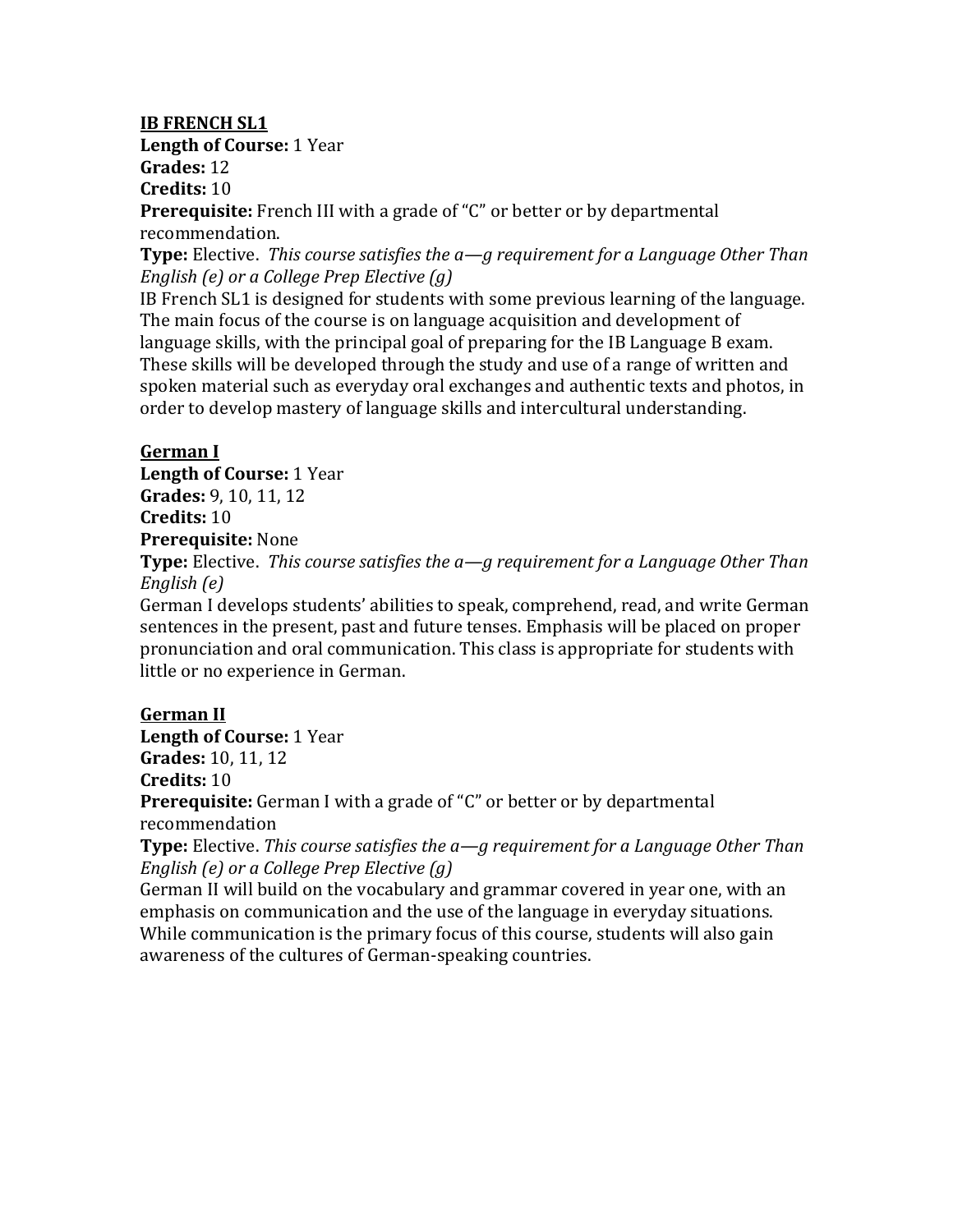## **German III Honors**

**Length of Course:** 1 Year **Grades:** 11, 12

**Credits:** 10

**Prerequisite:** German II with a grade of "C" or better or by departmental recommendation.

**Type:** Elective. *This course satisfies the a—g requirement for a Language Other Than English (e) or a College Prep Elective (g)*

German III will build on the vocabulary and grammar covered in years one and two. Along with daily communication activities that challenge students to express sophisticated thoughts in the target language, students will engage in more rigorous reading and writing activities, all while exploring the cultural intricacies of the German-speaking world.

## **IB GERMAN SL1**

**Length of Course:** 1 Year **Grades:** 12 **Credits:** 10

**Prerequisite:** German III with a grade of "C" or better or by departmental recommendation.

**Type:** Elective. *This course satisfies the a—g requirement for a Language Other Than English (e) or a College Prep Elective (g)*

IB German SL1 is designed for students with some previous learning of the language. The main focus of the course is on language acquisition and development of language skills. These skills will be developed through the study and use of a range of written and spoken material such as everyday oral exchanges and literary texts, in order to develop mastery of language skills and intercultural understanding.

## **SPANISH I**

**Length of Course:** 1 Year **Grades:** 9, 10, 11, 12 **Credits:** 10 **Prerequisite:** None

**Type:** Elective. *This course satisfies the a—g requirement for a Language Other Than English (e)*

Spanish I develops students' abilities to speak, comprehend, read, and write Spanish sentences in the present, past and future tenses. Emphasis will be placed on proper pronunciation and oral communication. This class is appropriate for students with little or no experience in Spanish.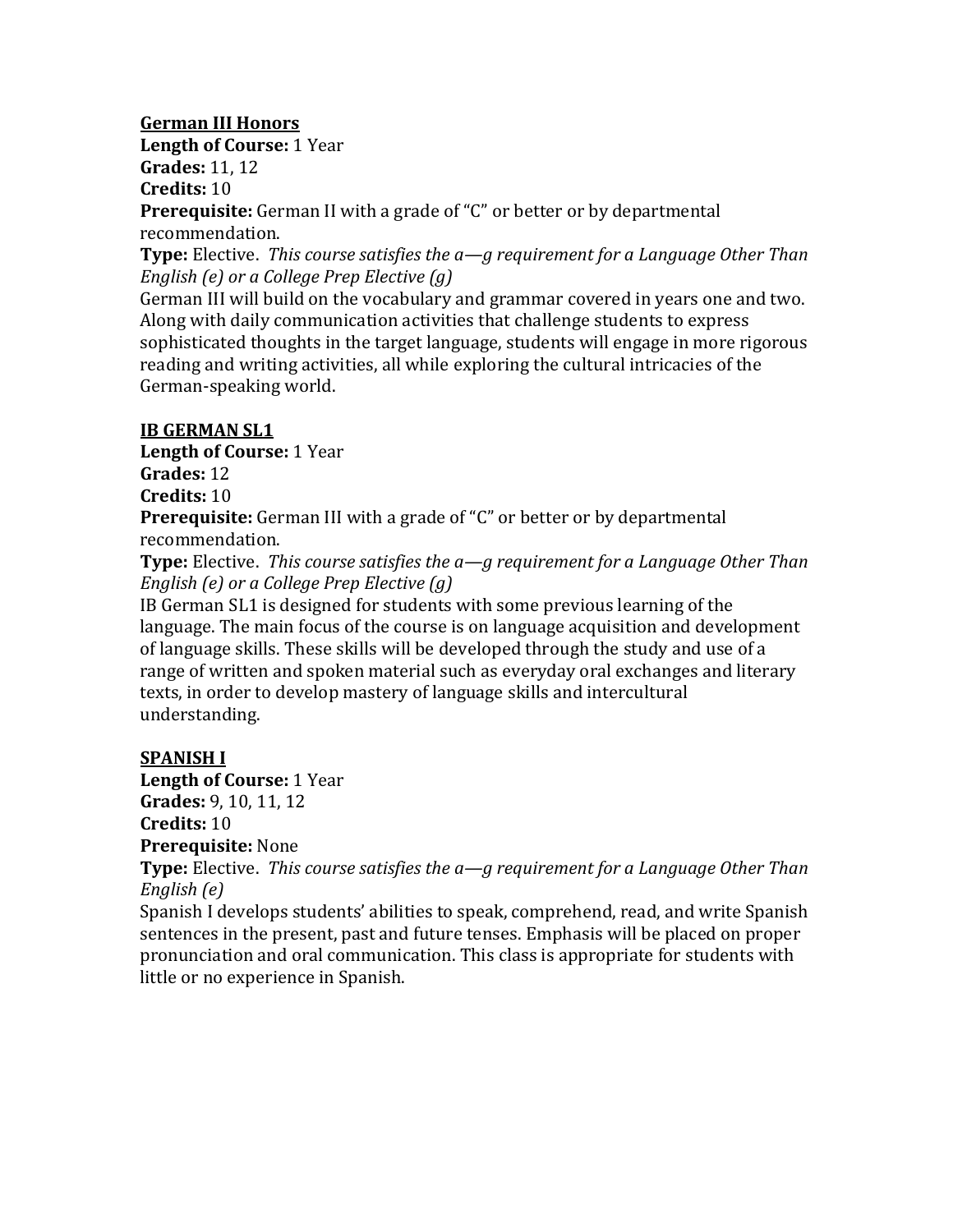## **SPANISH IIR (Spanish for Spanish Speakers)**

**Length of Course:** 1 Year

**Grades:** 9, 10, 11, 12

**Credits:** 10

**Prerequisite:** Spanish spoken in the home.

**Type:** Elective. *This course satisfies the a—g requirement for a Language Other Than English (e) or a College Prep Elective (g)*

Spanish for Spanish Speakers assumes that a student already has experience speaking the language and will focus on improving the ability to communicate with proper grammar in both the spoken and written form. Students will also be introduced to the cultural aspects of Spanish through readings from cultural and literary texts.

## **SPANISH II**

**Length of Course:** 1 Year **Grades:** 9, 10, 11, 12

**Credits:** 10

**Prerequisite:** Spanish I with a grade of "C" or better or teacher/counselor recommendation

**Type:** Elective. *This course satisfies the a—g requirement for a Language Other Than English (e) or a College Prep Elective (g)*

Spanish II develops the students' ability to listen, comprehend, and communicate in both written and oral forms. Students will be expected to use target language at all times, except during explanations of grammatical concepts. This class would also be appropriate for a student who speaks the language at home and has experience in reading and writing Spanish.

## **EMERGING LITERACY FOR SPANISH SPEAKERS**

**Length of Course:** 1 Year **Grades:** 10, 11, 12

**Credits:** 10

**Prerequisite:** Spanish spoken in the home.

**Type:** Elective. *This course satisfies the a—g requirement for a Language Other Than English (e) or a College Prep Elective (g)*

Spanish for Spanish Speakers assumes that a student already has experience speaking the language and will focus on improving the ability to communicate with proper grammar in both the spoken and written form. Students will delve deeper into to the cultural aspects of Spanish through readings from cultural and literary texts.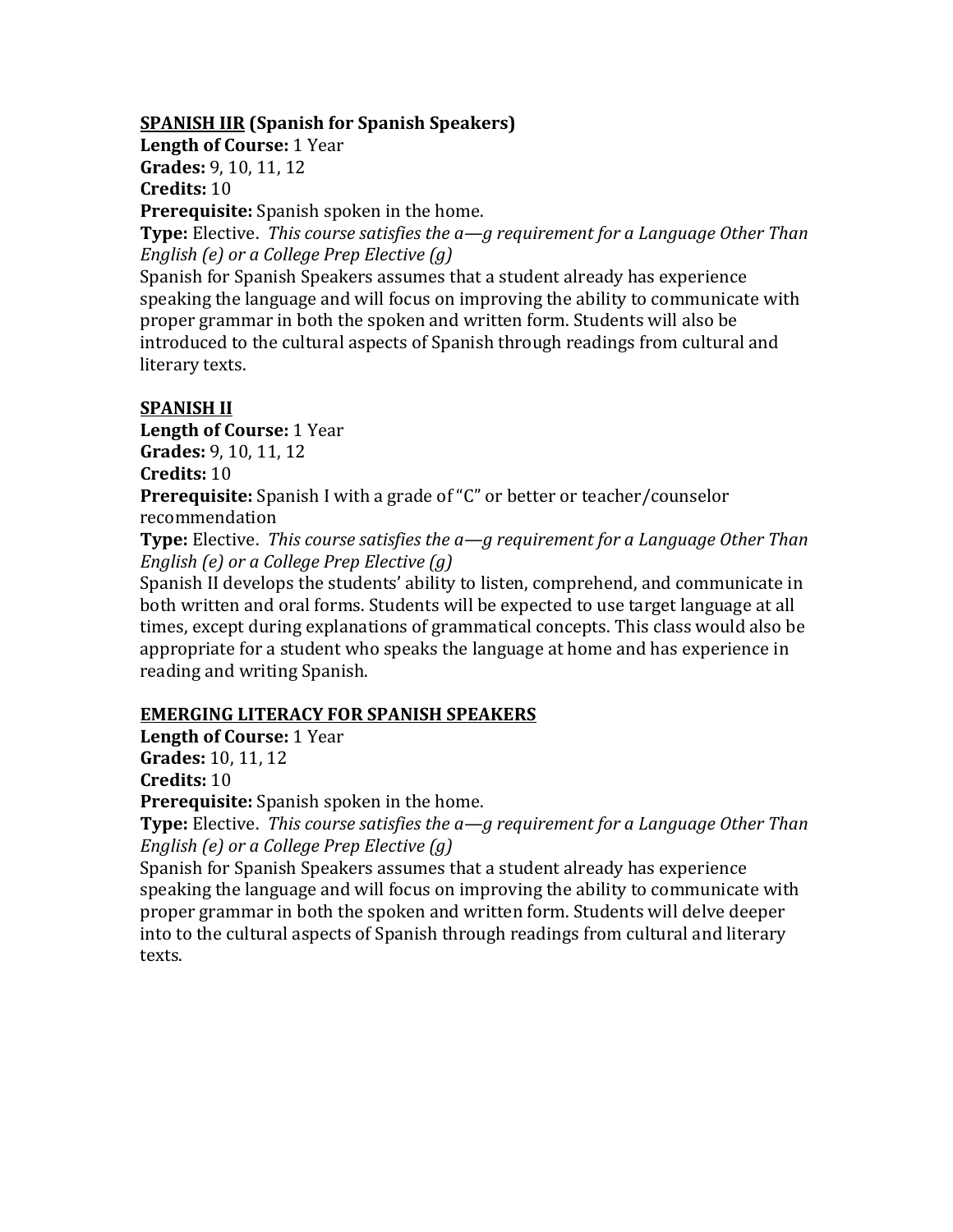## **IB SPANISH SL/HL1**

**Length of Course:** 1 Year

**Grades:** 11

**Credits:** 10

**Prerequisite:** Spanish II with a grade of "C" or better or by departmental recommendation.

**Type:** Elective. *This course satisfies the a—g requirement for a Language Other Than English (e) or a College Prep Elective (g)*

IB Spanish HL1 is designed for students with some previous learning of the language. The main focus of the course is on language acquisition and development of language skills. These skills will be developed through the study and use of a range of written and spoken material such as everyday oral exchanges and literary texts, in order to develop mastery of language skills and intercultural understanding.

## **IB SPANISH SL/HL2**

**Length of Course:** 1 Year

**Grades:**12

**Credits:** 10

**Prerequisite:** IB Spanish HL1 with a grade of "C" or better

**Type:** Elective. *This course satisfies the a—g requirement for a Language Other Than English (e) or a College Prep Elective (g)*

This course is designed to provide students the content of a university level Spanish course while enrolled in high school. The focus of the course is on the mastery of listening, speaking, reading, and writing skills in Spanish, with the main goal of passing the IB Spanish B exam. Emphasis is also placed on the refinement of the student's ability to write compositions and conduct fluent conversation at a college level. This course will also introduce students to the literature of Spanish and Latin American nations. The course prepares students to take the AP exam in mid-May.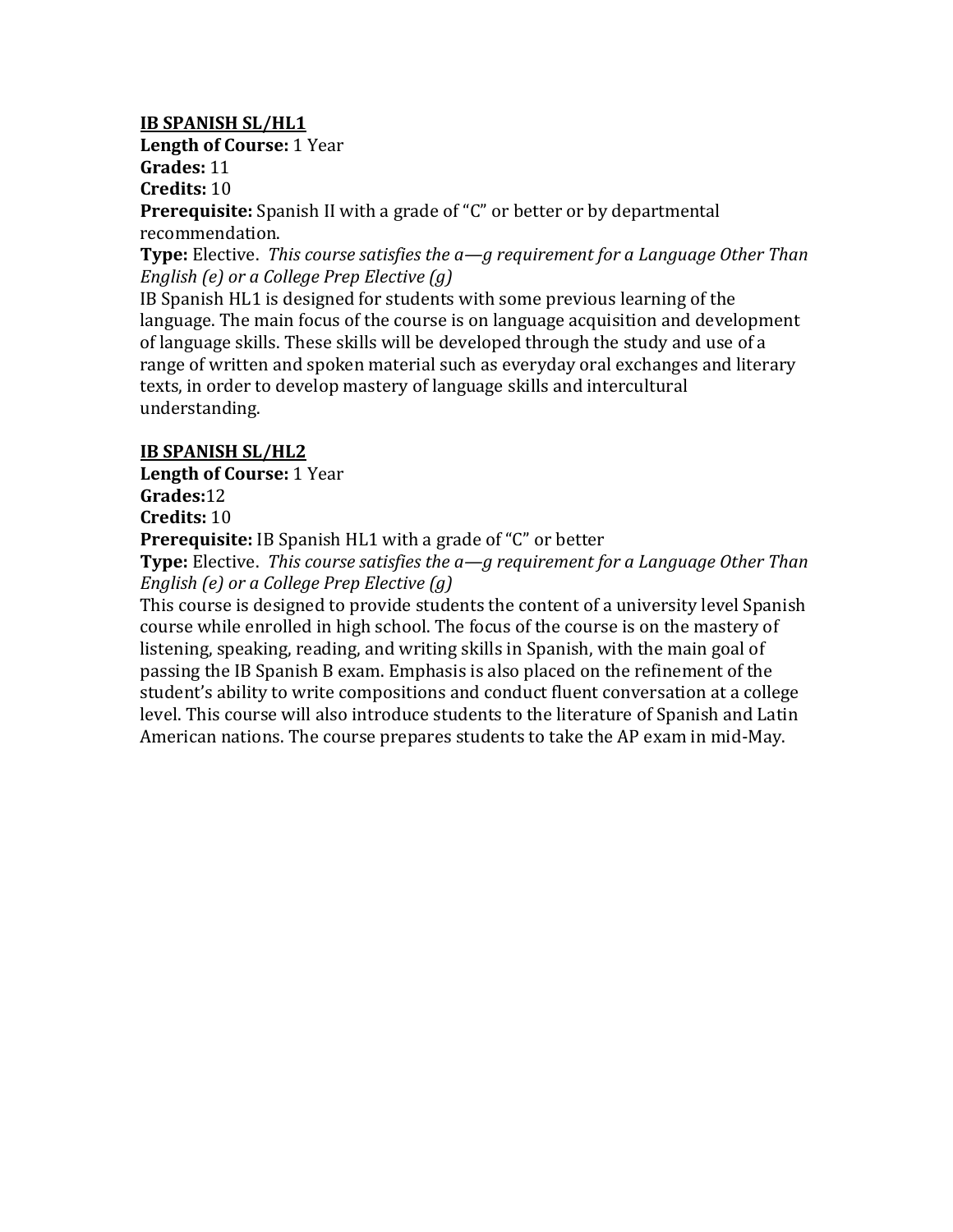## **HEALTH AND ENVIRONMENTAL ACADEMY OF LEARNING—HEAL**

**All classes below are accessible by application only as part of HEAL. Students traditionally apply to the academy their freshman year and are part of the academy as a cohort for all four years of high school.**

## **INTRODUCTION TO HEALTH & ENVIRONMENTAL SCIENCE**

**Length of Course:** 1 Year **Grade:** 9 **Credits:** 10

**Prerequisite:** Acceptance into HEAL program, by application only.

**Type:** Elective. This is an introductory course that covers the history of health care and environmental science; introduces health-care terminology, personal traits and health-care professionalism, and includes health care and environmental-health science career exploration. It introduces students to 21st Century skills in communication and organization.

## **HEAL 10**

**Length of Course:** 1 Year

**Grade:** 10

**Credits:** 10

**Prerequisite:** Acceptance into HEAL program, by application only.

**Type:** Elective. This sophomore course provides students with an introduction to the study of environmental health science. Explanations of scientific principles and concepts and critical thinking skills will be developed; they will analyze environmental health problems and evaluate what solutions are practical and economical. This class will reveal to students the many occupations within the field of environmental health science. They will continue to develop 21st Century Skills in the areas of oral and written presentations.

## **ADVANCED CONCEPTS FOR THE MEDICAL PROFESSIONAL**

**Length of Course:** 1 Year

**Credits:** 10

**Grade:** 11

**Prerequisite:** Acceptance into HEAL program, by application only.

**Type:** Elective. The course will train students in academic, personal, and leadership skills to better prepare them for the work-place environment. Students will gain competency in the areas of medical terminology, medical technology, safety and legal aspects, and body mechanics. Students will become familiar with the health and environmental needs and issues of their own community. At the completion of this course students will have participated in a work-place learning project (job shadow) and will have created relationships with professionals in the community as a result of the extensive projects. Students will update their CPR/First Aid Certification and participate in Teen CERT (community emergency response team) training. HOSA activities such as leadership and community service will be included.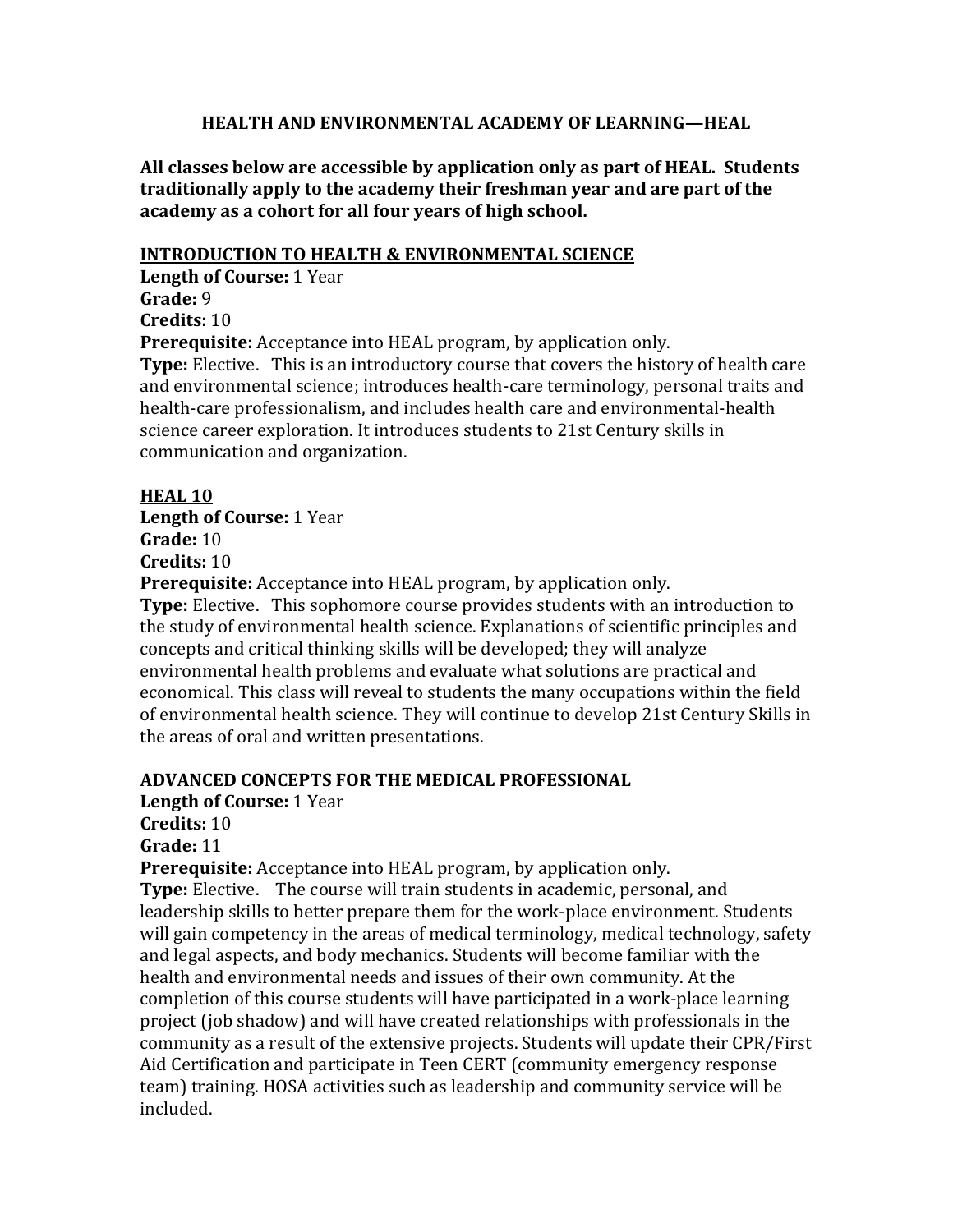## **PUBLIC HEALTH SOLUTIONS**

**Length of Course:** 1 Year **Grade:** 12 **Credits:** 10

**Prerequisite:** Acceptance into HEAL program, by application only.

**Type:** Elective. This course is the culminating course of the HEAL (Health and Environmental Academy of Learning) program. Students will participate in 60 hours of internship experience, complete a research project and facilitate a community health fair. The course will continue to refine 21st century skills. The two main foci of this course are community health awareness and education, along with preparedness for post-secondary options. Students will continue to focus on the development of personal and leadership skills through the integration of HOSA (Health Occupations Students of America) activities.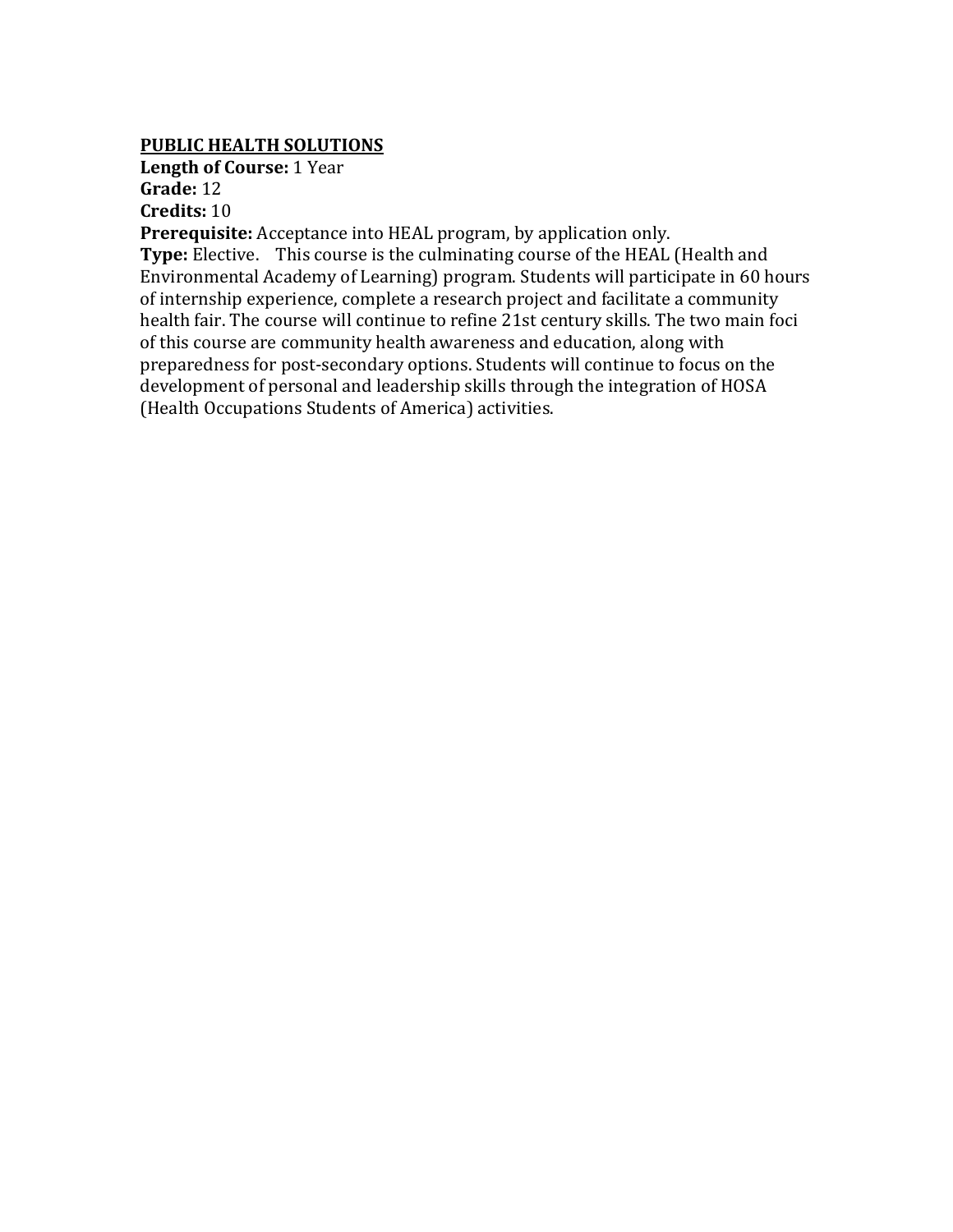#### **MATHEMATICS**

**The prerequisites listed for specific courses are guidelines and recommendations designed to ensure the appropriate placement level for students to achieve success. Students who do not satisfactorily meet all prerequisites may petition their counselor for enrollment.**

#### **INTEGRATED MATH I—CP AND HONORS**

**Length of Course:** 1 year **Grades:** 9 **Credits:** 10

**Prerequisites:** None

**Type:** Required. *This course satisfies the a—g requirement for Mathematics (c).* This course will extend upon student knowledge gained in the middle grades. Students will focus upon reading, writing and using technology to solve real world mathematical problems accurately. The six major areas of focus are: (1) continued understanding and manipulation of solving algebraic equations; (2) analyzing functions; (3) extend understanding of linear relationships to systems of equations; (4) find linear models and the line of best fit for linear data; (5) expand knowledge of triangle congruency as well as translations, reflections and rotations; (6) utilizing the Pythagorean Theorem in the coordinate plane to solve problems and verify geometric relationships

Honors: One enrichment essay per quarter and required tasks per unit as directed by the district.

## **INTEGRATED MATHEMATICS II—CP AND HONORS**

**Length of Course:** 1 year

**Grade:** 10

**Credits:** 10

**Prerequisite:** Integrated Math I

**Type:** Required. *This course satisfies the a—g requirement for Mathematics (c).* A non-traditional course in which students learn mathematics in the context of practical applications organized into strands including: data and graphs, measurement, functions, polynomials, two-and-three dimensional geometry, and probability and reasoning. This course is intended for students who have difficulty with the abstract nature of the traditional approach.

BROAD GOALS: Students will be able to understand integration of Algebra and Geometry concepts by: exploring and conjecturing logic and reasoning; justification and proof explanation and communication.

Honors: One enrichment essay per quarter and required tasks per unit as directed by the district.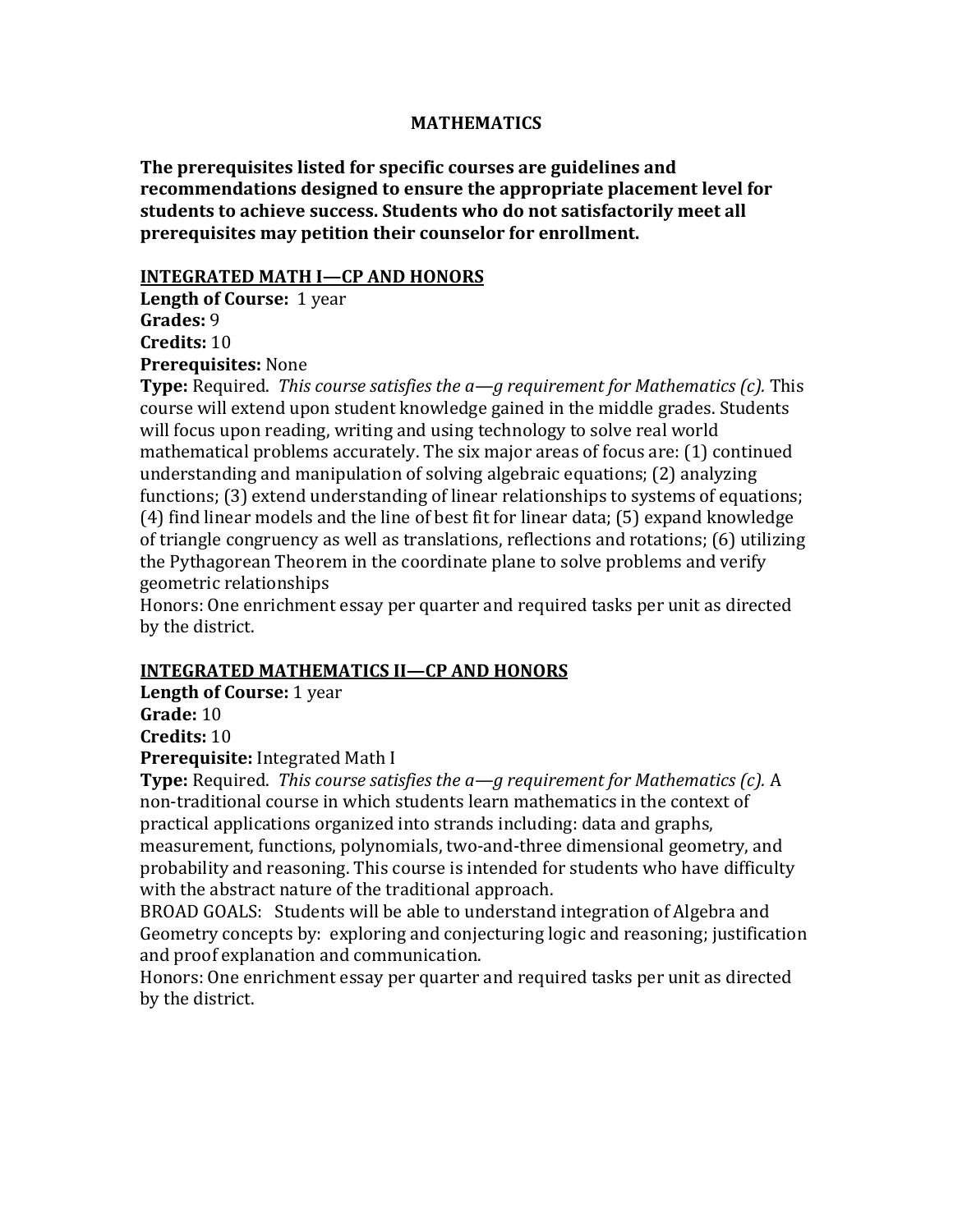## **INTEGRATED MATH III—CP AND HONORS**

**Length of Course:** 1 year **Grades:** 10, 11, 12 **Credits:** 10 **Prerequisites:** IM 2

**Type:** May be used to fulfill math requirement for graduation. *This course satisfies the a-g requirement for Mathematics (g)*. Integrated Math 3 extends upon the knowledge that students gained in IM 1 and IM 2. The areas of particular focus are: Probability and Statistics (the Normal Distribution and making inferences); Functions (graphing, translations and dilations, factoring and solving); Sequences and Series; Exponential and Logarithmic Functions and Equations; Trigonometry (graphing trig functions).

Honors: Integrated Math 3 Honors extends upon the knowledge that students gained in IM 1 and IM 2, with an end of year emphasis on trigonometry in order to prepare students for AP Calculus AB. Emphasis in trigonometry is in the unit of circle, trig functions, trig identities and solving trig equations.

## **IB MATHEMATICAL STUDIES SL**

**Length of Course:** 1 year

**Grade:** 11, 12

**Credits:** 10

**Prerequisite:** Integrated Math II and departmental recommendation

**Type:** Elective. May be used to meet the math requirements for graduation. *This course satisfies the a-g requirement for Mathematics (c) or college prep elective (g).* This course is designed to develop independent thinking skills and mathematical intuition by building upon knowledge from prior learning in mathematics and other subjects, as well as their own experience to better understand how mathematics is applied in life. This will be directly applied through a project. The project is an individual piece of work involving the collection of information or the generation of measurements, and the analysis and evaluation of the information of measurements. The following topics are included: number and algebra, descriptive statistics, logic, sets, probability, statistical applications, geometry, trigonometry, mathematical models, and introduction to differential calculus.

BROAD GOALS: Students will be able to: Recall, select and use their knowledge of mathematical skills, results and models in both real and abstract contexts to solve problems; transform common realistic contexts into mathematics; comment on the context; sketch or draw mathematical diagrams, graphs or constructions both on paper and using technology; record methods, solutions and conclusions using standardized notation; use technology, accurately, appropriately and efficiently both to explore new ideas and to solve problems; construct mathematical arguments through use of precise statements, logical deduction and inference, and by the manipulation of mathematical expressions; investigate unfamiliar situations involving organizing and analyzing information or measurements, drawing conclusions, testing their validity, and considering their scope and limitations.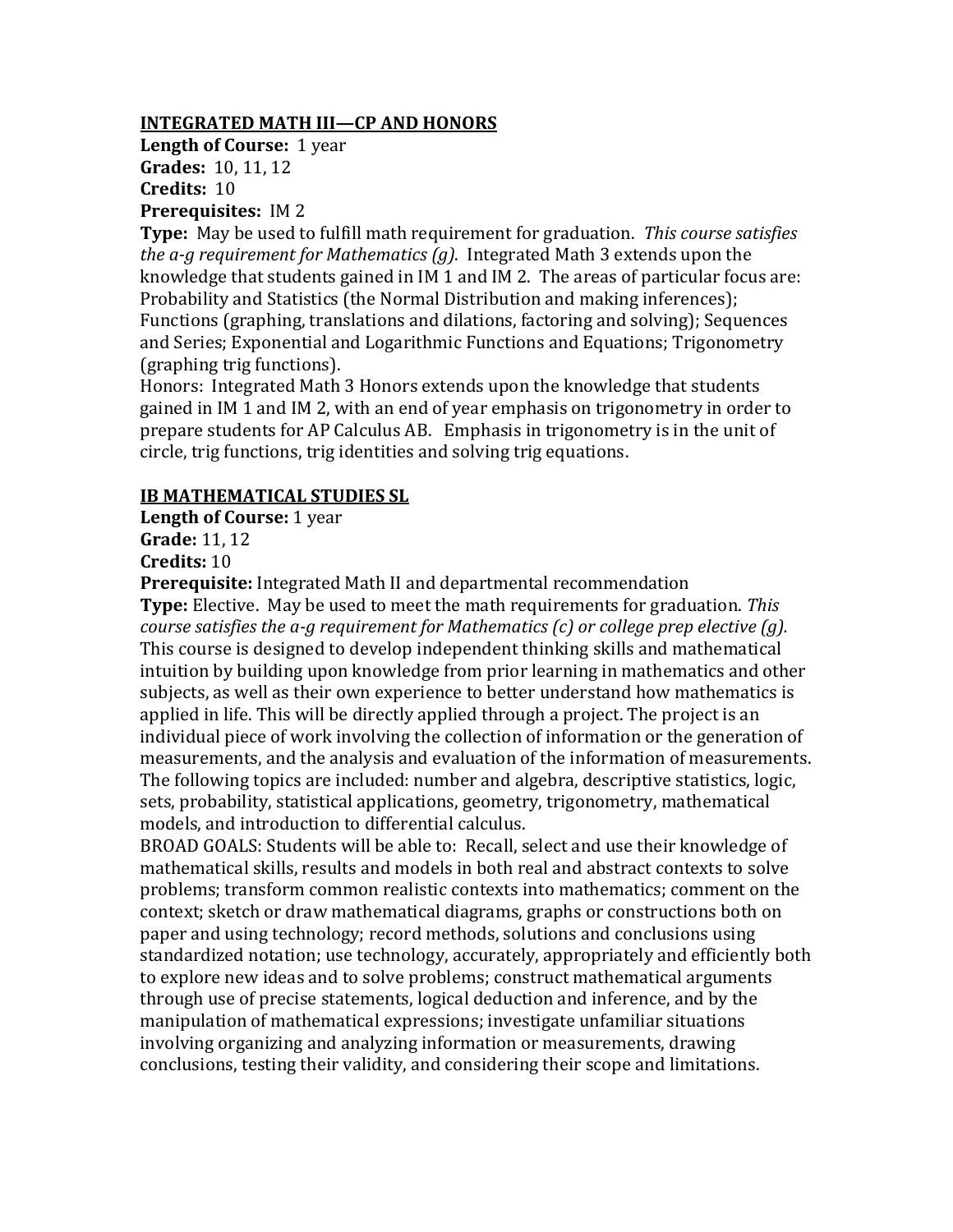## **STATISTICS—CP**

**Length of Course:** 1 year **Grade level:** 11, 12 **Credits:** 10 **Prerequisite:** Integrated Math 3

**Type:** Elective. *This course satisfies the a–g requirement for Mathematics (c) or college prep elective (g).* Students will study descriptive and inferential statistics in an effort to understand the world around them. The descriptive portion analyzes data through graphs, measures of central tendency and spread. The course focus will be upon statistical practices, basic probability, the normal distribution, estimation of population parameters through hypothesis testing and confidence intervals, as well as an introduction to linear regression and correlation.

## **AP STATISTICS**

**Grade level:** 11, 12 **Credits:** 10 **Prerequisite:** Integrated Math 3

**Type:** Elective. *This course satisfies the a–g requirement for Mathematics (c) or college prep elective (g).* AP Statistics is a rigorous course that may allow students the opportunity to test for college credit. Students must be willing to spend time outside of class (even on weekends) to the study and understanding of AP Statistics. Students will study descriptive and inferential statistics. The descriptive portion analyzes data through graphs, measures of central tendency and spread. The course focus will be upon statistical practices, basic probability, binomial and normal distributions, estimation of population parameters, hypothesis testing, linear regression and correlation. Analytical reading at a high level and problem solving are required for success in this course.

## **AP CALCULUS A/B**

**Length of Course:** 1 Year

**Grade:** 12

**Credits:** 10

**Prerequisite:** IB Mathematical Studies or Integrated Math III and departmental recommendation.

**Type:** Elective. *This course satisfies the a—g requirement for Mathematics (c) or college prep elective (g).* This course is designed to prepare students for college courses in mathematics and science. The material will cover the necessary skills to successfully complete the AP Calculus examination. It also provides an excellent background for Calculus at the university level. Students should achieve a "C" or better in first semester to proceed to second semester AP Calculus. Topics include limits, the derivative, related rates, integrals, and volumes of revolution. Calculus AB equals half a year of college calculus. This course can not be repeated for grade improvement unless the entire year is retaken.

BROAD GOALS: Students will be able to: examine problems through different perspectives; apply calculus to abundant real-life applications; explore the many diverse uses of calculus; appreciate the history of calculus and why it was invented.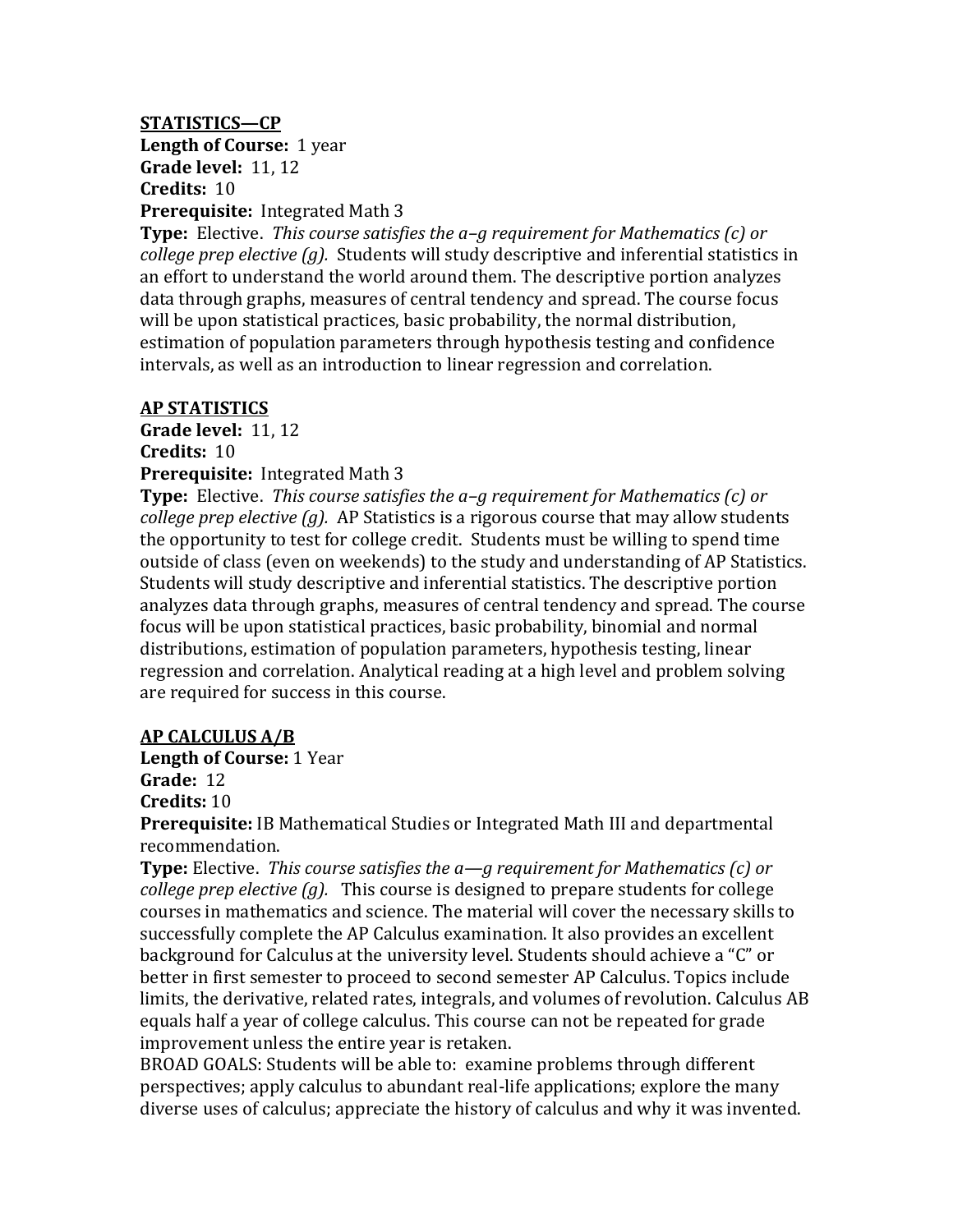## **AP CALCULUS B/C**

**Length of Course:** 1 Year **Grade:** 12

## **Credits:** 10

**Prerequisite:** IB Mathematical Studies or Integrated Math III—Honors and departmental recommendation.

**Type:** Elective. *This course satisfies the a—g requirement for Mathematics (c) or college prep elective (g).* Goals: the primary goal of this course is to prepare the students for success on the Calculus AP exam and to provide a solid foundation for future Calculus and college math courses. Calculus BC covers a full year of college calculus. Topics covered are accelerated introduction and review of all AB topics including limits, derivatives, related rates, integrals, exponential functions, and volumes of revolution. Additional topics for BC include parametric and polar calculus, integration by parts, Taylor and McLaurin Series, and surface area. Calculus is the mathematics of change, curves, velocities and acceleration. One of the main goals in this Calculus course is to teach students how to think, not just memorize. Calculus has its share of formulas but the emphasis will not be on memorizing them and related examples but on how to derive answers and solve problems given an unlimited amount of scenarios.

## **MATHEMATICAL REASONING WITH CONNECTIONS (MRWC)**

**Length of Course:** 1 year

**Grade:** 12

**Credits:** 1 year

**Prerequisite:** Integrated Math III

**Type:** Elective. *This course satisfies the a—g requirement for college prep elective (g).* MRWC is designed for any student who earns a minimum grade of C in Integrated Math 3 and/or departmental recommendation. This includes EAP Conditional (Level 3) students who do not necessarily intend to pursue calculus. These students need a 4th year course to fulfill college readiness status and are seeking an option other than statistics. It also includes EAP Not Ready (Level 2) students who are looking to improve their chances of successfully passing college and university placement exams. MRWC will also provide a good option for EAP Ready (Level 1) students who plan to continue to studies in mathematics into calculus, but are looking to consolidate and strengthen foundational skills in a "bridge" course before entering precalculus and/or calculus.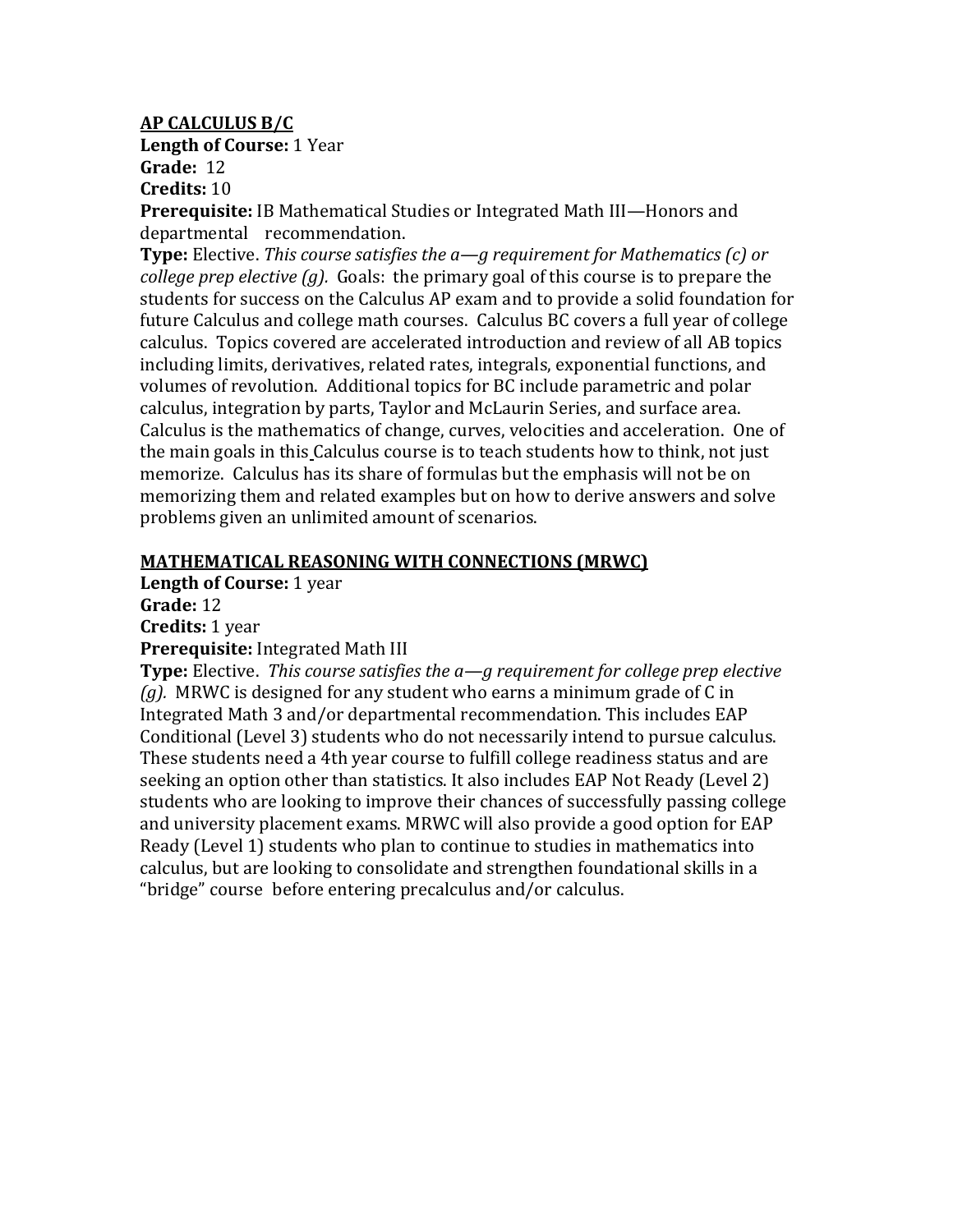#### **NON-DEPARTMENTAL ELECTIVES**

#### **MATHEMATICS ENGINEERING SCIENCE ACHIEVEMENT (MESA)**

**Length of Course:** 1 Year

**Grade:** 10, 11, 12

## **Credits:** 10

**Prerequisite**: Application Process

**Type:** Elective. MESA is a one year elective course offered to 10th, 11th, and 12th grade students. The focus of the course is to allow students to apply academic content to real life situations and explore career opportunities. MESA is also designed to attract underrepresented groups and help them achieve their goals in order to enter careers in Science, Mathematics, and Engineering. This course is offered as an elective with a focus on Mathematics and Science. Students will be exposed to many California Content Standards including English, Technology, Art, Mathematics, and Science. Students will use these concepts and apply them to the engineering and building of hands-on projects such as balsawood bridges, balsawood gliders, and mousetrap powered cars. The MESA course will cover major aspects of Engineering, including Civil, Mechanical, Aeronautical, Chemical, and Automotive. Students will also focus on the applied aspects of Physics, which include Forces, Motion, Density, and Technology. The Mathematical concepts studied in this course include several aspects of Algebra, Geometry, and Trigonometry. MESA will also expose the students to potential career paths, college opportunities, college advising, public speaking, and technology. Furthermore, special emphasis will be placed on laboratory investigation, hands on projects, and data collection.

#### **ROBOTICS**

**Length of Course:** 1 Year **Grade:** 10, 11, 12 **Credits:** 10 **Prerequisite**: Application Process

**Type:** Elective. The focus of this course is to allow students to understand the complexity of robots and the needs to apply different academic contents into real life situations. On a side focus, students will compete in at least two FTC competitions each year. Students will be exposed to other California Content Standards including English, Technology, and Art. Students will use problem- and project-based learning models to study Engineering, Physics, and Mathematical concepts. They will use these concepts and apply them to the design and building of robots within the FTC competition guidelines. Students will also focus on the applied aspects of Physics, which include forces, motion, density, and technology. The Mathematical concepts studied in this course include several aspects of Algebra and Geometry. The program aims to promote engineering career paths. Furthermore, special emphasis will be placed on project investigations, hands-on projects, and data collections.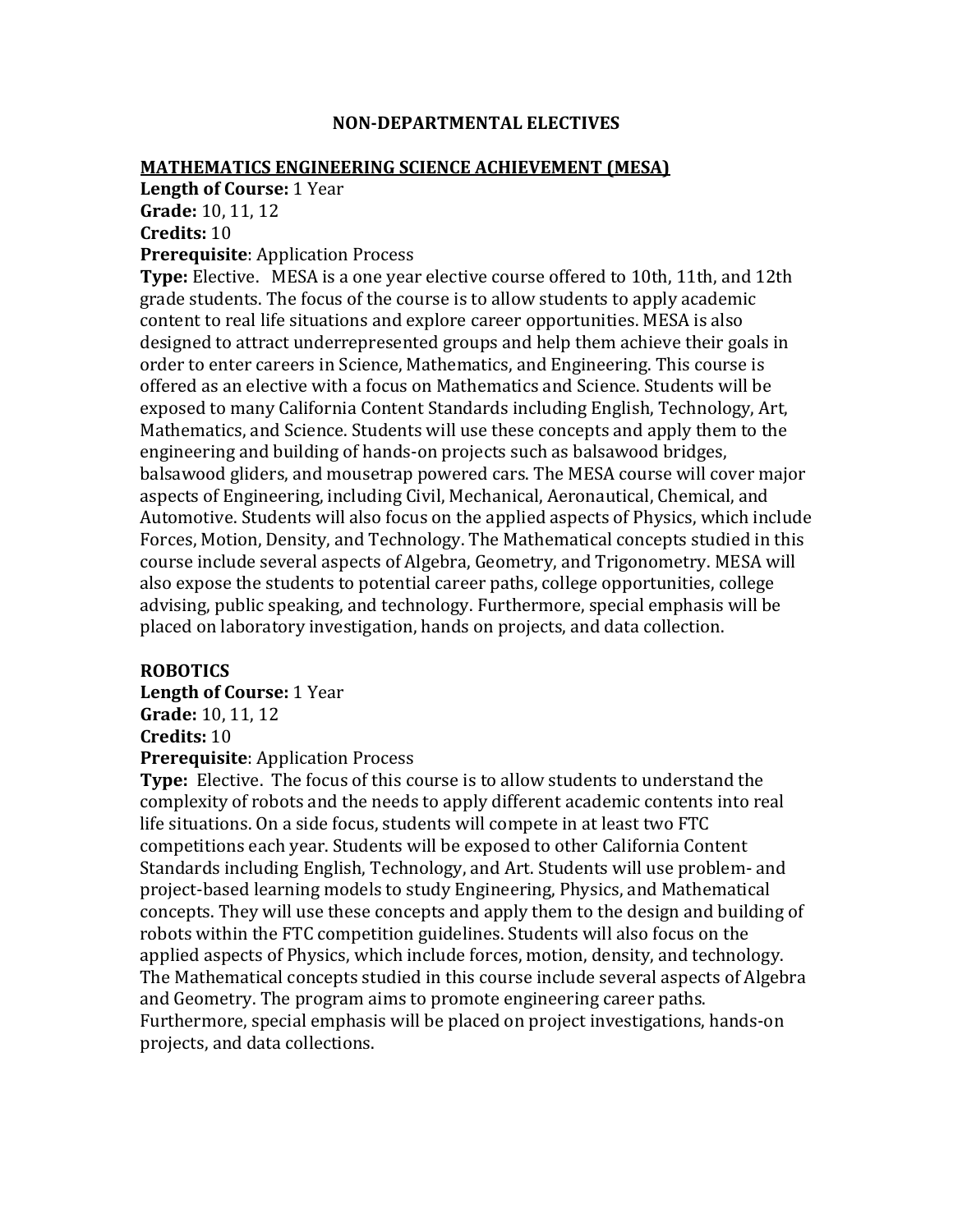#### **PHYSICAL EDUCATION**

**The prerequisites listed for specific courses are guidelines and recommendations designed to ensure the appropriate placement level for students to achieve success. Students who do not satisfactorily meet all prerequisites may petition their counselor for enrollment.**

**P.E. CO ED Length of Course:** 1 Year **Grades:** 9 **Credits:** 10 **Prerequisite:** None **Type:** Required. This class emphasizes physical development through daily exercise and sports activities. Skill development includes participation in all types of team sports, individual sports, aquatics, and rhythmic activities. State mandated Physical Fitness Testing (PFT) is required of all 9th graders.

#### **LIFETIME SPORTS**

**Length of Course:** 1 Year **Grades:** 10, 11, 12 **Credits:** 10 (may be repeated) **Prerequisite:** None

**Type:** Elective. Satisfies second year PE requirement. This course is set up in 3-4 week units offering a variety of sports and activities with intermediate/advanced skills and play emphasized. Activities will include weight training, leisure and lifetime sports, aquatics, and fitness conditioning.

#### **WEIGHT TRAINING**

**Length of Course:** 1 Year **Grades:** 10, 11, 12 **Credits:** 10 **Prerequisite:** None

**Type:** Elective. Satisfies second year of PE requirement. This course is designed to give students the opportunity to learn weight training concepts and techniques used for obtaining optimal physical fitness. Students will benefit from comprehensive weight training and cardiorespiratory endurance as well as aquatic activities. The emphasis in this course is on muscular strength, endurance, flexibility, and safety. The core lifts in this course include squats, cleans, and bench press. Weight room safety, warm-up/cool down procedures, lifting techniques, muscle identification and individual goal setting are also important components in this course.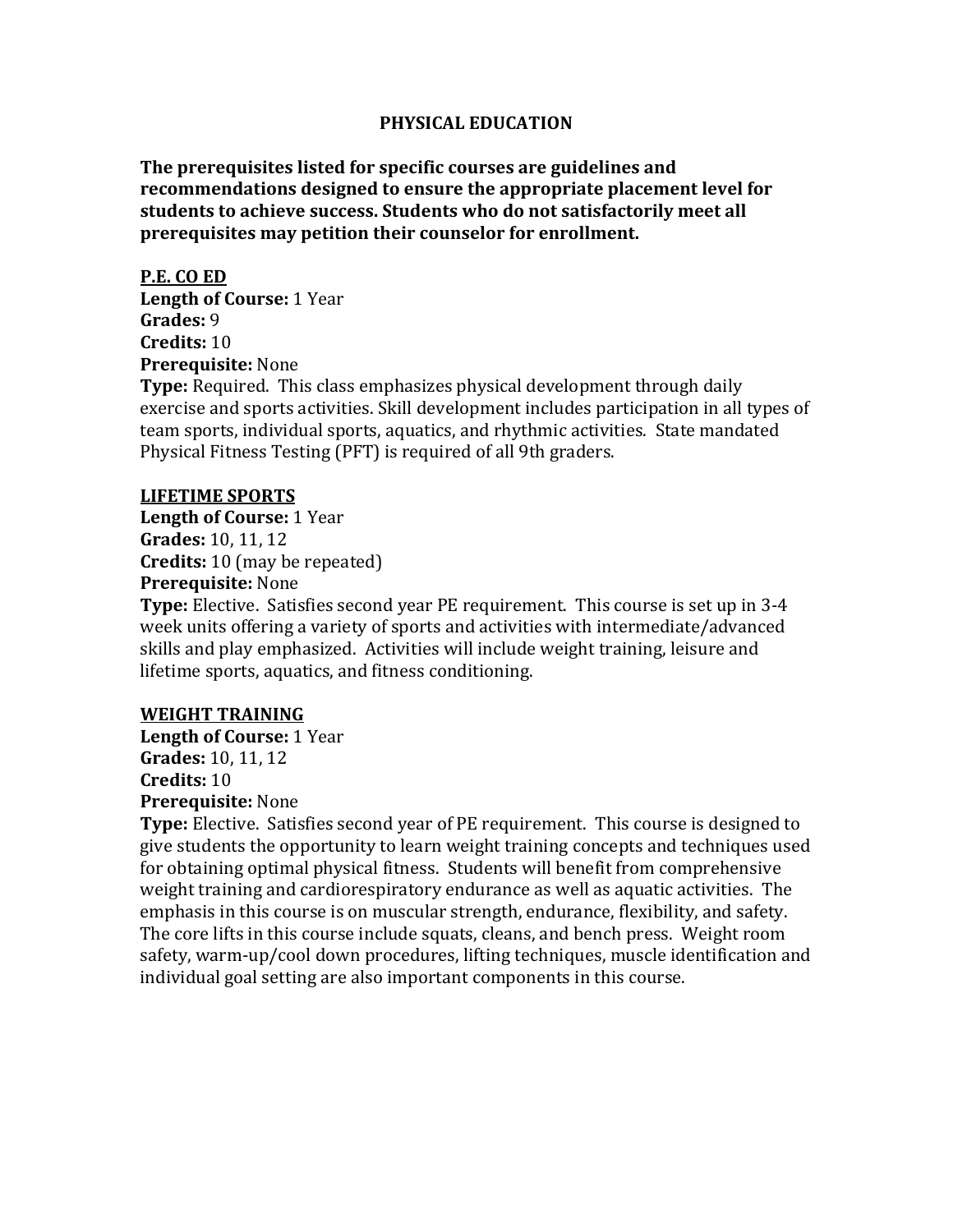## **ADVANCED WEIGHT TRAINING AND CONDITIONING**

**Length of Course:** 1 Year

**Grades:** 11, 12

## **Credits:** 10

**Prerequisite:** A grade of "C" or better in Weight Training. May be repeated for a maximum 30 credits.

**Type:** Elective. Satisfies second year PE requirement. The student will learn advanced movements of weight training, explosive exercises, and cardiovascular exercise. These movements will be built from those taught from Weight Training. Anatomy, exercise physiology, and sport specific movements will also be emphasized. The activities will be taught on alternating days and students will be assessed through portfolios.

## **LOW IMPACT AEROBICS I**

**Length of Course:** 1 Year **Grades:** 10, 11, 12 **Credits:** 10 **Prerequisite:** None

**Type:** Elective. Satisfies second year P.E. requirement. This course provides basic knowledge of aerobic movement skills, including low impact aerobic exercise, stretching, step, body works with weights, water aerobics, and information concerning health benefits.

## **LOW IMPACT AEROBICS II**

**Length of Course:** 1 Year **Grades:** 11, 12 **Credits:** 10 **Prerequisite:** Low Impact Aerobics I **Type:** Elective. Low Impact Aerobics II further develops and expands upon the

knowledge and skills learned in Low Impact Aerobics I. The students will learn advanced variations of basic skills and more complicated routines while continuing to develop their strength, flexibility and coordination.

## **DANCE I**

**Length of Course:** 1 Year **Grades:** 9, 10, 11, 12 **Credits:** 10 **Prerequisite:** None

**Type:** Elective. Satisfies first or second year PE requirement. Dance I provides a basic knowledge of all dance skills while developing strength, flexibility and coordination. Students will learn stage directions, dance terminology, specific dance skills and "step" to be used in routines choreographed to contemporary music.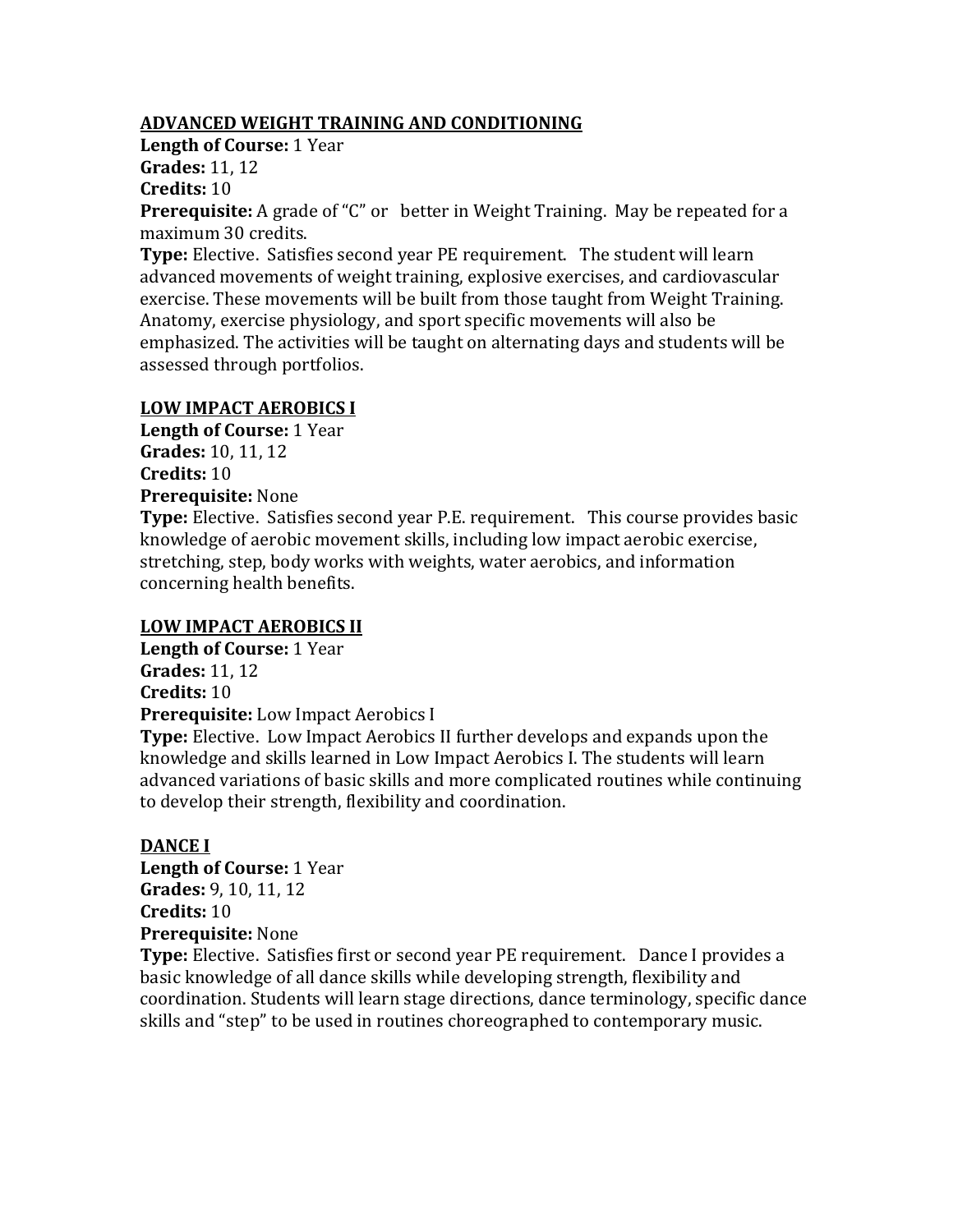## **DANCE II**

**Length of Course:** 1 Year **Grades:** 10, 11, 12 **Credits:** 10

**Prerequisite:** Dance I or at least two years of other recent dance experience. **Type:** Elective. Satisfies second year PE requirement. Also satisfies the Visual and Performing Arts requirements of the University of California. Dance II further develops and expands upon the knowledge and skills learned in Dance I. The students will learn more challenging variations of basic skills and more complicated routines while continuing to develop their strength, flexibility and coordination.

## **DANCE Ill**

**Length of Course:** 1 Year **Grades:** 10, 11, 12 **Credits:** 10

**Prerequisite:** Dance II or at least three years of other recent dance experience. **Type:** Elective. Satisfies second year PE requirement. Also satisfies the a—g requirement for Visual and Performing Arts. This course is designed to develop and expand knowledge and skills learned in Dance II, including strength building, flexibility and coordination. The students will develop an appreciation of dance by choreographing routines and performances.

## **ADAPTIVE PE**

**Length of Course:** 1 Year **Grades:** 9, 10, 11, 12 **Credits:** 10

**Prerequisite:** Special medical referral. Must be referred by the school nurse or lEP. **Type:** Elective. This course provides activities for individuals with exceptional needs who have physical disabilities requiring developmental or corrective instruction and which preclude their participation in the activities of the general physical education program.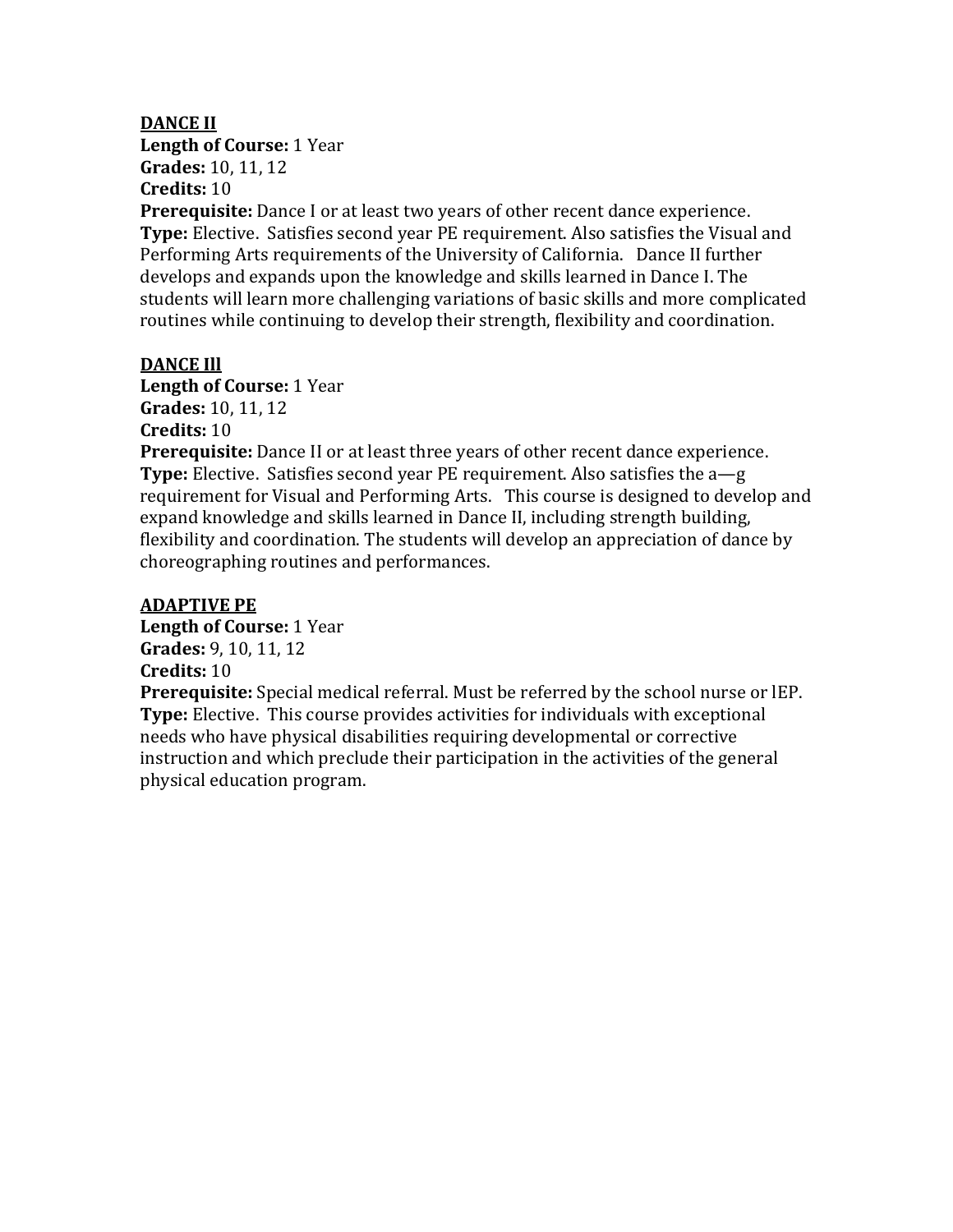#### **RESERVE OFFICERS TRAINING CORPS (AFROTC)**

#### **AEROSPACE SCIENCE I (AS I) AND LEADERSHIP I (LE I)**

**Length of Course:** 1 Year **Grades**: 9, 10, 11, 12 **Credits:** 10

## **Prerequisite**: None

**Type:** Completion of one year satisfies 5 Credits of second year PE and 5 Elective Credits. Aerospace Science I (A Journey into Aviation History): Focus is on the development of flight throughout the centuries. The emphasis is on civilian and military contributions to aviation; the development, modernization and transformation of the US Air Force. Included are the principles of flight to include basic aeronautics, aircraft motion and control, and flight power. Throughout the course there are readings, videos, handouts and various activities. Forty percent of classroom time is spent on Aerospace Science, forty percent on Leadership (LE I) and twenty percent on Wellness/Fitness. The leadership element involves: group drill for teamwork; a study of civilian and military customs and courtesies; correct wearing of the uniform; the importance of personal grooming and self-discipline; and, communications skills. LE I culminates with the cadets leading his/her class in drill. Wellness/Fitness stresses development of healthy habits, the life-long importance of exercise and diet, and simple first aid. All cadets are expected to complete 40 hours of community service. (Costs: end-of year uniform maintenance \$20, Military Ball \$50.) Cadets are required to wear the uniform an average of one day each week.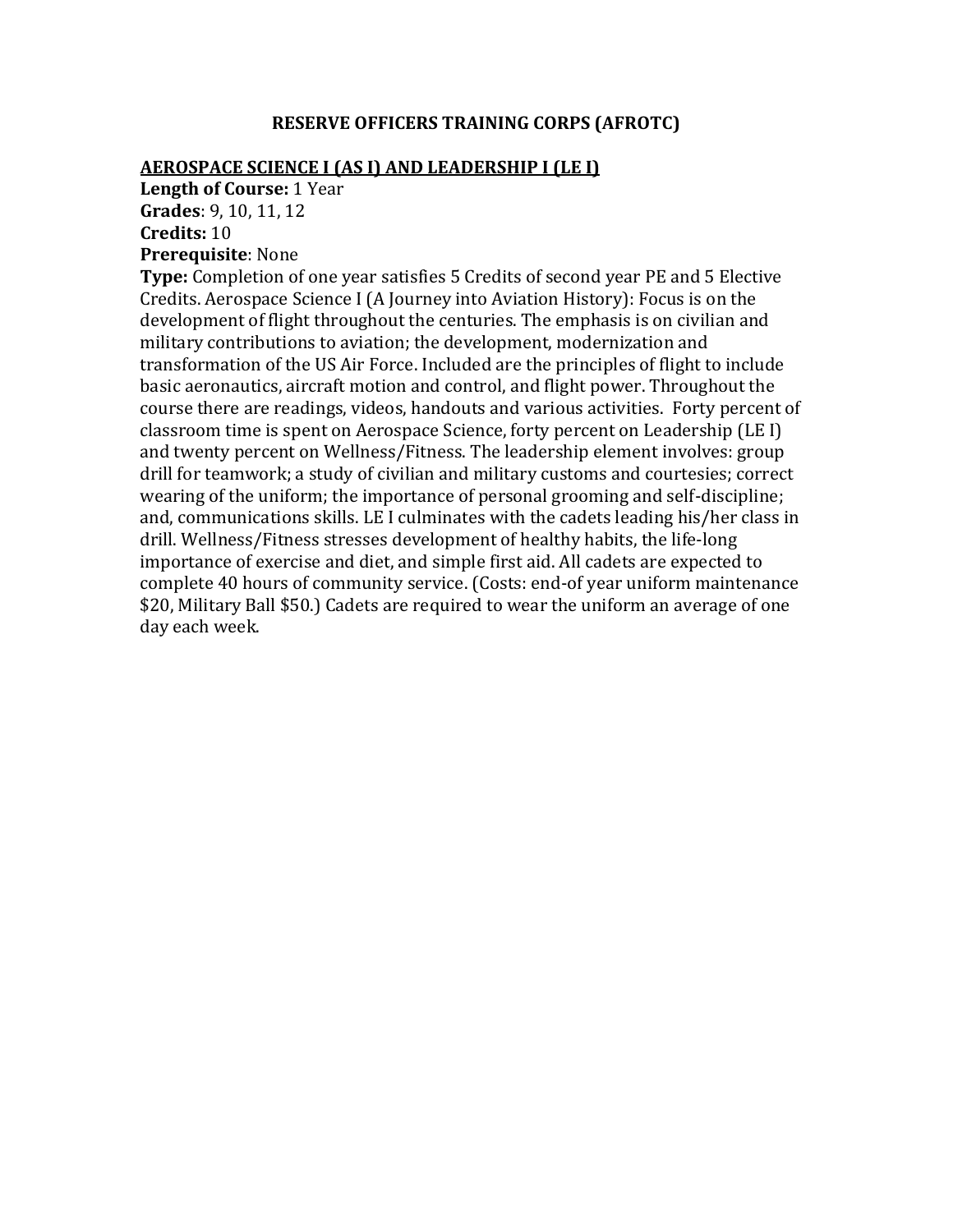## **AEROPSACE SCIENCE (AS) II AND LEADERSHIP (LE) II**

**Length of Course:** 1 Year

**Grades**: 10, 11, 12

**Credits:** 10

**Prerequisite**: AS I or waiver (approved by the senior instructor) **Type:** Elective. Completion of one year satisfies 5 Credits of second year PE and 5 Elective Credits. Course work includes examinations of our Solar System, the latest space technologies and the continuing challenges of manned space flight. Issues such as orbits, trajectories, and manned/unmanned space flight are examined. In the second semester cadets explore the history of astronomy from prehistoric times. Emphasis is placed on the Earth as a planet and its magnetic fields. The formation of the solar system is also examined as well as some of the interesting topics of deep space such as the Birth of the Universe, Black Holes, Dark Matter, Near-Earth Bodies, etc. During this year, forty percent of classroom time is spent on Aerospace Science (ASII/III), forty percent on Leadership (LE II/III) and twenty percent on Wellness/Fitness. LE II/III (Advanced Leadership and Communication Skills). This course stresses communications skills and cadet corps activities. Much information is provided on communicating effectively, understanding groups and teams, preparing for leadership, solving conflicts and problems and personal development. Oral reports and speeches complement academic materials. Cadet corps activities include holding positions of greater responsibility in the planning and execution of corps projects. Well/Fitness includes physical conditioning and advanced drill technique/leadership, including how to run a group parade.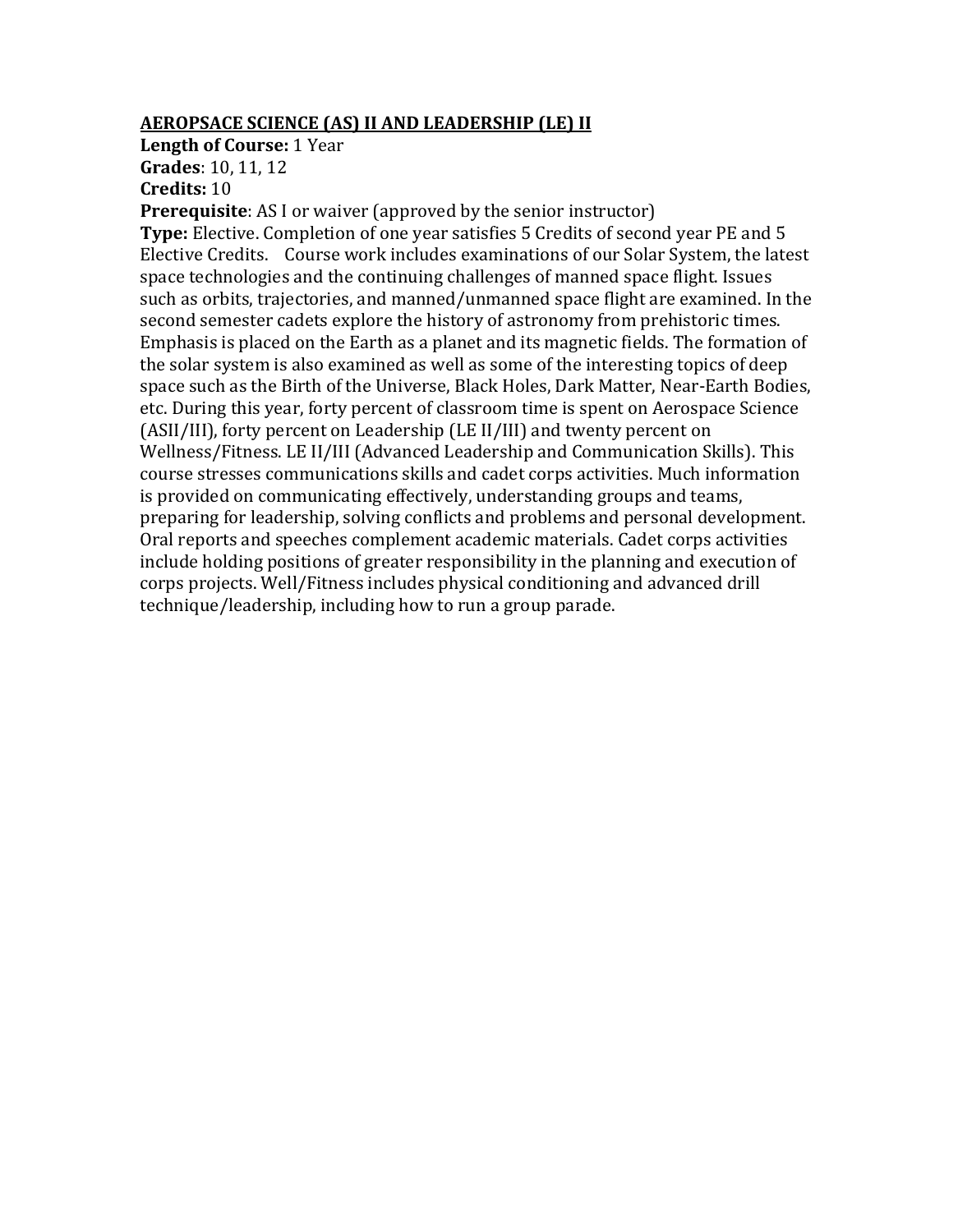## **AEROPSACE SCIENCE (AS) III AND LEADERSHIP (LE) III**

**Length of Course:** 1 Year

**Grades**: 10, 11, 12

**Credits:** 10

**Prerequisite**: AS II or waiver (approved by the senior instructor) **Type:** Elective. Completion of one year satisfies 5 Credits of second year PE and 5 Elective Credits. AS II/III (Global and Cultural Studies). This is a multidisciplinary course that introduces the students to various regions of the world from a geographic, historical, and cultural perspective. The course provides increased international awareness and insight into foreign affairs that permits a more educated understanding of other cultures and an enhance knowledge of America's interests and roles in the world. Geopolitical issues such as terrorism, economics, politics, military issues, religion, environmental concerns, human rights, disease, population, migration and other cultural concerns will be examined. During this year, forty percent of classroom time is spent on Aerospace Science, forty percent on Leadership (LE II/III) (Financial Management and Career Planning) and twenty percent on Wellness/Fitness. This course includes information helpful to students, when deciding which path to take after high school, whether college, or a vocational or technical school, or entering the work force. Much time is spent providing information on financial planning; how to save, invest and spend money wisely. Information is provided on real life issues such as contracts, leases, wills, warrantees, legal notices and personal bills. Instruction on how to fill out a job resume and preparation and practice for a job interview are stressed. Cadet corps activities include holding positions of greater responsibility in the planning and execution of corps projects. Well/Fitness includes physical conditioning and advanced drill techniques/leadership, including how to run a group parade.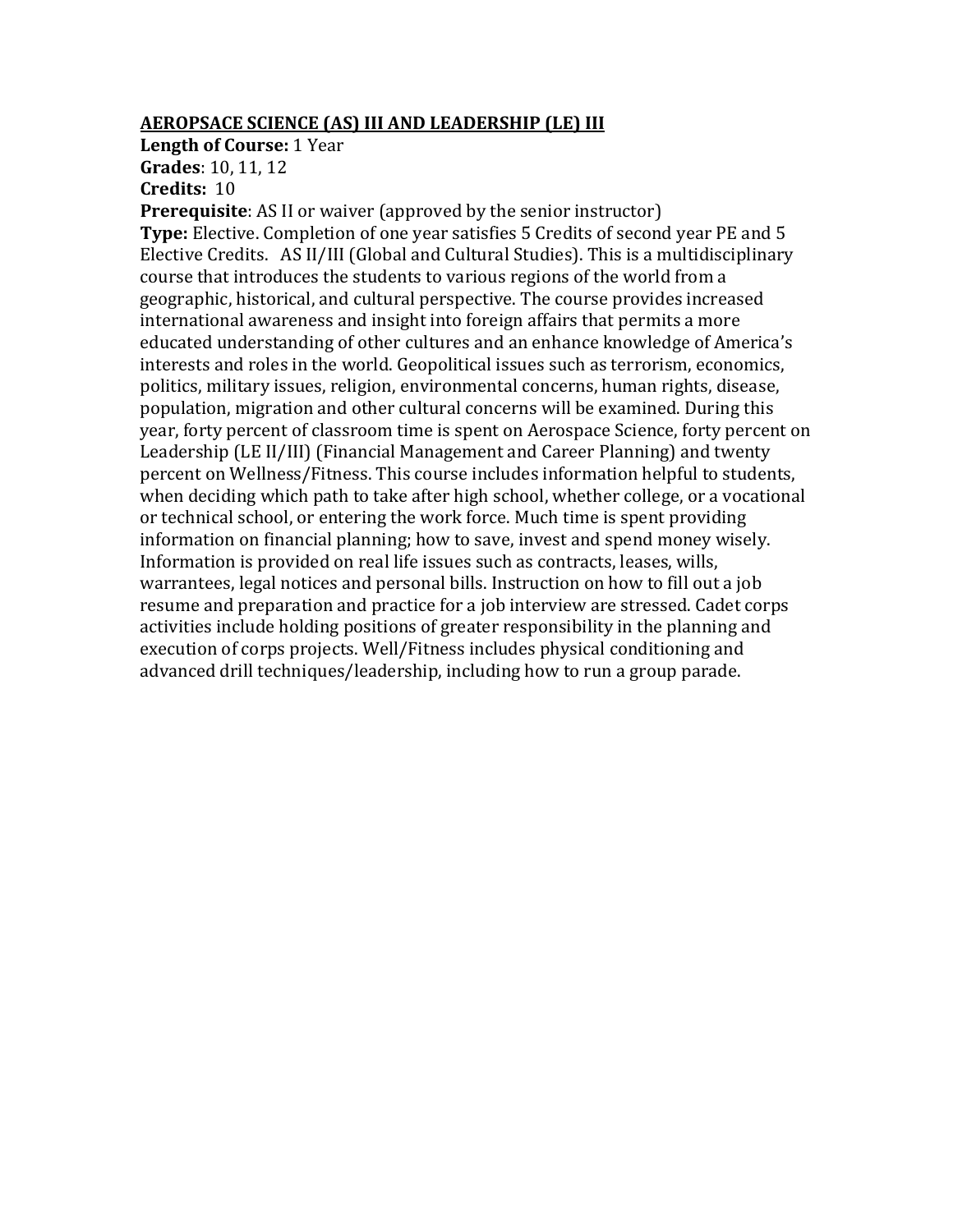## **AEROPSACE SCIENCE (AS) IV AND LEADERSHIP (LE) IV**

**Length of Course:** 1 Year

**Grades**: 12

**Credits**: 10

**Prerequisite:** Superior performance in as ii/iii or waiver (approved by the senior instructor)

Type: Elective. 10 Elective Credits. AS IV and LE IV are blended in this course. Fourth year cadets form the core of the unit leadership. The AS IV curriculum involves the study of current events in the community and determining ways which the unit can assist governmental and civic organizations in the Coachella Valley through community service. The LE IV portion of the curriculum involves the actual planning for and support of selected activities. Specific responsibilities involve management of unit operations, logistics, finances, personnel, administration, athletics, security, communication and electronics, cadet discipline, peer academic tutoring and unit morale. The unit is involved in various community service events throughout the year and competes in numerous drill and color guard competitions and sporting events . The cadets plan and participate in various social functions such as the annual Military Ball, Dining-Out, and Awards Banquet. The unit also has various clubs such as a an aero club, cyber club, and also hosts an annual soccer tournament. The CCHS/AFJROTC instructors provide management and leadership instruction throughout the year.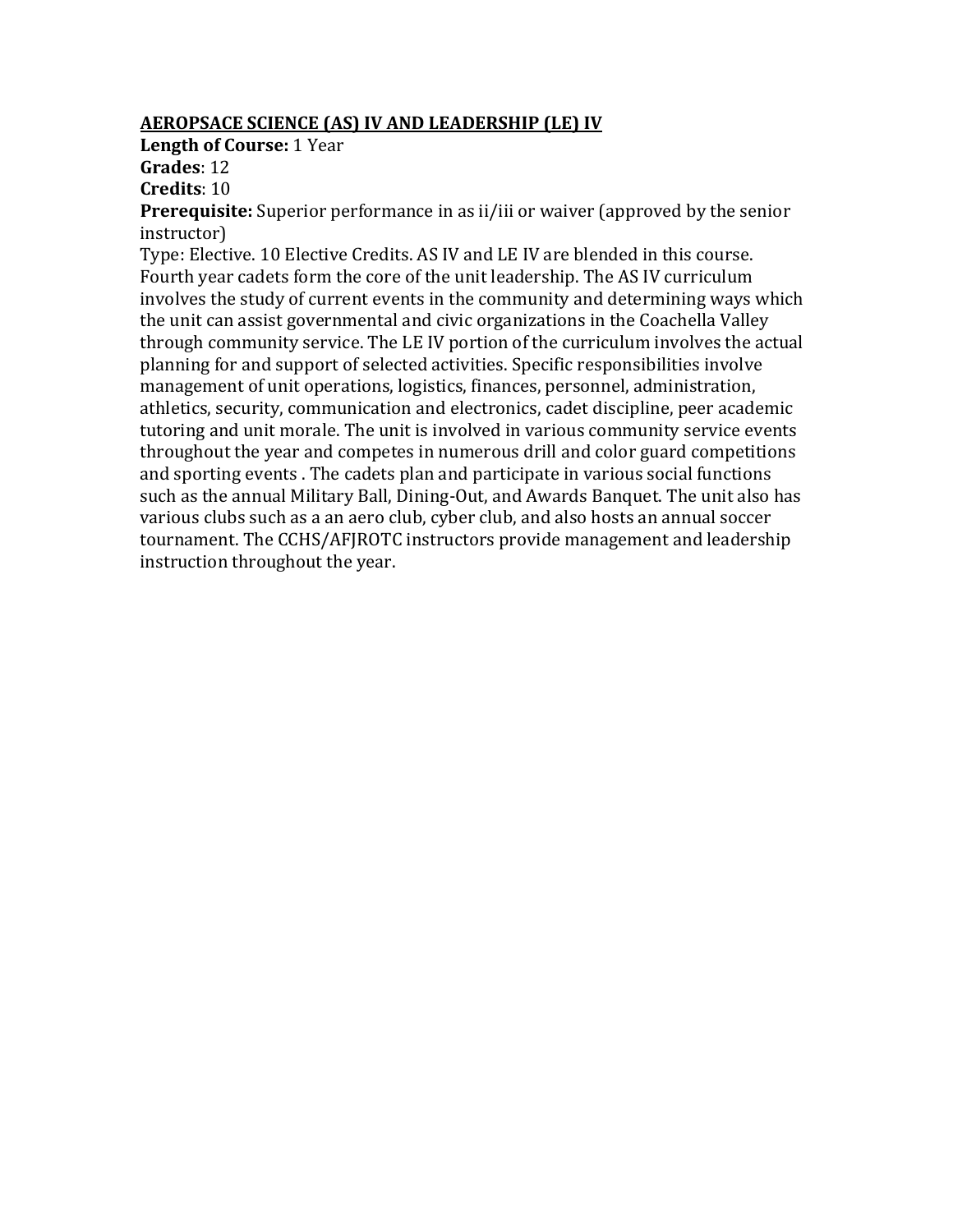## **SCIENCE**

**The prerequisites listed for specific courses are guidelines and recommendations designed to ensure the appropriate placement level for students to achieve success. Students who do not satisfactorily meet all prerequisites may petition their counselor, previous teachers of prerequisite courses, and/or the teacher of this course for enrollment.**

#### **BIOLOGY—COLLEGE PREP**

**Length of Course:** 1 Year **Grades:** 9,10,11,12 **Credits:** 10 **Prerequisite:** None

**Type:** May be used to satisfy the biology science graduation requirement. *This course satisfies an a—g requirement for science (d).* Biology College Prep provides the student with biological concepts, laboratory techniques, ability to apply qualitative and quantitative investigations, plus the relationship between science and humanistic values. Topics of study include Function and Structure, Matter and Energy, Ecology, Genetics, Evolution, and Health.

## **BIOLOGY—HONORS**

**Length of Course:** 1 Year

**Credits:** 10

**Grades:** 9,10,11,12

**Prerequisite:** Concurrent enrollment in English—Honors or completion of English— Honors with a "C" or better and concurrent enrollment in Integrated Math I Honors.

**Type:** May be used to satisfy the biology science graduation requirement. *This course satisfies an a—g requirement for science (d).* Biology Honors provides the student with a more challenging look at biological concepts, laboratory techniques, ability to apply qualitative and quantitative investigations, plus the relationship between science and humanistic values. The Honors level includes more homework, lab reports, and projects. Topics of study include Function and Structure, Matter and Energy, Ecology, Genetics, Evolution, and Health.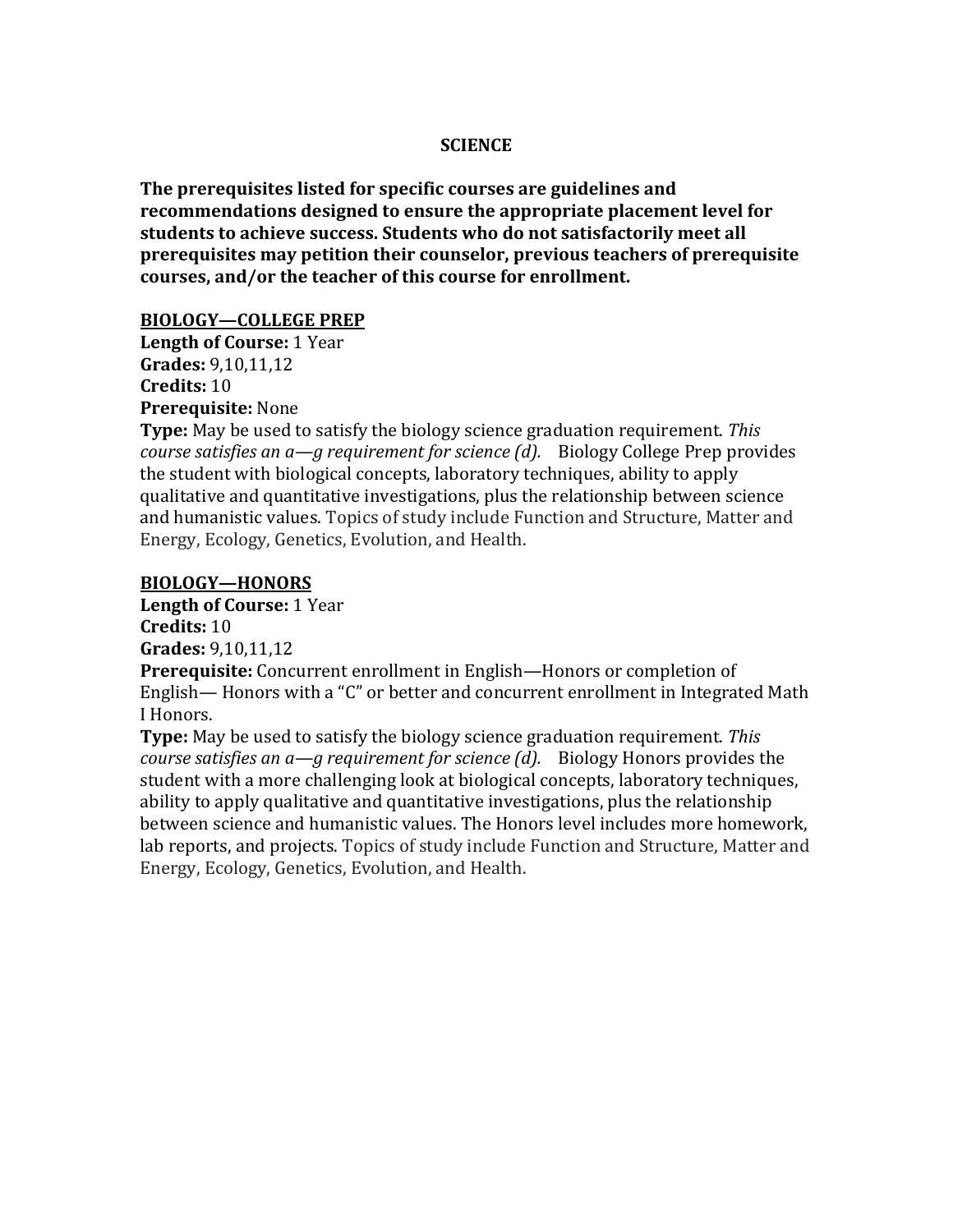## **ADVANCED BIOLOGY ANATOMY- CP/ HONORS BY DEMONSTRATION**

**Length of Course:** 1 Year **Grades:** 11, 12

**Credits:** 10

**Prerequisite:** Completion of Biology and Chemistry with a grade of C or better **Type:** Elective. May be used to satisfy a science graduation requirement. *This course satisfies an a—g requirement for science (d) or a college prep elective (g).* This course will provide students with an understanding of structure and function of the human body and how homeostasis is maintained. Examination of dissected mammal will give reference to the various systems of the human body for comparison. Various aids such as skeletons, charts, manuals and videos will enhance classroom lecture and laboratory sessions.

1. Assignments will differ for Honors & CP criteria:

- Honors: monthly current event reports and 4 disease reports per semester, to be graded with a printed rubric that is used by all teachers of this course.
- CP: 2 current events and 2 disease reports per semester, to be graded with a printed rubric that is used by all teachers of this course.

2. Assessments (exams) will offer questions from "honors" level standards as optional. Students who want to earn honors designation will be required to answer these questions, those who do not answer them will remain with the CP designation. 3. Students must meet criteria established in the COD Articulation Agreement for HS 62 *The Living Body*:

• Year-end oral presentation on a health topic as it specifically affects a body system or systems, including handouts and use of technology for presentation. This aligns with the articulated COD course requirement of Disease Project, as outlined in the COD course description.

• Attendance of 90% (excused/school business absences are acceptable)

• Score of 80% or higher on final exam, which will be similar to final exam used in

COD course. Students who achieve Honors criteria will have their course title, for both semesters, changed to Biology-Human Anatomy Honors (3158 S1, S2) at the end of the school year. This will make them eligible for weighted GPA through PSUSD and the college system (per A-G guidelines) as well as meeting the articulation agreement for the COD course credit.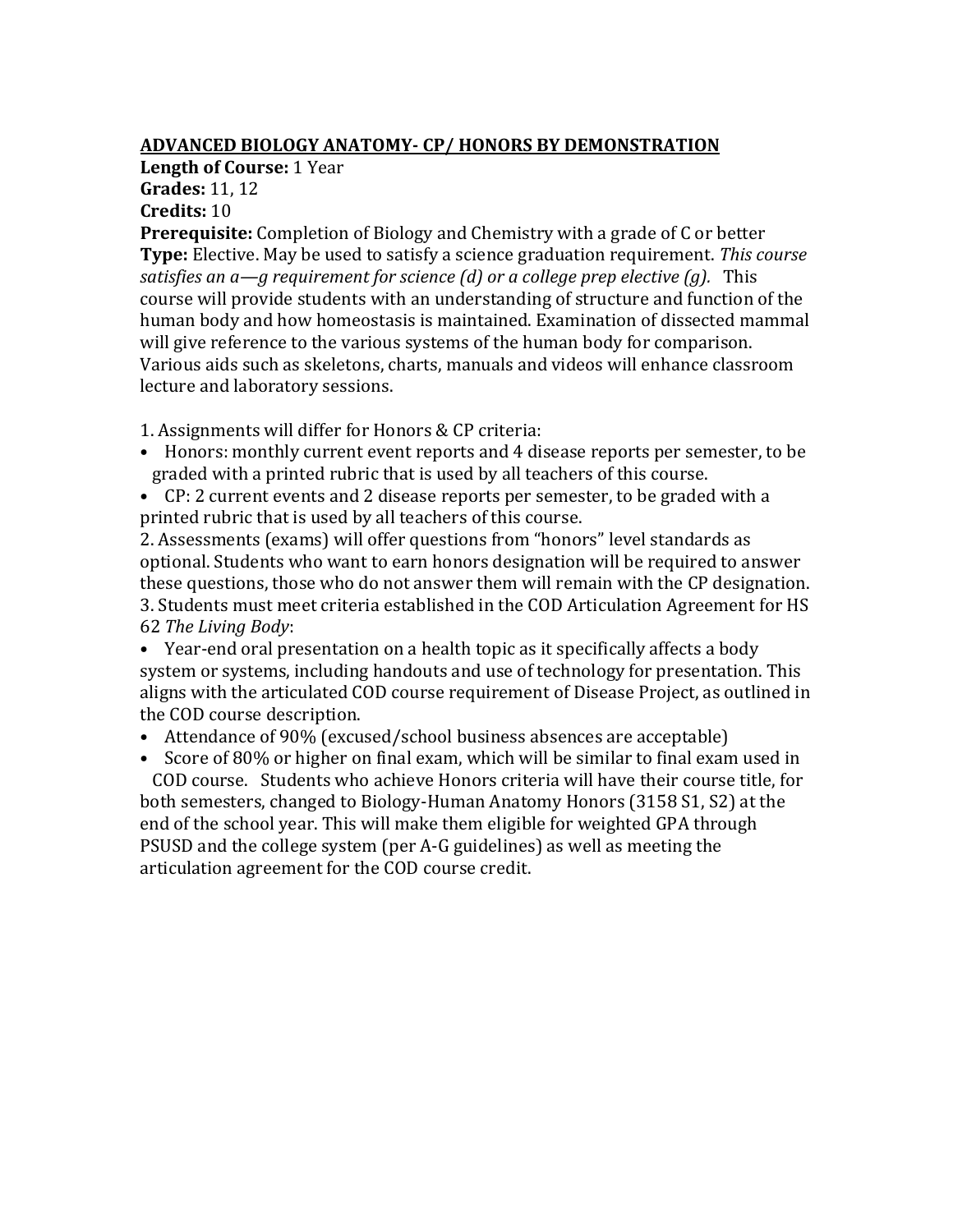## **ENVIRONMENTAL SCIENCE – COLLEGE PREP**

**Length of Course:** 1 Year **Grades:** 10, 11, 12 **Credits:** 10

**Prerequisite:** Successful completion of biology

**Type:** Elective. May be used to satisfy a science graduation requirement. *This course satisfies an a—g college prep elective requirement (g).* This course attempts to provide students with the scientific principles, concepts and methodologies required to understand the interrelationships of the natural world, to identify and analyze environmental problems both natural and human-made, to evaluate the relative risks associated with these problems, and to examine alternative solutions for resolving and/or preventing them. Topics of study include the biosphere, human relationships with the environment, energy and human impacts.

## **CHEMISTRY—COLLEGE PREP**

**Length of Course:** 1 Year **Grades:** 10, 11, 12 **Credits:** 10

**Prerequisite:** Integrated Math I or higher taken concurrently.

**Type:** May be used to satisfy a physical science graduation requirement. *This course satisfies an a—g requirement for science (d).* Chemistry CP attempts to develop scientifically literate students in the areas of physical science. Units identified by Next Generation Science Standards (NGSS) will be emphasized. Students will study structure and properties of matter, nuclear processes, chemical bonds, intermolecular forces, naming of compounds, chemical reactions, and thermodynamics. Students will perform laboratory experiments using the scientific approach, and present their findings by writing laboratory reports. Students will construct viable arguments using evidence from multiple reliable sources.

## **CHEMISTRY—HONORS**

**Length of Course:** 1 Year

**Grades:** 10, 11, 12

**Credits:** 10

**Prerequisite:** Successful completion (with a "C" or higher) of Integrated Math I or higher and biology.

**Type:** May be used to satisfy a physical science graduation requirement. *This course satisfies an a—g requirement for science (d).* Chemistry Honors is intended to develop scientifically literate students in chemistry. Units identified by Next Generation Science Standards (NGSS) will be emphasized. Students will study structure and properties of matter, nuclear processes, chemical bonds, intermolecular forces, naming of compounds, chemical reactions, and thermodynamics. Students will have regular homework that includes extensive math and writing, and will perform laboratory experiments using the scientific approach, and present their findings by writing laboratory reports. Students will construct viable arguments using evidence from multiple reliable sources.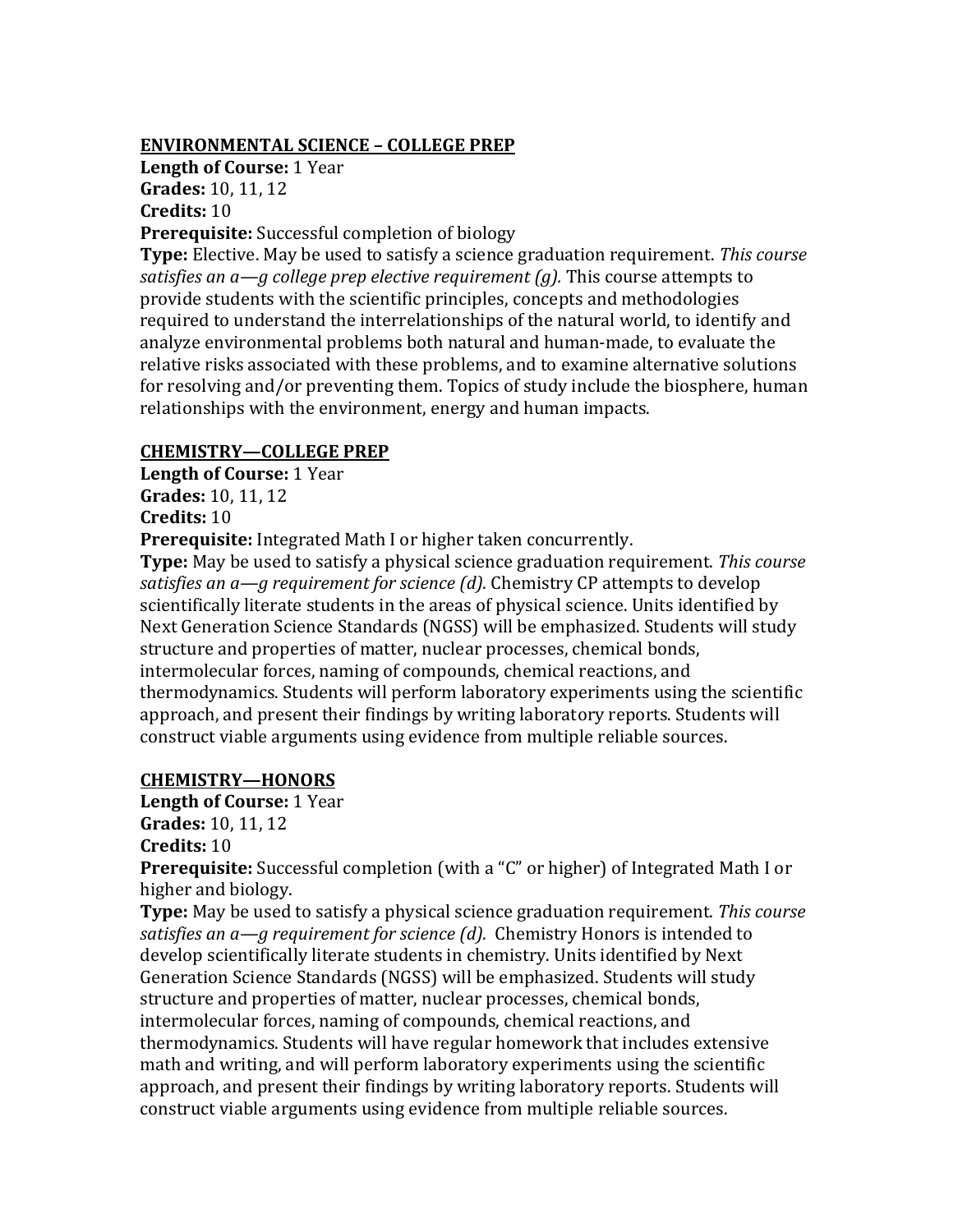## **CHEMISTRY—ADVANCED PLACEMENT**

**Length of Course:** 1 Year **Credits:** 10 **Grades:** 11, 12

**Prerequisite:** Successful completion of Chemistry and Integrated Math II with a grade "B" or better in each course is recommended.

**Type:** Elective. *This course satisfies an a—g requirement for science (d) or a college prep elective (g).* The intent of AP Chemistry is to provide the equivalent of a firstyear college-level chemistry course. AP chemistry is modeled after courses intended primarily for students who will continue their studies in the physical sciences beyond the first year of college/university general chemistry. Students will attain a depth of understanding of chemical concepts, advanced chemical properties and characteristics and theory of chemical science. AP Chemistry differs qualitatively from Chemistry I with respect to the kind of textbook used, the strong emphasis on chemical calculations and the complexity of the mathematical formulas and principles, as well as the kind of laboratory work completed by students and the nature and variety of experiments done in the laboratory. This course cannot be repeated for grade improvement unless the entire year is retaken.

## **PHYSICS—CP**

**Length of Course:** 1 Year **Grades:** 10, 11, 12 **Credits:** 10

**Prerequisite:** Successful completion of Geometry or Integrated Math II with a grade of "B" or better and concurrent enrollment in Algebra II or Integrated Math III. **Type:** Elective. *This course satisfies an a—g requirement for science (d) or a college prep elective (g).* Physics is designed to acquaint the student with the common laws and theories of the physical universe and to provide a background for the student to pursue technical level courses after high school. The primary topics are motion and forces, energy, and electricity and circuits. Students will perform laboratory and homework assignments on a regular basis. A scientific or graphing calculator is required.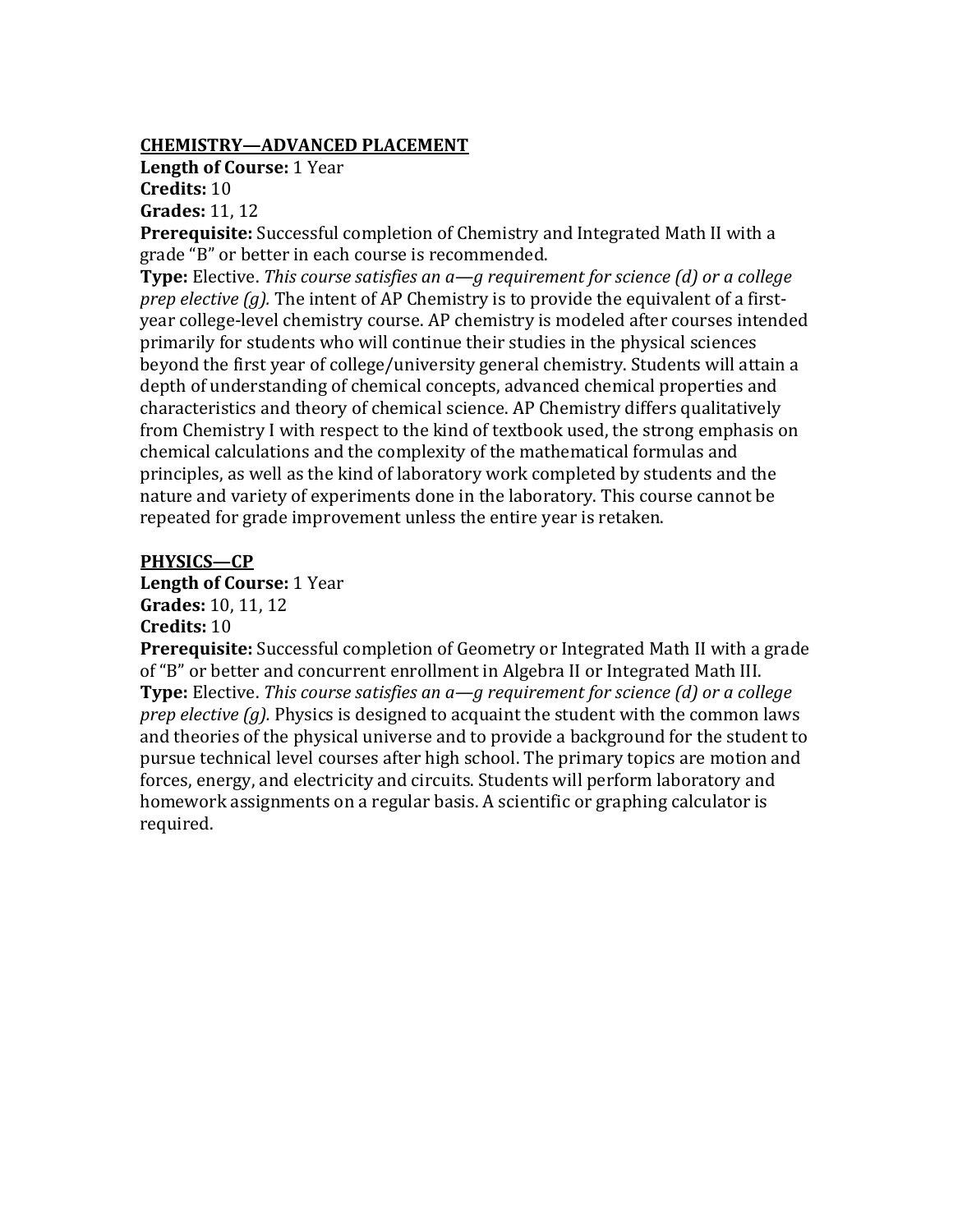## **PHYSICS 1—ADVANCED PLACEMENT**

**Length of Course:** 1 Year **Credits:** 10 **Grades:** 11,12

**Prerequisite:** Successful completion of Algebra II or Integrated Math III with a grade of "B" or better is required.

**Type:** Elective. *This course satisfies an a—g requirement for science (d) or a college prep elective (g).* AP Physics 1 provides the advanced student an entry level college physics course. Topics of study are kinematics, dynamics, circular motion, gravitation, momentum, energy, simple harmonic motion, mechanical waves, rotational motion, static electric force, and DC circuits. Through these units of study, students will develop an awareness of both the scientific process and the natural laws of the universe. The students will read and interpret physical information, develop critical thinking skills (including consistent completion of homework and reading assignments), and learn effective research methods. Students will also prepare for the AP exam given in the spring. This course cannot be repeated for grade improvement unless the entire year is retaken.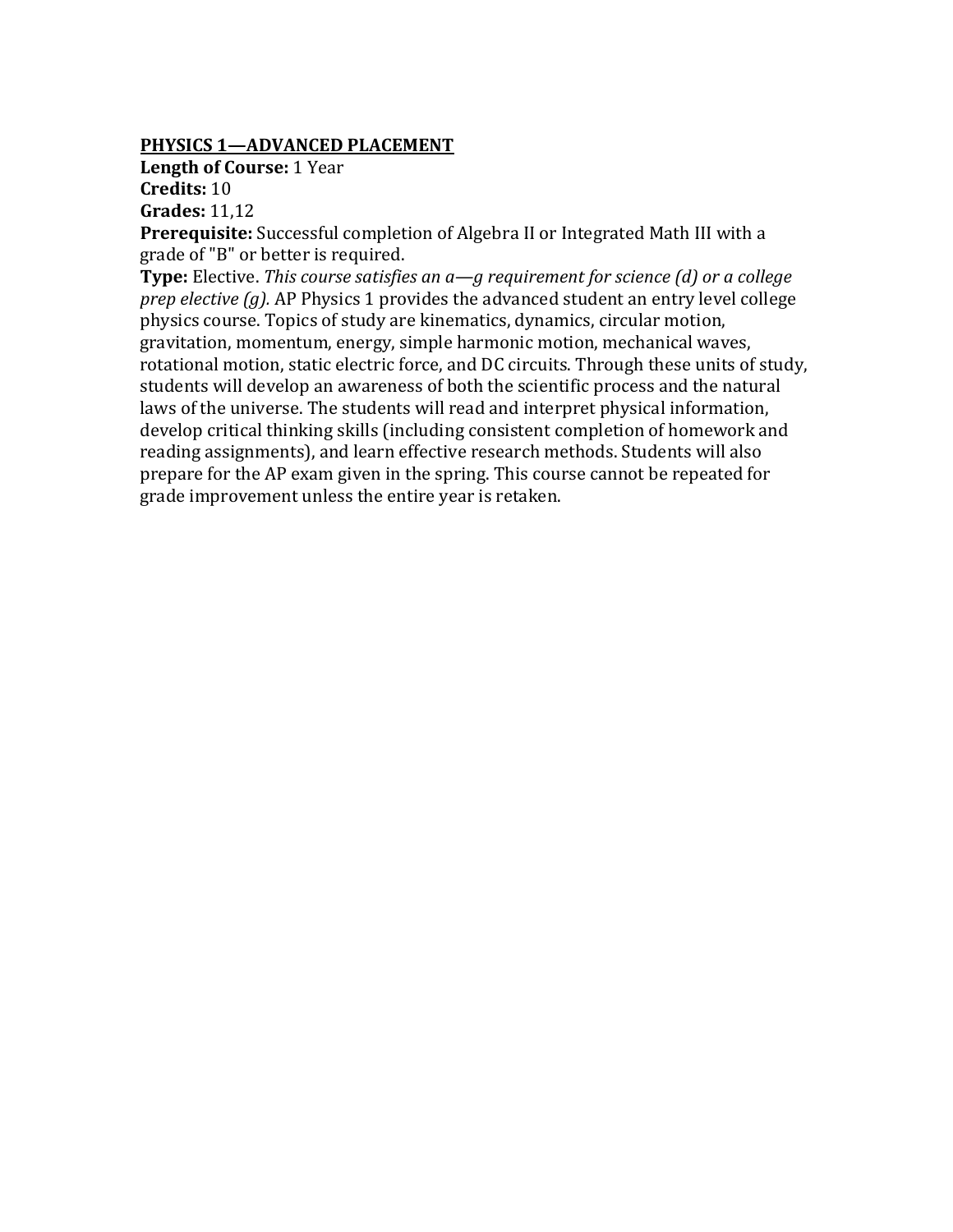## **SOCIAL SCIENCE**

**The prerequisites listed for specific courses are guidelines and recommendations designed to ensure the appropriate placement level for students to achieve success. Students who do not satisfactorily meet all prerequisites may petition their counselor for enrollment.**

World History is a required Social Science course in grade 10. United States History is a required Social Science course in grade 11. Civics/Economics are required Social Science courses in grade 12.

## **WORLD HISTORY—COLLEGE PREP**

**Length of Course:** 1 Year **Grade:** 10 **Credits:** 10 **Prerequisite:** None

**Type**: Requirement. *This course satisfies an a—g requirement in History (a)*. World History—College Prep enables the student to correlate the story of the past with the customs, activities, problems, and events of today. The student will read, write, and discuss materials, forming an introductory survey of significant political, social, economic, intellectual, and artistic achievements of past civilizations.

#### **WORLD HISTORY—ADVANCED PLACEMENT**

**Length of Course:** 1 Year **Credits:** 10

**Grade:** 10

**Prerequisite:** Students should be reading at college level and performing wellabove grade level. Departmental or English teacher recommendation required and a C or higher in English.

**Type**: Elective. May be used to satisfy the World History graduation requirement. *This course satisfies an a—g requirement in History (a).* Advanced Placement World History is a challenging course that is structured around the investigation of selected themes woven into key concepts covering distinct chronological periods. AP World History is equivalent to an introductory college survey course. The course has a threefold purpose. First, it is designed to prepare students for successful placement into higher-level college and university history courses. Second, it is designed to develop skills of analysis and critical thinking in order to prepare students for success in the twenty-first century. Finally, it is the intent of this class to make the learning of world history an enjoyable experience. Students will show their mastery of the course goals by taking part in the College Board AP World History Exam in May. This course can not be repeated for grade improvement unless the entire year is retaken.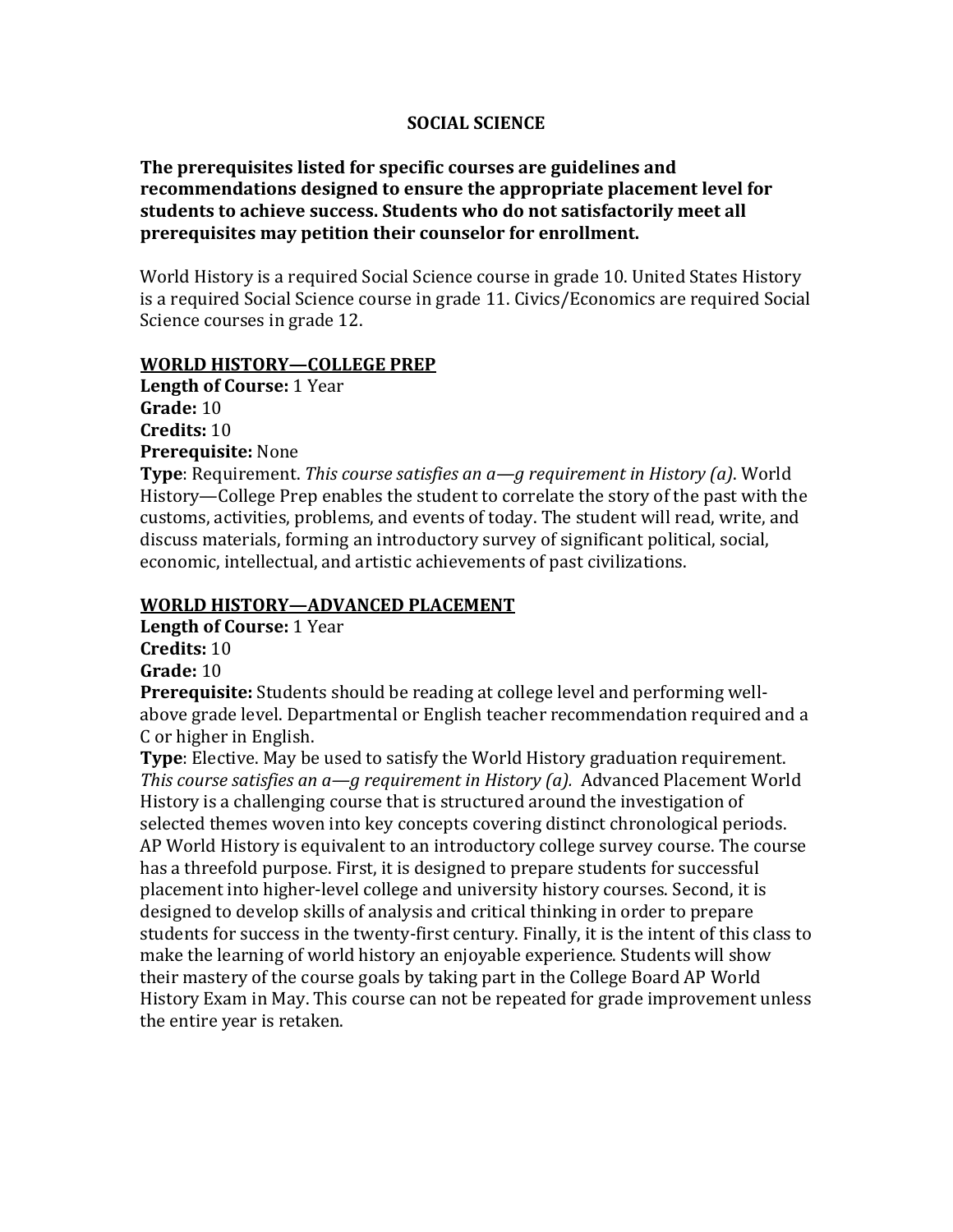## **UNITED STATES HISTORY—COLLEGE PREP**

**Length of Course:** 1 Year **Grade:** 11 **Credits:** 10 **Prerequisite:** None

**Type**: Requirement. This course satisfies an a—g requirement in History (a). United States History focuses on a survey of our country's history with an emphasis on ideals, traditions, and institutions to discover how these have been formed, reformed, and developed into a heritage that is uniquely American.

## **IB ASPECTS OF THE HISTORY OF THE AMERICAS**

**Length of Course:** 1 Year

**Grade:** 11

**Credits:** 10

**PREREQUISITE**: At the end of their sophomore year students must attend an orientation meeting and return a contract signed by a parent or guardian accepting the requirements and obligations of the IB Diploma Programme during their junior and senior years.

**Type:** Elective. *This course satisfies an a—g requirement in History (a)*. Although the content of *Aspects of the History of the Americas* will survey several major historical themes and eras in United States history, three major units will be studied in-depth: the US Civil War, the emergence of the Americas in world affairs from 1880 to 1920, and civil rights and social movements in the western hemisphere after 1945. A major distinction between HOA and the standard 11<sup>th</sup> grade US History course is that HOA requires students to integrate a study of US History into a regional perspective, including comparative case studies of how important historical events were experienced by the people of Canada, Mexico, Cuba, the Dominican Republic, Nicaragua, and other nations in the western hemisphere. HOA is the first course in a two-year curriculum aimed at preparing students to earn a certificate in IB History Route 2 (HL) at the end of their senior year. HOA will cultivate in students the International Baccalaureate aim of "international mindedness." Throughout the course students will engage in activities that encourage exploration of the International Baccalaureate "Theory of Knowledge" (TOK) issues, including validity, reliability, credibility, certainty, and individual as well as cultural perspectives.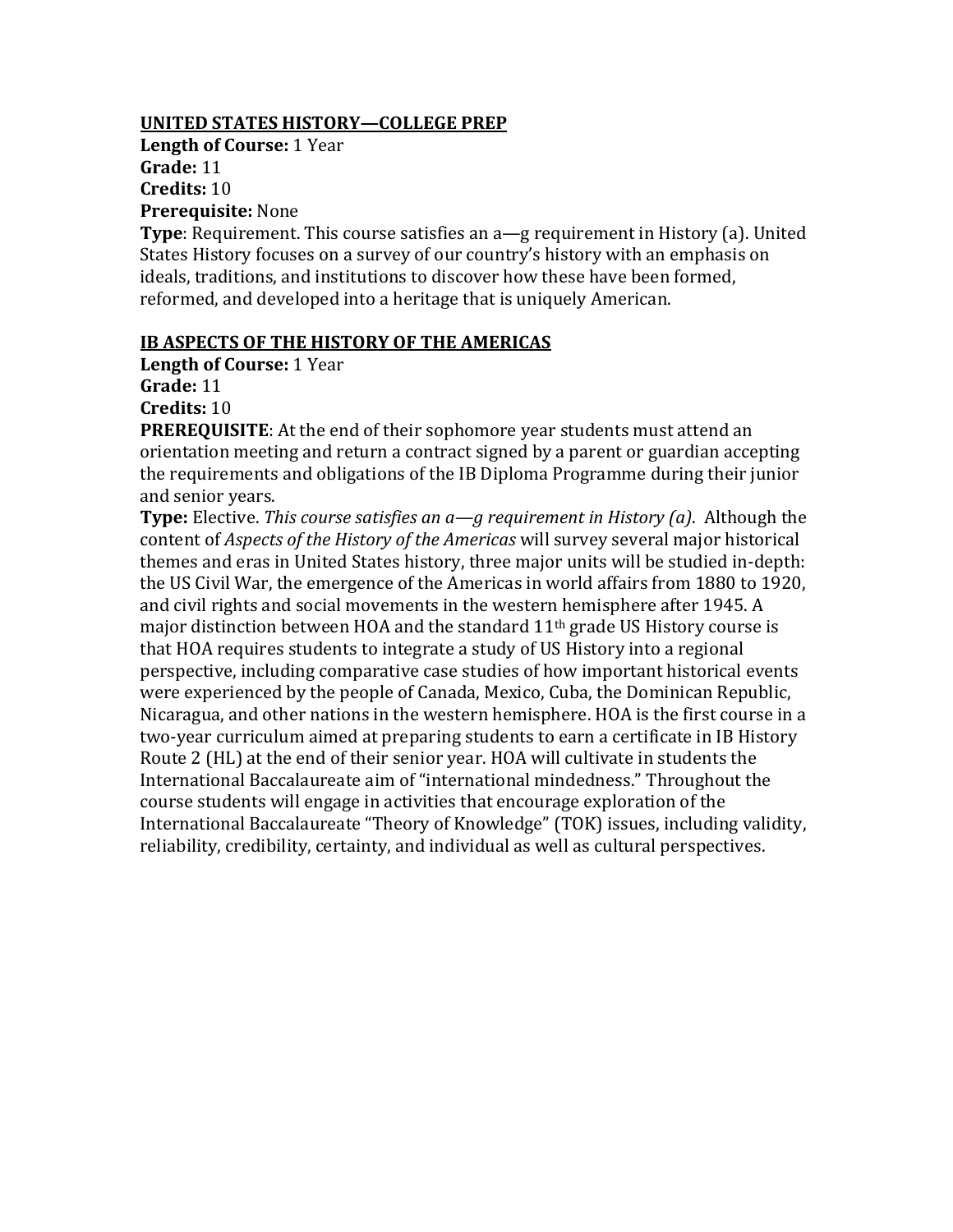## **IB 20TH CENTURY WORLD HISTORY**

**Length of Course:** 1 year **Grade:** 12

## **Credits:** 10

**PREREQUISIT**E: Students who enroll in *20th Century World History* must have successfully completed the required 11th grade course, *Aspects of the History of the Americas*. In addition, at the end of their junior year students must attend an orientation meeting and return a contract signed by a parent or guardian accepting the requirements and obligations of the IB Diploma Programme during their senior year.

**Type:** Elective. *This course satisfies the Civics/Economics graduation requirement for PSUSD. 20th Century World History* is the final course in a two-year curriculum aimed at preparing students to earn a certificate in IB History Route 2 (HL) at the end of their senior year. Earning the HL certificate requires students to write four complex essays covering two years of course content during a two-day period in mid-May of their senior year. Two of the essays the students select to write must relate to the two topics covered in-depth in *20th Century World History* during their senior year. A third assessment will consist of an in-depth analysis of historical documents related to the "prescribed subject" selected by the instructor. Finally, students must complete a 4000 word historical investigation to be submitted to IB by April of their senior year. *20th Century World History* will cultivate in students the International Baccalaureate aim of "international mindedness." Throughout the course students will engage in activities that encourage exploration of the International Baccalaureate "Theory of Knowledge" (TOK) issues, including validity, reliability, credibility, certainty, and individual as well as cultural perspectives.

## **CIVICS**

**Length of Course:** 1 Semester **Grade:** 12 **Credits:** 5 **Prerequisite:** None

**Type**: Requirement. Civics is designed for students who are maturing and preparing to graduate from high school and assume additional responsibilities as citizens. Major concepts of political science, the legal system, and branches of government will be studied. The course helps students develop an appreciation for ethical considerations supported by the American society, recognizing the political principles, institutions, and processes that are supported by effective citizens in American society.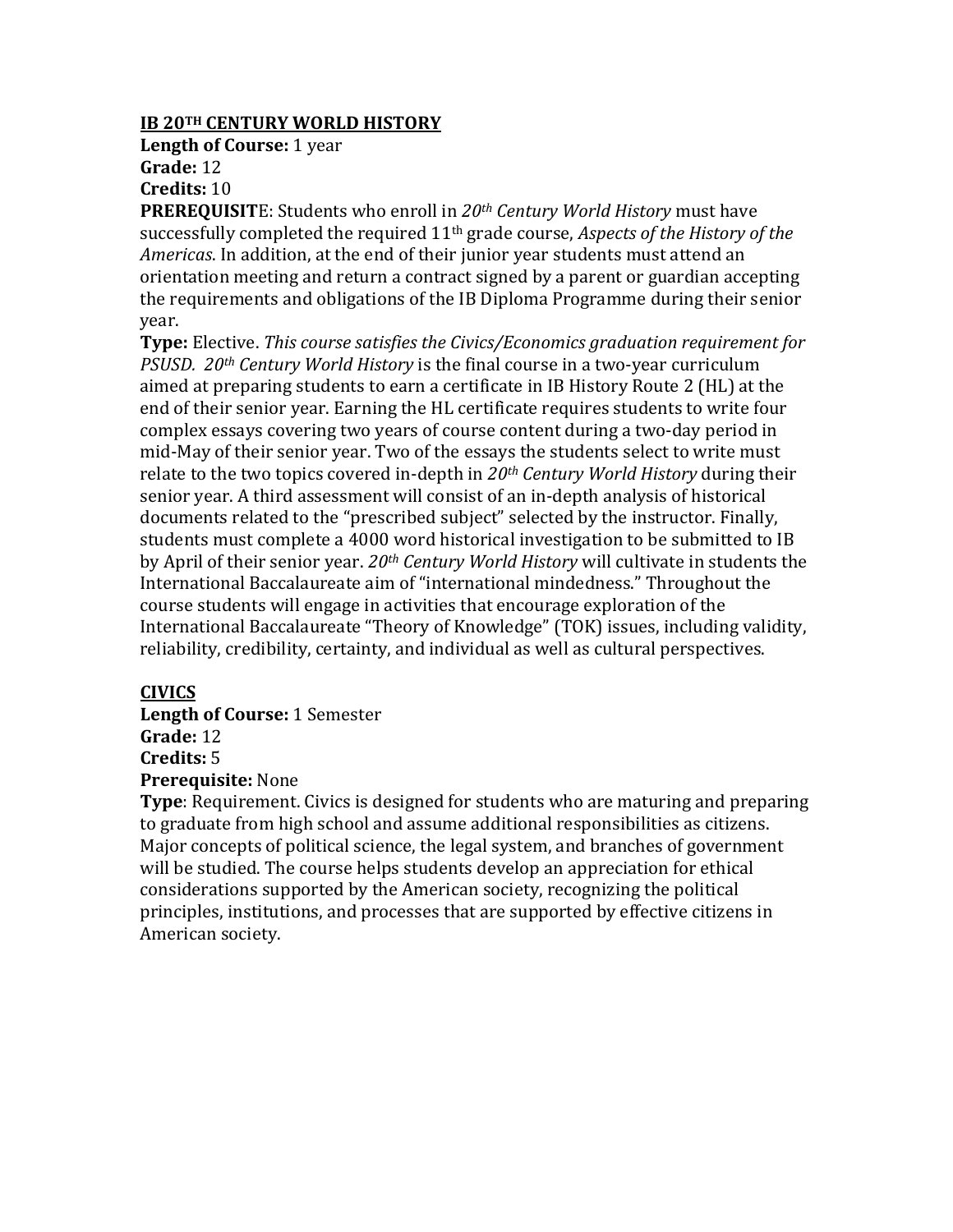## **ECONOMICS**

**Length of Course:** 1 Semester **Grade:** 12 **Credits:** 5 **Prerequisite:** None

**Type**: Requirement. This course focuses on the major concepts and relationships that underlie the market economy of the United States. Through this course, students will understand the principles of economics and our economic system, including the basic concepts and relationships of both macro- and micro- economics. Emphasis is on the market forces of supply and demand, the national economy, public policy, and decision-making. Students will compare our economic system to those of other countries and make reasoned judgments based on current economic questions and issues.

## **PSYCHOLOGY I/II**

**Length of Course:** 1 Year **Grades:** 11, 12 **Credits:** 10 **Prerequisite:** None

**Type:** Elective. *This course satisfies an a—g requirement as a college prep elective (g).* This course introduces the human personality and adjustment which contributes to one's behavior and relates to the behavior of others. Psychology II explores what a healthy personality is and how to assess the state of one's own personality and make changes.

## **AP PSYCHOLOGY**

**Length of Course:** 1 Year **Credits:** 10 **Grades:** 11, 12

**Prerequisite:** Students should be reading at college level and performing wellabove grade level. Departmental recommendation required.

**Type:** Elective. *This course satisfies an a—g requirement as a college prep elective (g).* The purpose of the Advanced Placement course in Psychology is to introduce students to the systematic and scientific study of the behavior, the mental process of human beings, and other animals. Students are exposed to the psychological facts, principles, and phenomena associated with the major subfields within psychology. Students will also learn about the methods psychologists use in their science and practice. This course is parallel to normal psychology but includes more advanced and comprehensive material as well as AP test preparation. This course cannot be repeated for grade improvement unless the entire year is retaken.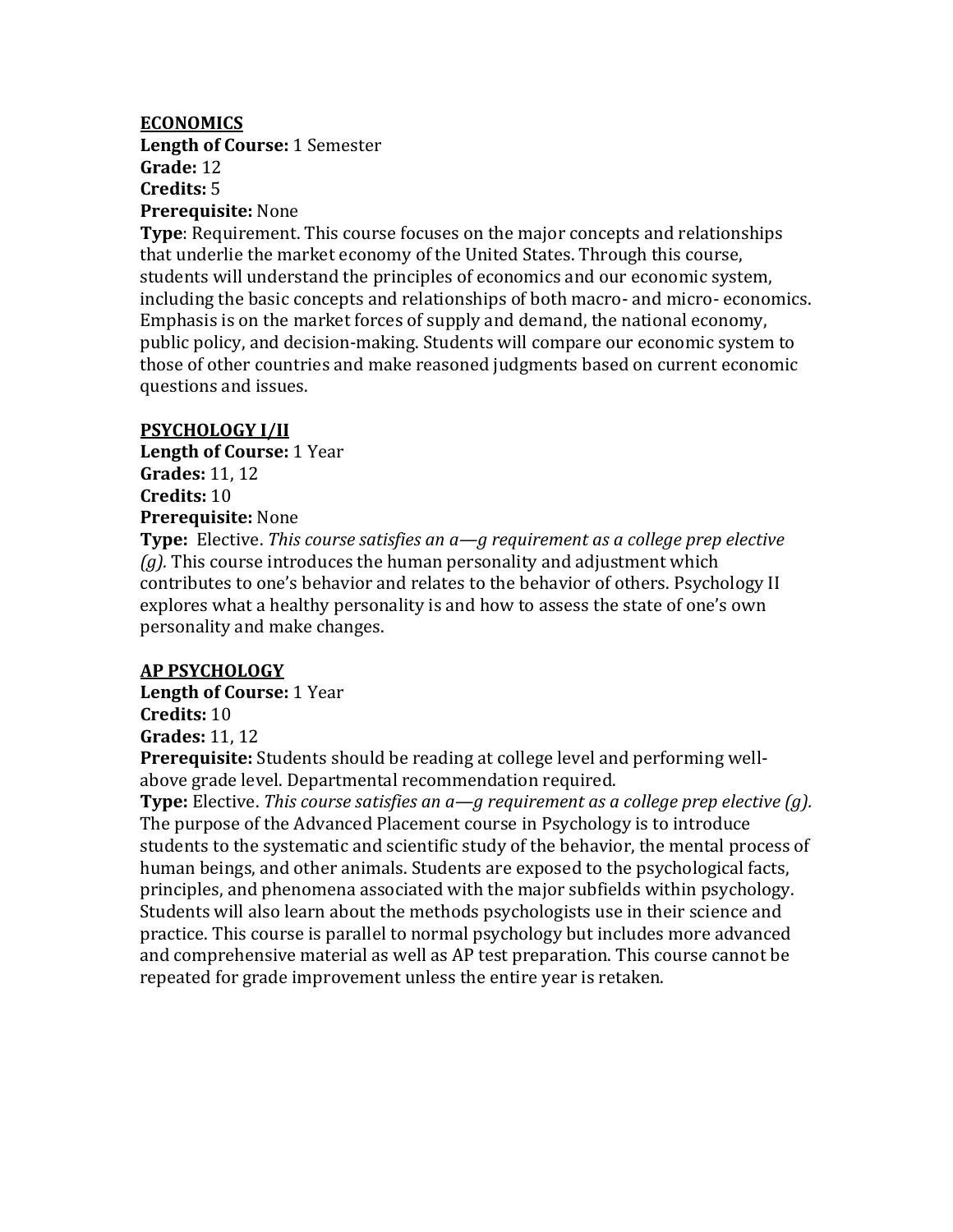## **IB PSYCHOLOGY**

**Length of Course:** 1 Year **Credits:** 10

**Grade:** 11 or 12

**Prerequisite:** Students should be reading at college level and performing wellabove grade level. Departmental recommendation required.

**Type:** Elective. *This course satisfies an a—g requirement as a college prep elective (g).*  IB Psychology examines the interaction of biological, cognitive and sociocultural influences on human behavior and mental processes. Learning how psychological knowledge is generated, developed and applied enables students to achieve a greater understanding of themselves and appreciate the diversity of human behavior. The IB assessment component requires an external assessment of five essays in a three hour time period and an internal assessment in which students replicate a simple experimental study and report their findings.

## **THEORY OF KNOWLEDGE**

**Length of Course:** 1 Year **Grades:** 1 semester in 11 and 1 semester in 12 **Credits:** 10

**Prerequisite:** Students should be reading at college level and performing wellabove grade level. Participation in the IB Diploma Programme required. **Type:** Elective. Theory of Knowledge is a required component of the International Baccalaureate Diploma Program. The course develops a coherent approach to learning that unifies the academic disciplines. In this course on critical thinking, students inquire into the nature of knowing and deepen their understanding of knowledge as a human construction. Connections are made between ways of knowing (such as language, perception and reason), and areas of knowledge (such as mathematics, history and natural sciences). IB requires students to write one essay on a prescribed title and create one presentation dealing with a real world situation and its implications regarding knowledge. The purpose of the course is to enable students to explore the nature of knowledge and to focus on "how" they know rather than "what" they know.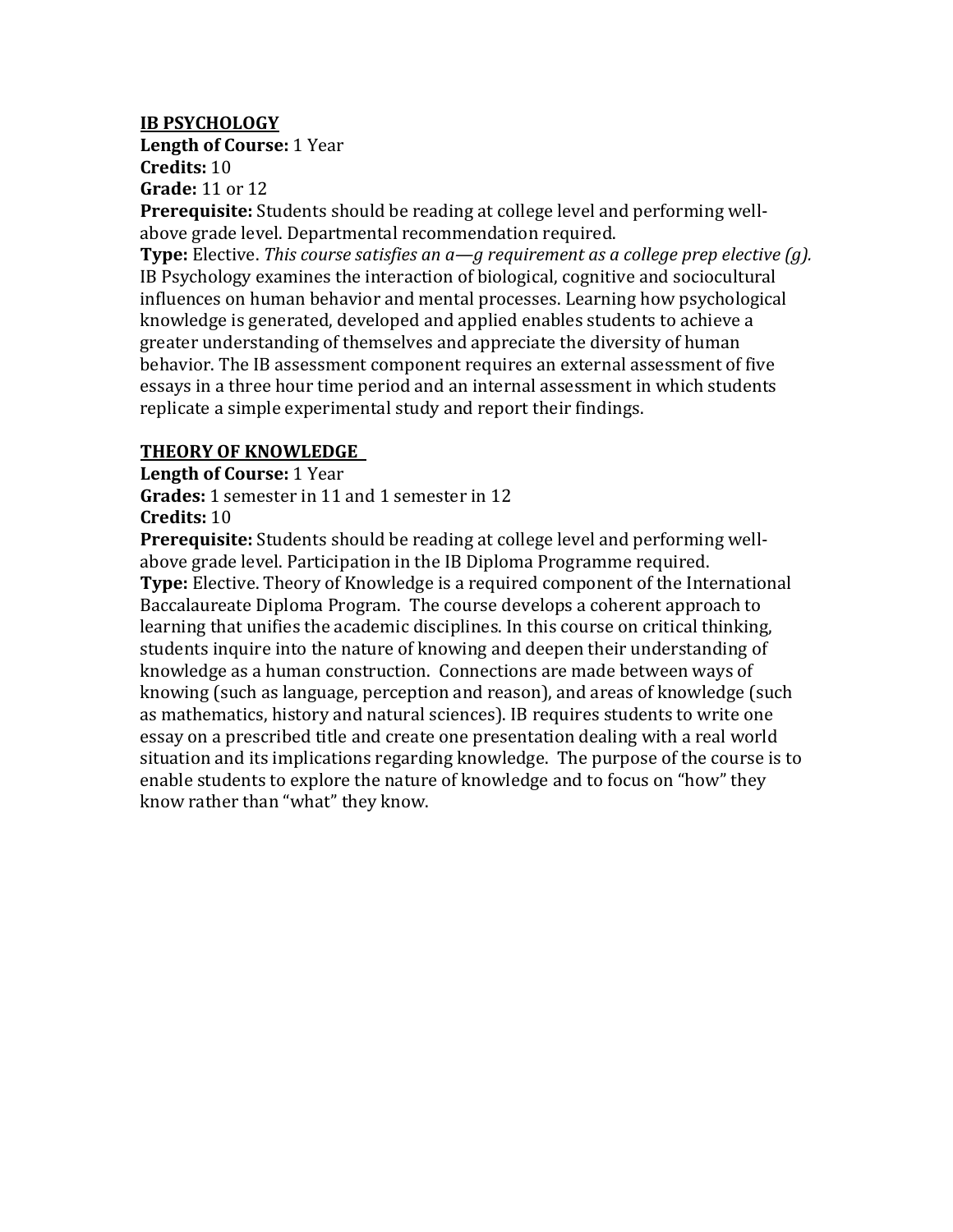#### **VISUAL AND PERFORMING ARTS**

**The prerequisites listed for specific courses are guidelines and recommendations designed to ensure the appropriate placement level for students to achieve success. Students who do not satisfactorily meet all prerequisites may petition their counselor for enrollment.**

#### **ART I**

**Length of Course:** 1 Year **Grades:** 9, 10, 11, 12 **Credits:** 10 **Prerequisite:** None. **Lab Fee:** \$15 per Semester

**Type:** Elective. May be used to satisfy the Fine Arts/Career Tech Ed graduation requirement. *This course satisfies the a—g requirement for visual and performing arts (f).* This is a beginning art class. It is designed around projects involving the elements of art: line, shape, value, color, and texture. It introduces students to the major areas of study in art. Art History/Appreciation will be included in this course as the basis for all projects assigned. Students will be expected to keep a portfolio and will learn to evaluate their own work and that of professional artists and peers. Critical thinking and creativity will be stressed.

## **ART II**

**Length of Course:** 1 Year **Credits:** 10 **Grades:** 10, 11, 12 **Lab Fee:** \$20 per Semester **Prerequisite:** Successful completion of Art I with a B or better or departmental recommendation.

**Type:** Elective. May be used to satisfy the Fine Arts/Career Tech Ed graduation requirement. *This course satisfies the a—g requirement for visual and performing arts (f) or a college prep elective (g).* Art II is intended to aid students in perfecting their artistic skills and help them move to an advanced level in the specialized areas of figure drawing, still life, objects, landscapes, and groups of people. Keen observation and constant practice with materials such as pencils pens, charcoals, conte, crayons, brushes, and various kinds of paper will occur. Students should also expect to study various periods of art history and be familiar with the artists and their techniques from those periods. Students will develop the ability to talk and write with discrimination about artistic material and styles, and will be expected to participate in local and county art exhibits.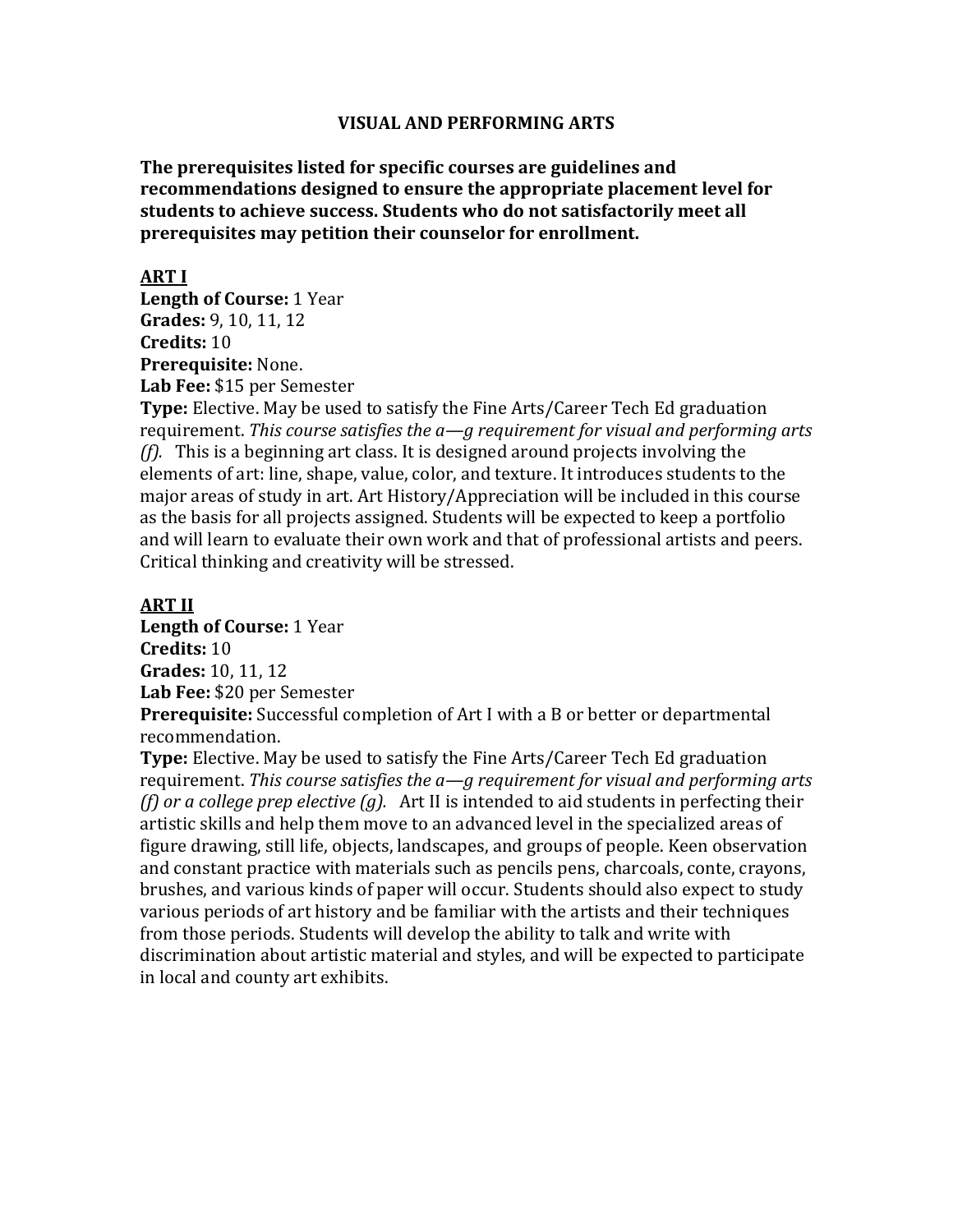## **ART III**

**Length of Course:** 1 Year

**Credits:** 10

**Grades:** 11, 12

**Prerequisite:** Art II with a grade of "B" or better or departmental recommendation **Lab Fee:** \$20 per Semester

**Type:** Elective. *This course satisfies the a—g requirement for visual and performing arts (f) or a college prep elective (g).* This is the second year of advanced education in applied art and is portfolio oriented. It provides the opportunity for further advancement in skills, concepts and practice.

## **ART IV**

**Length of Course:** 1 Year **Grades:** 11, 12 **Credits:** 10

**Prerequisite:** Art III with a grade of "B" or better or departmental recommendation **Lab Fee:** \$20 per Semester

**Type:** Elective. *This course satisfies the a—g requirement for visual and performing arts (f) or a college prep elective (g).* This is the final year of advanced education in applied art and is portfolio oriented. It provides the opportunity for further advancement in skills, concepts and practice.

## **IB VISUAL ARTS**

**Length of Course:** 1 year

**Grade:** 12 **Credits** 10

**Prerequisite:** Art 1 or Ceramics 1 or by teacher approval.

**Type:** Elective**.** *This satisfies the a-g requirement for Visual and Performing Arts (f) or a college prep elective (g).* This course involves an intensive immersion in the arts. Students will explore a variety of 2D & 3D art processes. They will document their experimentation and exploration into a variety of art media. They will build a body of artwork. From that artwork, they will select 4-7 pieces for an exhibition which they will curate. In addition, they will research and study a variety of art and artists from around the world. Then, they will select 2 artists and write a comparative study. While students are required to create 2 & 3 dimensional artwork during the year, they may focus on a specific medium or process that they excel in to create work for the art exhibition.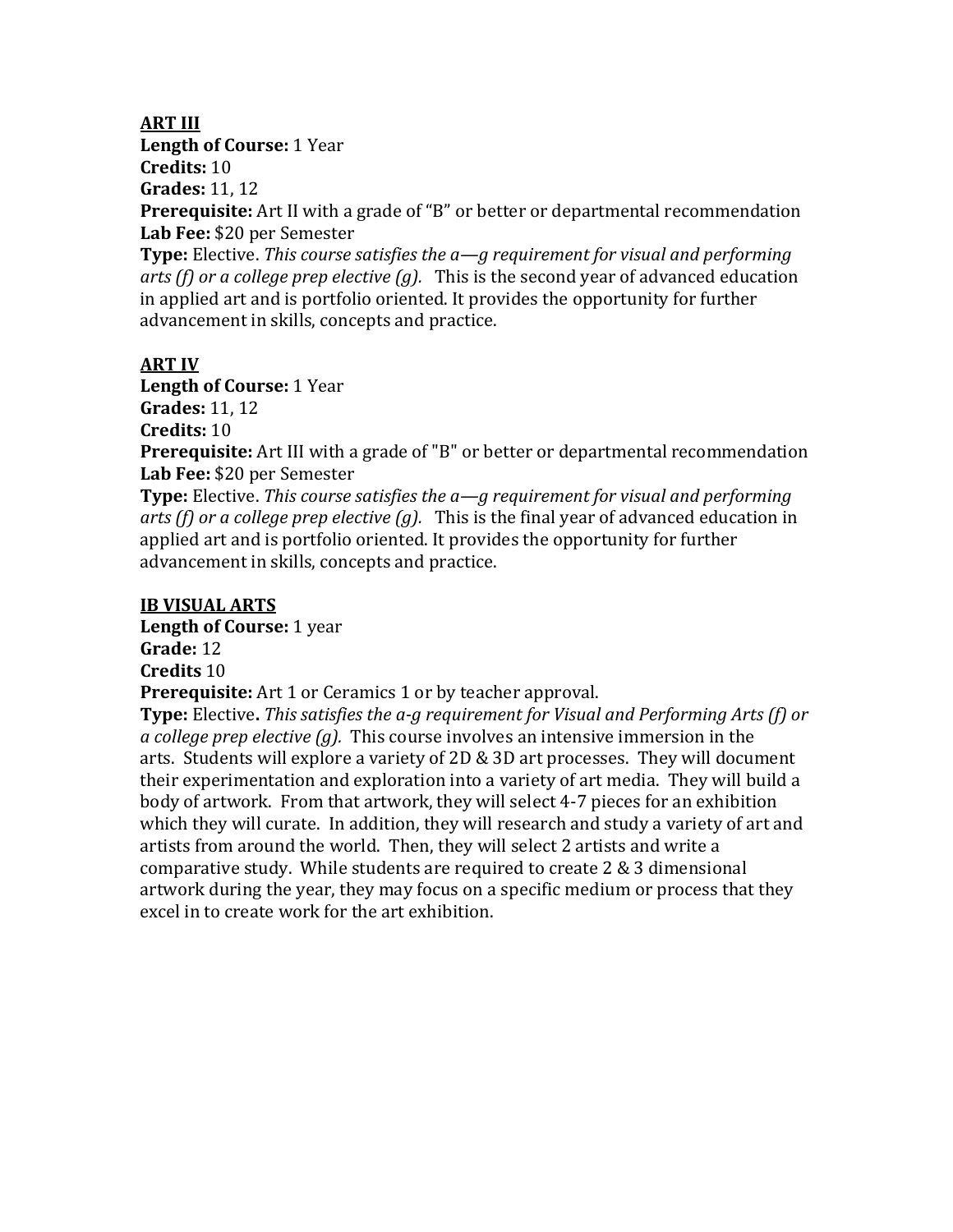## **CERAMICS I**

**Length of Course:** 1 Year **Grades:** 10, 11, 12 **Credits:** 10 **Prerequisite:** None **Lab Fee:** \$15 per Semester

**Type:** Elective. May be used to satisfy the Fine Arts/Career Tech Ed graduation requirement. *This course satisfies the a—g requirement for visual and performing arts (f).* This course teaches the basic methods of handbuilding and simple wheel thrown forms. Through demonstrations and applications, students become familiar with the art elements and principles of design. A variety of ceramic artist's work will be introduced to help give them a fundamental understanding of the role of ceramics from ancient through modern times. Students, when solving a visual arts problem, will become familiar with the manipulative qualities and properties of clay by wedging, slab construction, texturing, sculpting, wheel throwing, and trimming. Students will become accomplished in the use of glaze application by pouring, dipping, painting, and airbrushing. They will build a ceramic vocabulary which will be incorporated into critiques and further development of their artwork as an artist.

## **CERAMICS II**

**Length of Course:** 1 Year

**Credits:** 10

**Grades:** 11, 12

**Prerequisite:** Completion of Ceramics with a grade "B" or better or departmental recommendation.

**Lab Fee:** \$20 per Semester

**Type:** Elective. May be used to satisfy the Fine Arts graduation requirement. *This course satisfies the a—g requirement for visual and performing arts (f) or a college prep elective (g)*. Ceramics II students will utilize the skills and knowledge they acquired in Ceramics I as a foundation. While developing their creative style, they will work to build a portfolio of work that reflects refined craftsmanship and technical skills. They will feel more comfortable working larger scale in both hand building and wheel thrown pieces. They will learn more advanced techniques and processes in both the development of their art form and glazing. They will study glaze formulation. Students will be expected to perform at a higher level and participate in group critiques and art exhibitions.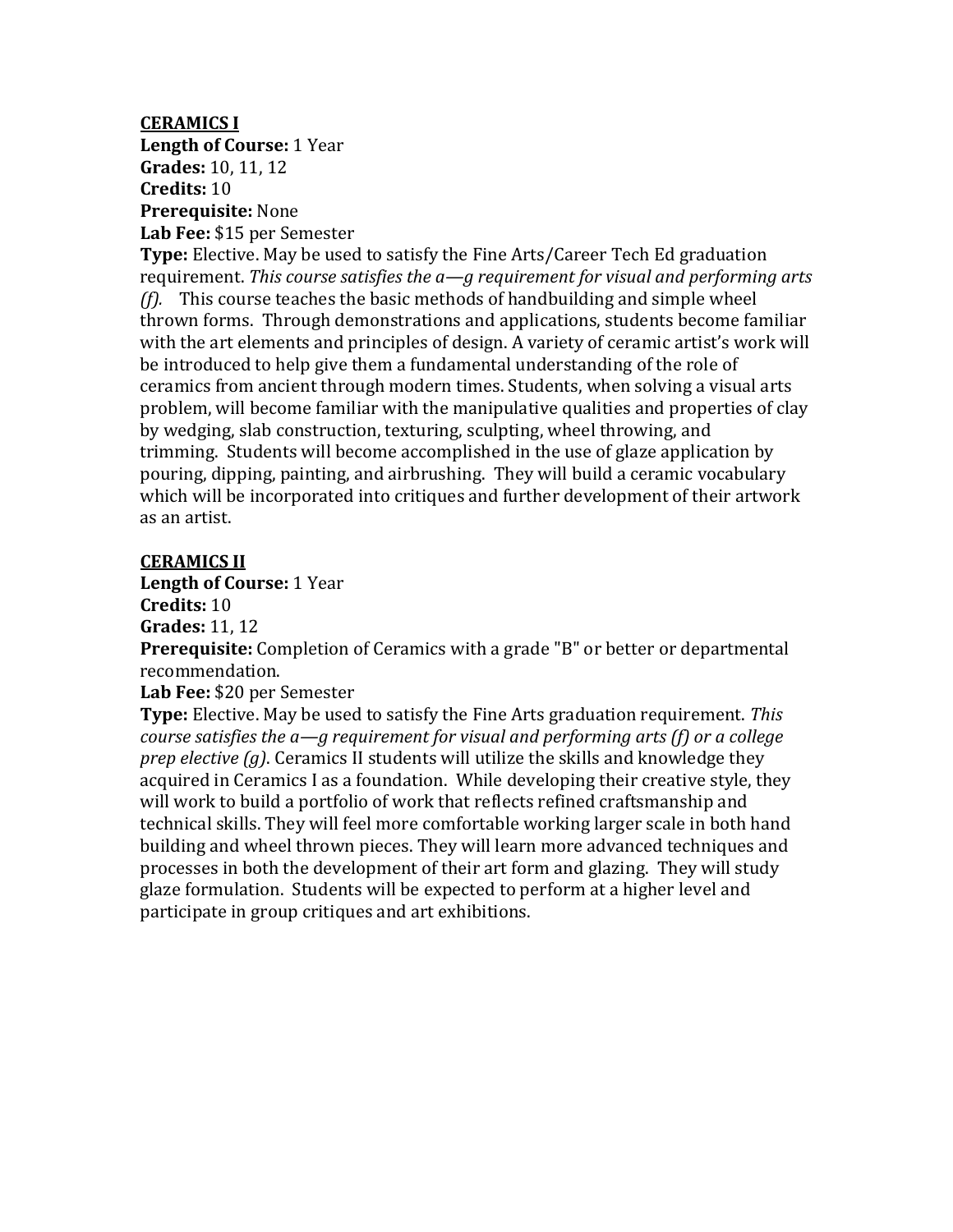## **CERAMICS Ill**

**Length of Course:** 1 Year **Credits:** 10 **Grade:** 12

**Prerequisite:** Completion of Ceramics II with a grade of "B" or better or departmental recommendation.

**Lab Fee**: \$20 per Semester

**Type:** Elective. *This course satisfies the a—g requirement for visual and performing arts (f) or a college prep elective (g).* Ceramics III students will push and challenge themselves to grow as developing artists. They will continue working on their ceramic portfolio. They will work on creating artwork, which focuses on the exploration of the ceramics form. By combining technical skill and experimentation, they will find new ways to express themselves. Major emphasis will be given to advanced techniques in the creation of their artwork and the glazing process. At this level, students will have more freedom to not only do regular assignments but also those they propose to do with teacher approval. They may also decide to work in the ceramics medium or area in which they excel to further develop their individual style or direction.

## **VIDEO PRODUCTION**

**Length of course:** 1 year **Grades:** 9, 10 **Credits:** 10 **Prerequisites:** None **Lab Fee**: \$15 per year

**Type:** Elective. This course is designed to introduce students to media, film and video production tools, techniques, software applications and practice. Students will simulate entering a video production studio working on various video, television and media production projects with a team. Learning to use the digital software programs Adobe Premiere Pro CC, Adobe After Effects CC, Adobe Audition CC will give students software skills required to advance into career opportunities in movie, film, radio and television broadcasting. Topics include the fundamental aspects of storyboarding, scriptwriting, camera operation, lighting, audio recording, video editing, and using aesthetic elements and techniques. The four stages of video production will be covered including the Development, Pre-Production, Production and Post-Production tasks.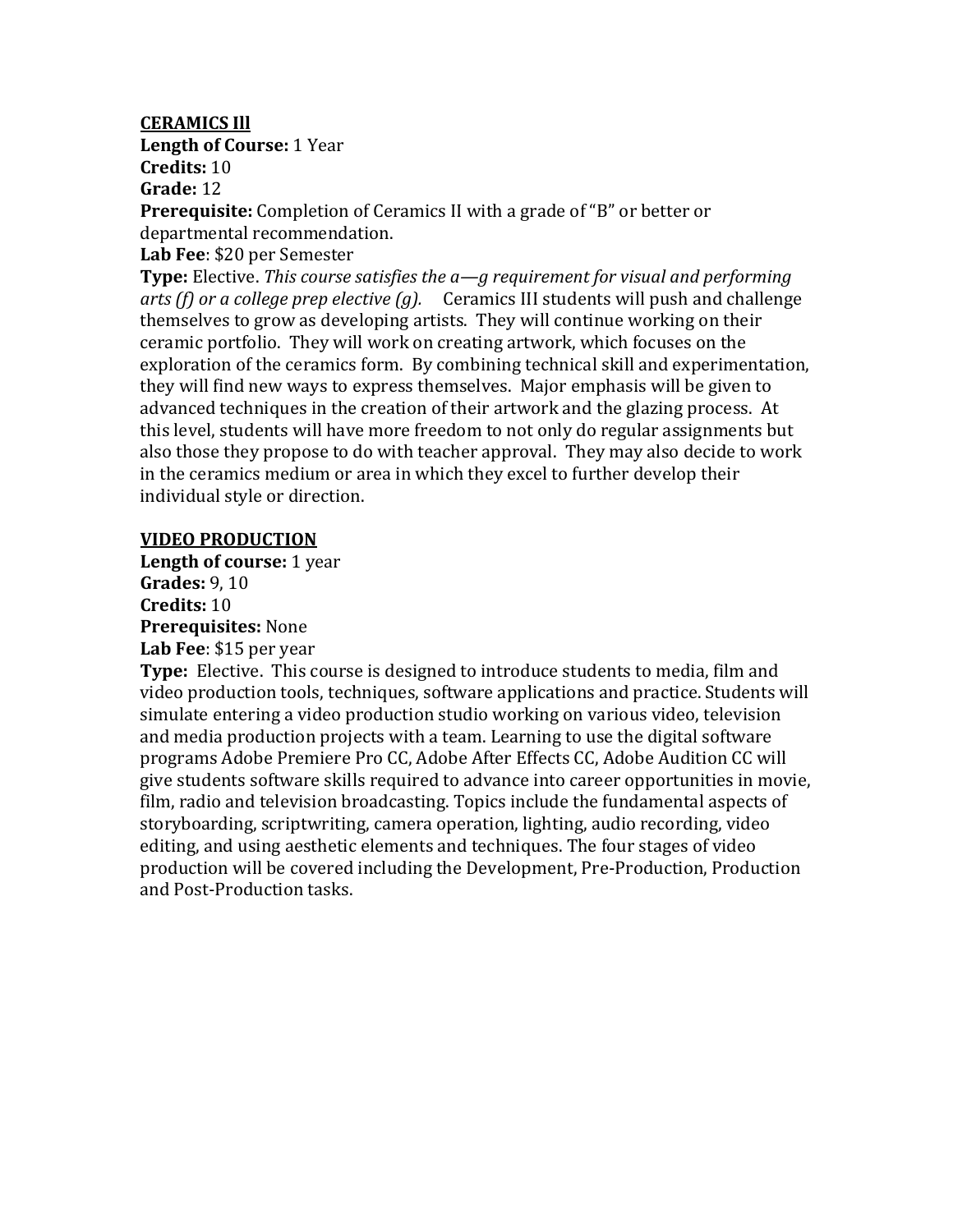## **DIGITAL PHOTOGRAPHY**

**Length of Course:** 1 Year **Grades:** 10, 11 **Credits**: 10 **Prerequisite:** None **Lab Fee:** \$15 per semester

Elective. May be used to satisfy the Fine Arts/Career Tech Ed graduation requirement. *This course satisfies the a—g requirement for visual and performing arts (f)*. Students will be given opportunities to explore the many uses of digital photography and image making. The class will focus on creating original imagery through the elements of photography and still camera work, using *Adobe Photoshop Creative Cloud.* Students will be encouraged to shoot assignments outside of school and submit digital prints for competition.

## **THEATER I**

**Length of Course:** 1 Year **Grades:** 9, 10, 11, 12 **Credits:** 10 **Prerequisite:** None

**Type:** Elective. May be used to satisfy the Fine Arts/Career Tech Ed graduation requirement. *This course satisfies the a—g requirement for visual and performing arts (f).* Theater I is a performance-based survey course in the fundamentals of acting. The course will introduce the student to performance techniques, production aspects of the theater, as well as dramatic literature. Students will develop skills in improvisation, perform scenes and monologues from well-known contemporary plays and learn to interpret the literature of the theater.

## **THEATER II**

**Length of Course:** 1 Year

**Grades:** 10, 11, 12

**Credits:** 10

**Prerequisite:** C or better in Theater l and audition.

**Type:** Elective. May be used to satisfy the Fine Arts/Career Tech Ed graduation requirement. *This course satisfies the a—g requirement for visual and performing arts (f) or a college prep elective (g).* Theater II is designed for the continuing improvement of skills acquired by students in Theater I, leading hopefully to a successful audition for Theater Ill at the end of the spring semester. It is also open to students in grades 11 and 12 who have little or no formal training in theater arts, but wish to become involved in the program, or to satisfy graduation requirements. Students will develop skills in improvisation, perform scenes and monologues from well known contemporary plays and learn to interpret the literature of the theater.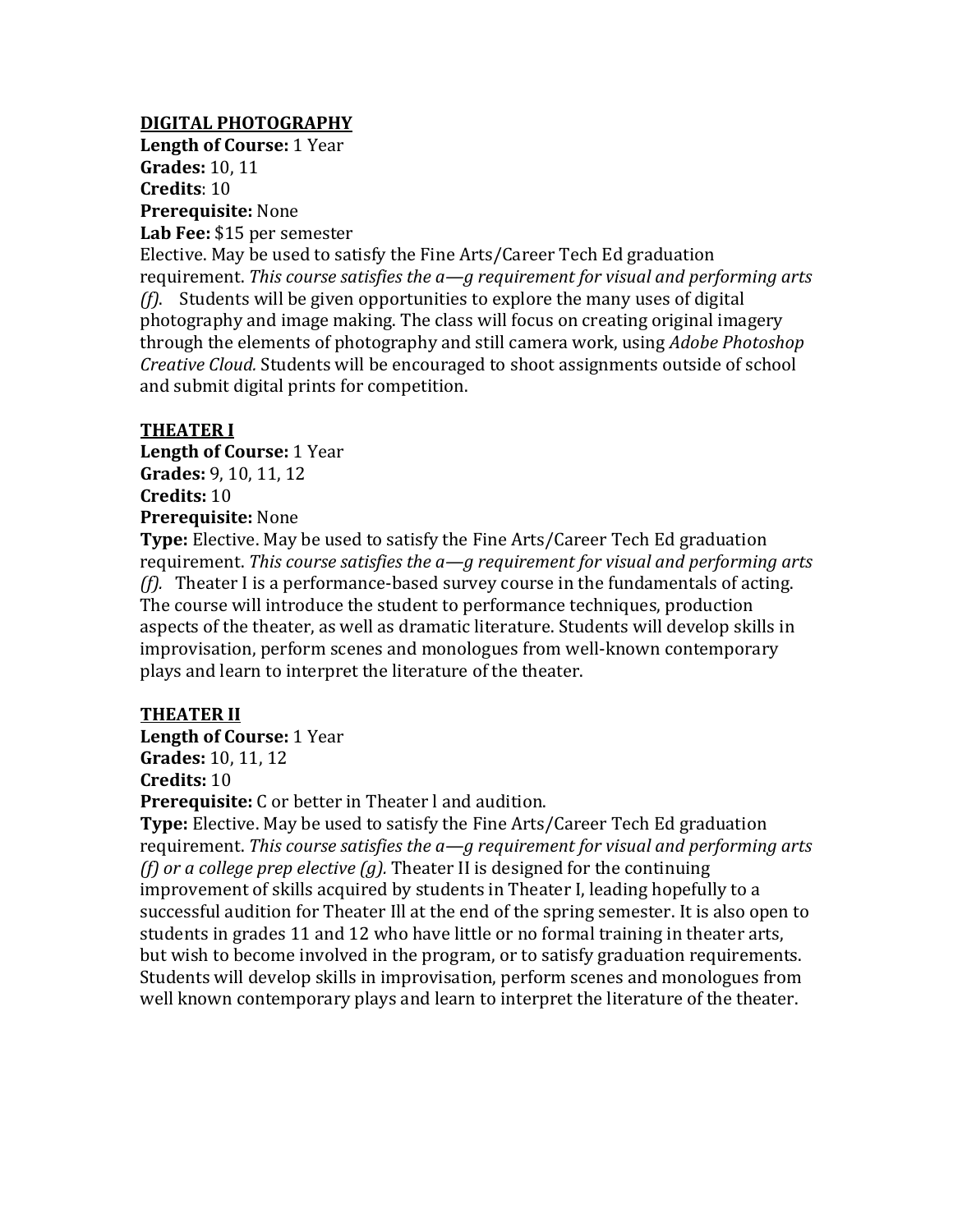## **THEATER III**

**Length of Course:** 1 Year

**Grades:** 11, 12

**Credits:** 10 (may be repeated)

**Prerequisite:** C or better in Theater II and audition.

**Type:** Elective. May be used to satisfy the Fine Arts/Career Tech Ed graduation requirement. *This course satisfies the a—g requirement for visual and performing arts (f) or a college prep elective (g).* Theater III is the public performance group of the Theater Arts Department. Students will develop advanced acting techniques and a deeper understanding of the technical and production aspects of the modem theater. Students will have the opportunity to perform at drama festivals and Shakespeare festivals with hundreds of other students from across Southern California. Most work will be done during class time, however, outside rehearsals and performance will be required. This class may be repeated for credit due to the differing dramatic materials used each semester and the individual nature of the class.

## **IB THEATER**

**Length of Course:** 1 year

**Grades:** 11, 12

**Credits:** 10

**Prerequisite:** C or better in Theater I

**Type:** Elective. May be used to satisfy the Fine Arts/Career Tech Ed graduation requirement. *This course satisfies the a—g requirement for visual and performing arts (f) or a college prep elective (g).* Satisfies course requirement for UC and CSU credit for Theater I requirement upon entry. The IB Theater Course is research intensive and offers students to explore the world of theater beyond the realm of an elective. The IB Theater Course is designed for the student to experience Theater as spectator, participant, creator, designer and theorist. These experiences are achieved through a series of year-long projects that the student completes both independently and with peers who are also enrolled in the class. Upon completion students will submit all course work to the IB Board of Examiners for evaluation and grading.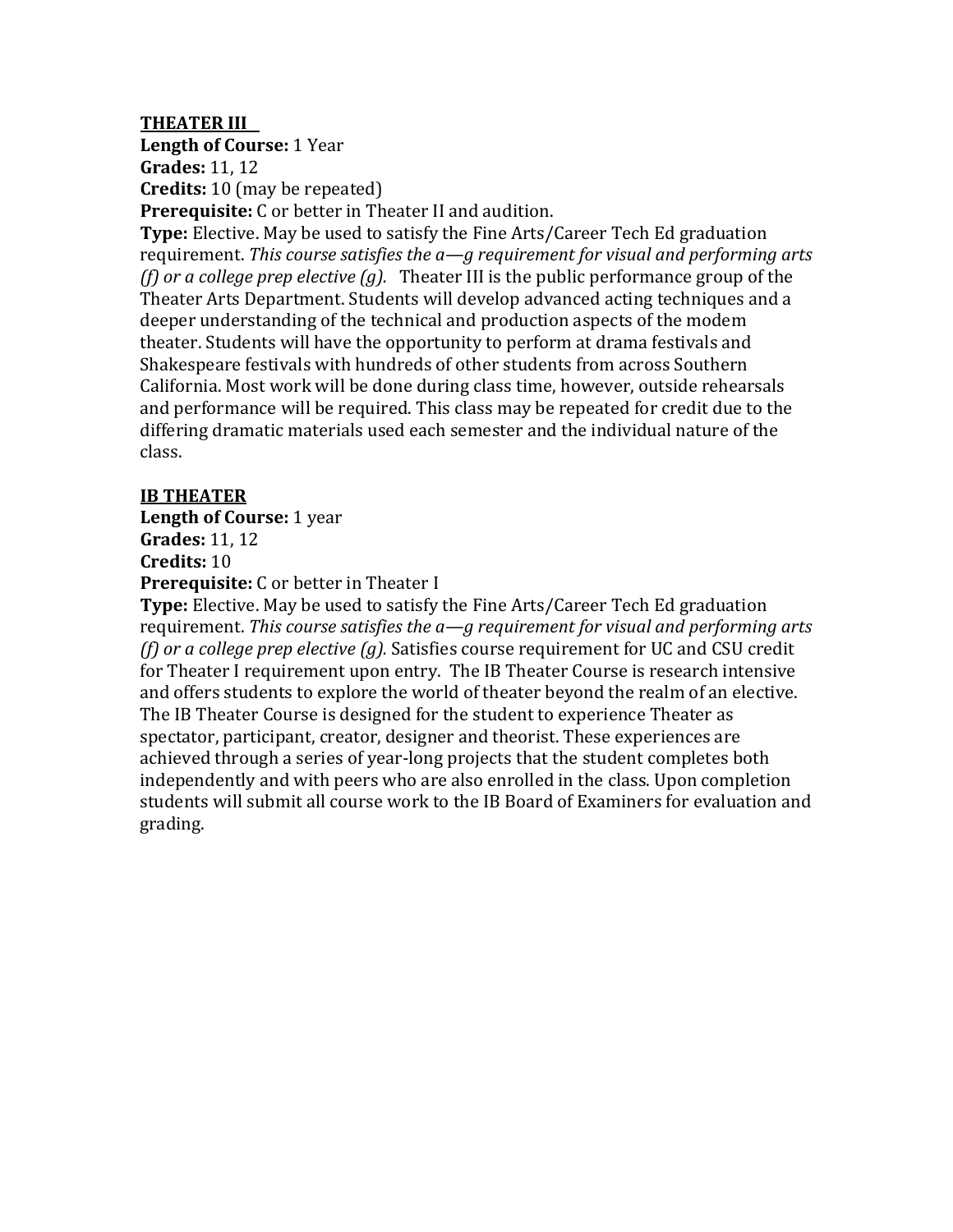## **PLAY PRODUCTION-MUSICAL THEATER**

**Length of Course:** 1 Semester

**Grades:** 9, 10, 11, 12

**Credits:** 5

**Prerequisite:** Audition and/or permission of the instructor.

**Type:** Elective. May be used to satisfy the Fine Arts/Career Tech Ed graduation requirement. Play Production is a 7th period course which serves as the production group for two full-length plays each year: a comedy or drama in the fall semester and a musical comedy in the spring. The course develops the students' ability in a wide range of real life theatrical applications including performing, lighting, set design, costuming, and strives to maintain the highest professional standards in public performance. This course is open to students who audition for the production or who are selected by the instructor for technical or production roles. This class may be repeated for credit due to the differing dramatic materials used each semester and the individual nature of the class.

## **STAGECRAFT I**

**Length of Course:** 1 Year **Grades:** 9, 10, 11, 12

**Credits:** 10

**Prerequisite:** Stagecraft I is a year long course. Transfer students are not allowed 2nd semester without completing semester one of Stagecraft I with a C or better. **Lab Fee:** \$25.00

**Type:** Elective. May be used to satisfy the Fine Arts/Career Tech Ed graduation requirement. Stagecraft I is designed to introduce the student to the technical and production aspects of the theater. Students will acquire basic skills and knowledge in the areas of design and construction of stage scenery and properties, as well as fundamentals of lighting and sound design, costume and make-up, and the role of the theatrical arts. Students will acquire hands on experience of power tools and shop machinery. All students must complete a 30 minute safety training prior to the use of any equipment.

## **STAGECRAFT II**

**Length of Course:** 1 Year **Grades:** 10, 11, 12 **Credits:** 10 **Prerequisite:** Stagecraft I **Lab Fee:** \$25.00

**Type:** Elective. Stagecraft II continues the student's' education and may be repeated for credit due to the unique and individual nature of the course content. Students may be concurrently enrolled in Play Production-Musical Theater if selected to be on the running crew of the fall or spring main stage productions. This course may be repeated for credit due to the differing materials used and the individual nature of the class.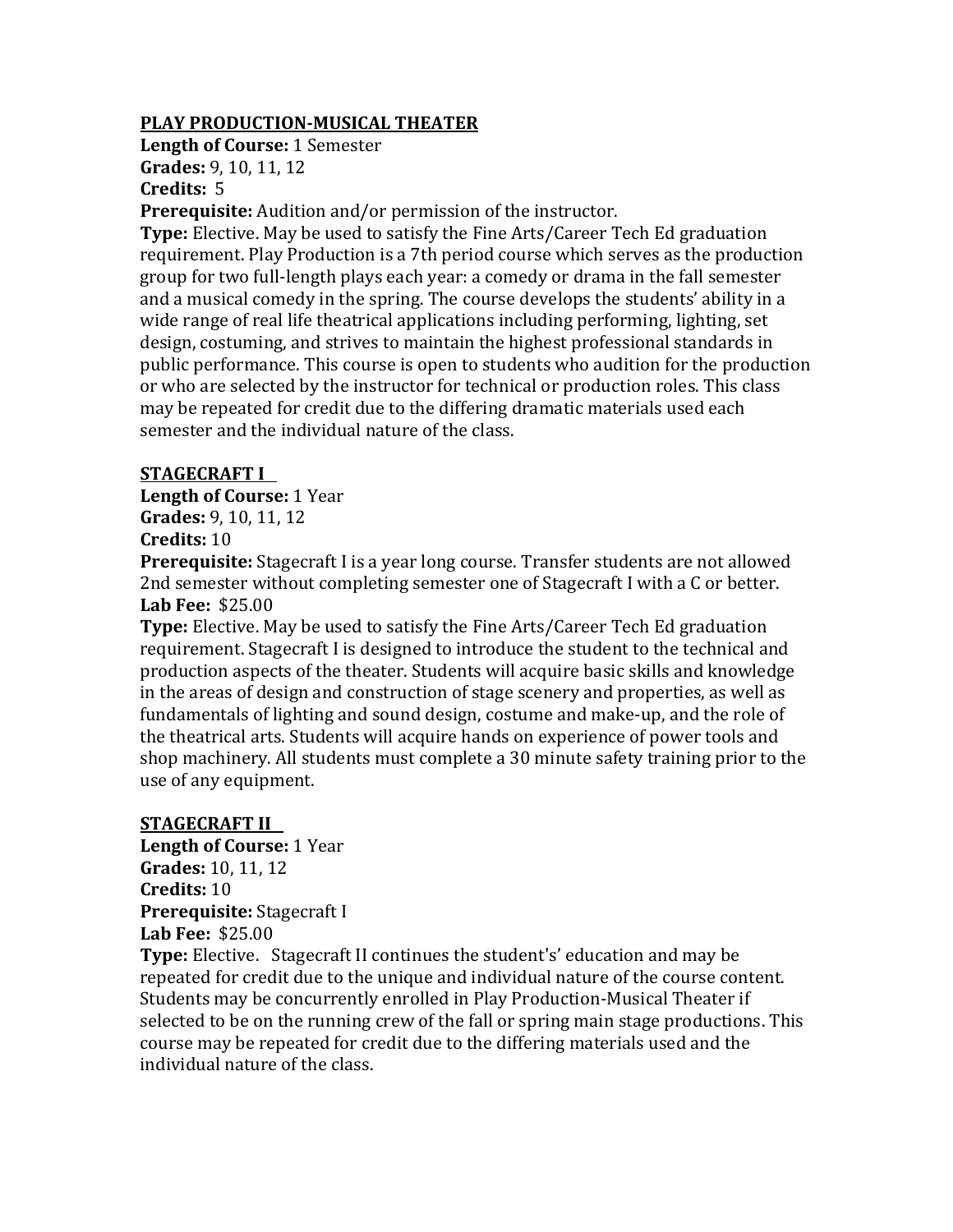## **CONCERT CHOIR**

**Length of Course:** 1 Year **Grades:** 9, 10, 11, 12 **Credits:** 10 **Prerequisite:** None

**Type:** Elective. May be used to satisfy the Fine Arts/Career Tech Ed graduation requirement. *This course satisfies the a—g requirement for visual and performing arts (f).* Concert Choir provides students with the opportunity to develop their vocal skills and to sing in a performing group. Students will study basic music skills and basic music theory fundamentals; reading notes, rhythm, and sight reading skills will be covered. Students from all grade levels with no previous experience may register for this class. The choir sings a variety of musical styles (in parts). The choir participates in local concerts, choir festivals, and other related activities. Attendance at all performances is mandatory to receive credit for the class.

#### **CONCERT GLEE**

**Length of Course:** 1 Year **Grades:** 9, 10, 11, 12 **Credits:** 10 (may be repeated) **Prerequisite:** None

**Type:** Elective. May be used to satisfy the Fine Arts/Career Tech Ed graduation requirement. *This course satisfies the a—g requirement for visual and performing arts (f) or a college prep elective (g).* Concert Glee trains vocal students with some experience to sing the finest choral music for treble voices. An emphasis is placed on developing musicianship and vocal technique, self- confidence in solo singing, and a love for music. There will be a minimum of four performances and a Festival competition. Attendance at all performances is required for class credit. Due to changing repertoire this class may be repeated for credit. Students are required to purchase a uniform. Basic music theory fundamentals: reading notes, rhythm and sight reading skills will be covered.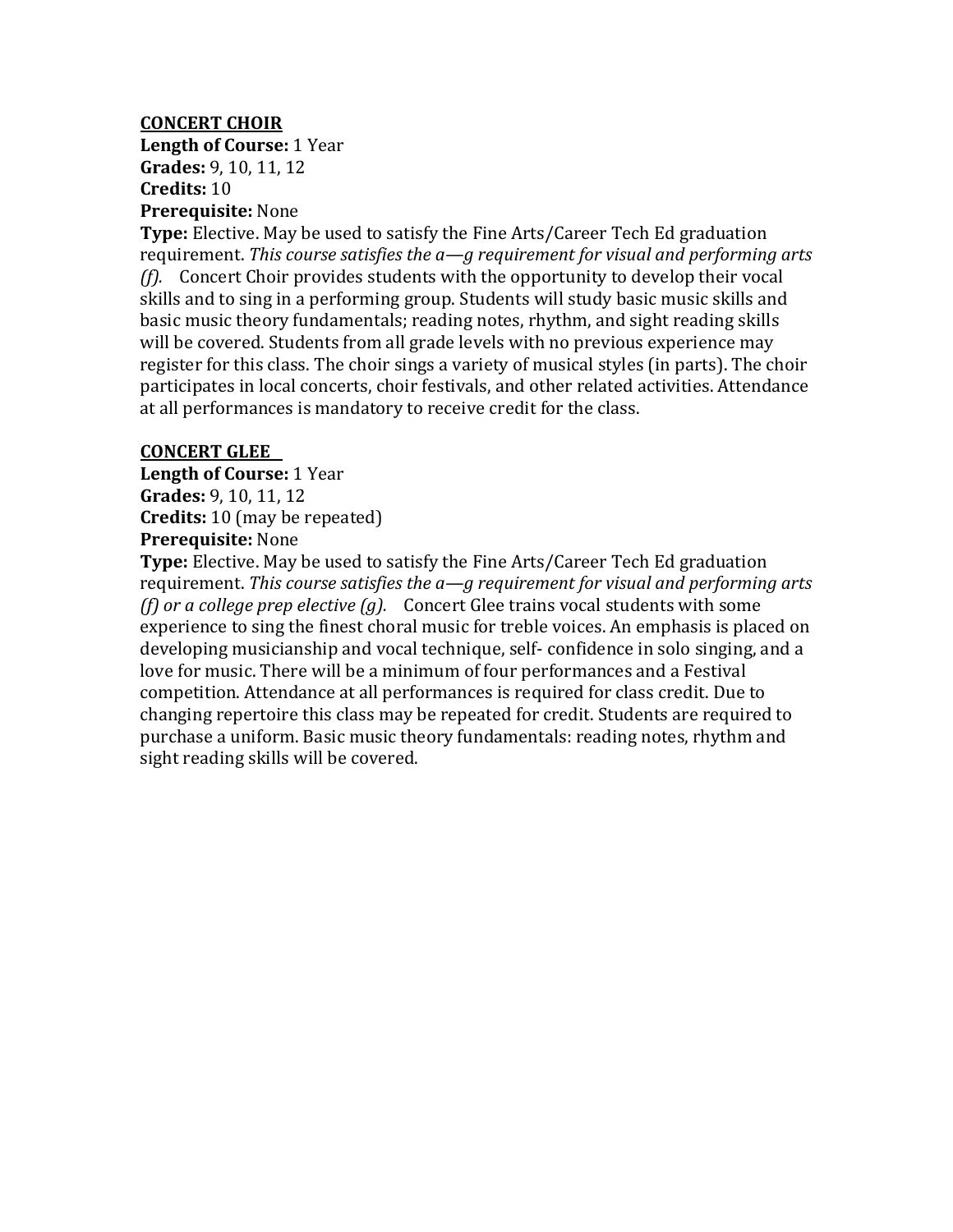## **CHAMBER SINGERS**

**Length of Course:** 1 Year **Grades:** 9, 10, 11, 12 **Credits:** 10 (may be repeated) **Prerequisite:** Audition with Music Director

**Type:** Elective. May be used to satisfy the Fine Arts/Career Tech Ed graduation requirement. *This course satisfies the a—g requirement for visual and performing arts (f) or a college prep elective (g).* Chamber Singers provides the advanced vocal student the opportunity to sing quality vocal literature. Basic music theory fundamentals: reading notes, rhythm, and sight reading skills will be covered. Chamber Singers participate in local concerts, community performances, choir festivals, benefit concerts, and tour every year. An emphasis is placed on advanced music and vocal technique, self-confidence in solo singing, and a love for music. There will be a minimum of ten performances and a festival competition. Attendance at all performances is required for class credit. Due to changing repertoire concerts each year, this class may be repeated for credit. Students are required to purchase a uniform and participate in fundraising activities.

## **MARCHING BAND**

**Length of Course:** Fall Semester **Grades:** 9, 10, 11, 12 **Credits:** 5

**Prerequisite:** Some previous musical experience.

**Type:** Elective. May be used to satisfy the Fine Arts/Career Tech Ed or PE graduation requirement. The CCHS marching band entails the wind instrumentalists, color guard, pit section, and drum line; and is a performanceoriented ensemble designed for all new and returning students to the CCHS Band Program. The primary goal and function of the Marching Band is to perform halftime shows at all CCHS football games, represent our school at community performances and parades, and succeed to the best of our abilities in marching band competition. Students are required to spend long hours in daily rehearsal and participate in the August Band Camp. Daily rehearsals are from 3:15 to 5:15 pm, and two evening rehearsals are scheduled weekly from 4pm to 8pm. Weekend rehearsals and performances are required.

*NOTE: Color Guard students need not audition to join marching band.*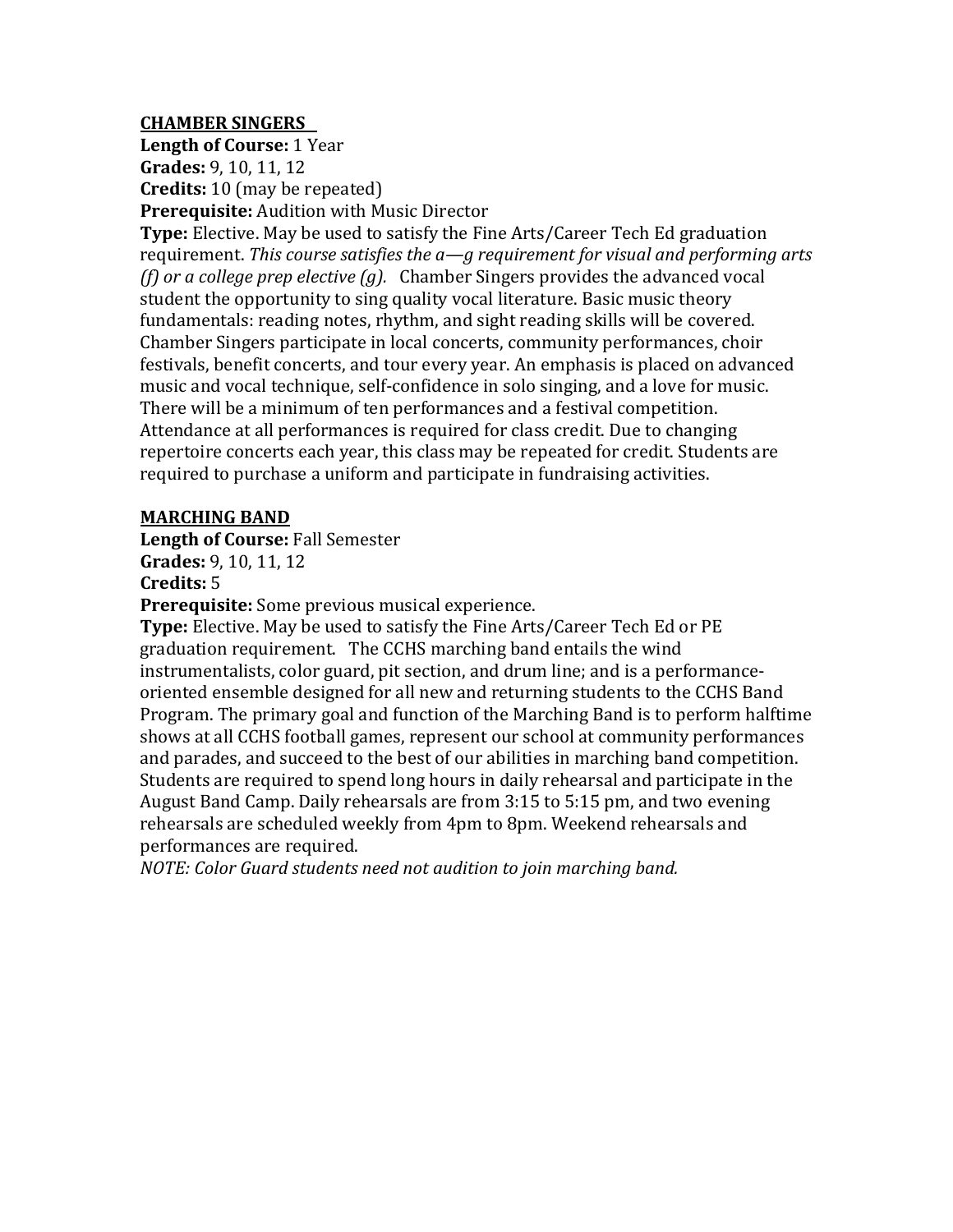#### **CONCERT BAND**

**Length of Course:** 1 Year **Grades:** 9, 10, 11, 12

**Credits:** 10

**Prerequisite:** Previous musical experience.

**Type:** Elective. May be used to satisfy the Fine Arts/Career Tech Ed for PE graduation requirement. *This course satisfies the a—g requirement for visual and performing arts (f) or a college prep elective (g).* The Concert Band is a performance-oriented ensemble specifically designed for serious, dedicated, and mature students. The primary goal and function of the Concert Band is to introduce students to the band experience at the high school level while also preparing them to delve further into the Band Program at Cathedral City High School. Students spend time working on fundamental exercises such as scales, articulation, and intervallic drills, developing musicianship skills and ear training techniques, as well as rehearsing quality wind literature for local concerts. After school rehearsals may be required.

#### **SYMPHONY BAND**

**Length of Course:** 1 Year

**Grades:** 9, 10, 11, 12

**Credits:** 10

**Prerequisite:** Audition with Director of Bands.

**Type:** Elective. May be used to satisfy the Fine Arts/Career Tech Ed graduation requirement. *This course satisfies the a—g requirement for visual and performing arts (f) or a college prep elective (g).* Symphonic Winds is a performance-level ensemble specifically designed for serious, dedicated, and mature musicians by audition only. The primary goal and function of the Symphony Band is to introduce students to the top wind band literature at the highest level while also giving them knowledge to delve further into music at Cathedral City High School and beyond. Students will spend rehearsal time preparing quality literature from the wind band repertory, as well as participation in district festivals and honor bands. Weekend rehearsals and performances, as well as after school and evening rehearsals, may be required.